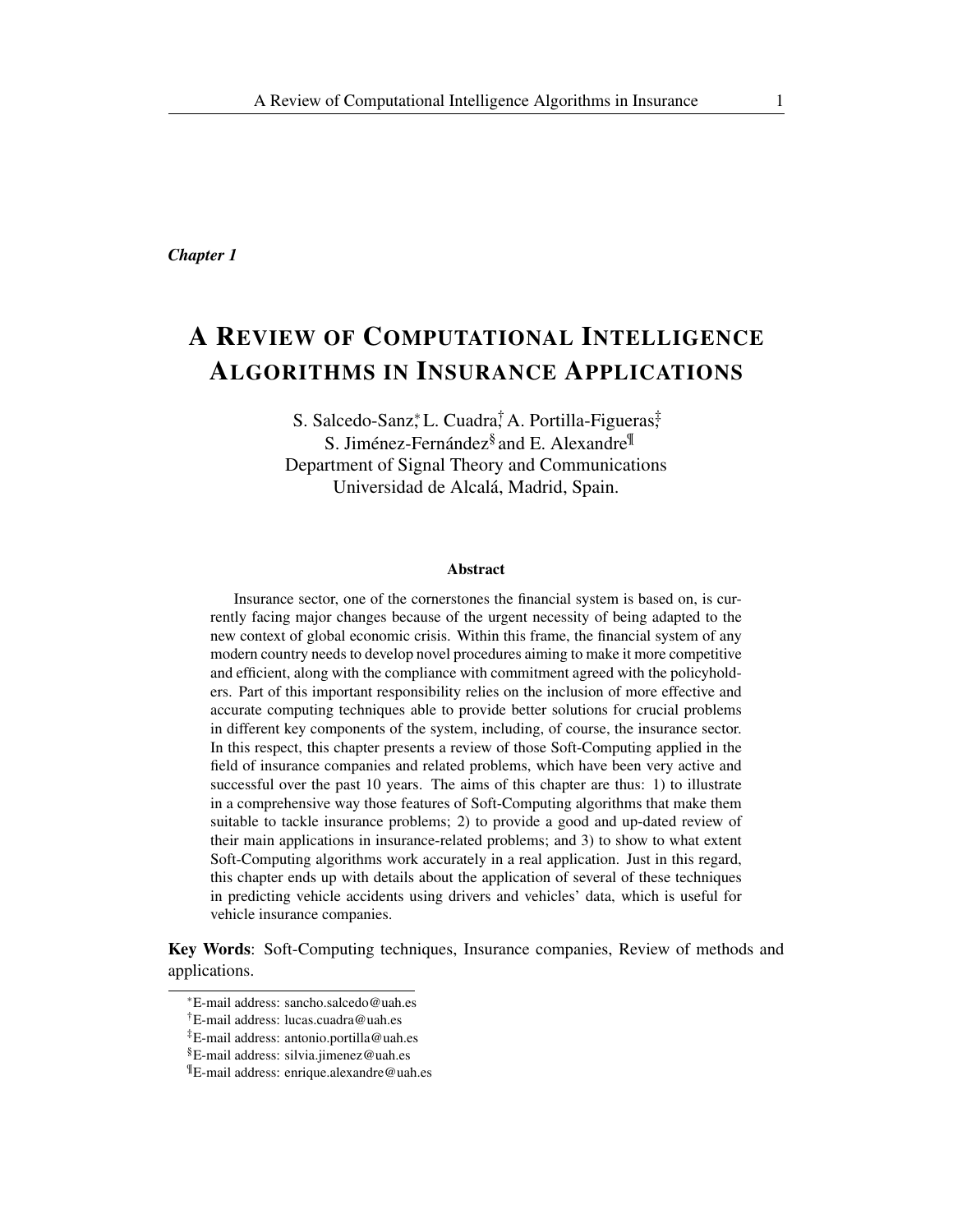# 1. Introduction

The insurance sector plays a growing and crucial role among the different components of the financial system in modern economies. The insurance industry is fundamental for modern countries, both from the economic and social points of view. Because of this key role in the financial system of countries, it has long been recognized that there is a need for some form of *prudential* supervision of insurance entities, to attempt to minimize failure risk. In recent years, Solvency I and II projects have led the reform of the existing solvency rules in European Union. The main concern of the regulatory authority, through Solvency II, is the protection of the insured person, in the sense that the insurance company have to be able to guarantee the payment of financial obligations that have contracted with the insured person. That is, it is required for insurance companies to maintain an adequate economic level: additionally to the "technical" capital reserves, it is compulsory to keep the so-called Solvency Capital Requirements (SCR). The objective is thus to ensure the stability of the company *against adverse situations*, as currently is occurring. Regarding this, Solvency II suggests that part of the Solvency Capital Requirements, which have to be secured, is related to the *non-zero possibility of having underestimated the risks assumed with a novel client*. Soft-Computing (SC) or Computational Intelligence (CI) methods, as will be shown throughout this Chapter, can play a key role in assisting a company in accurately predicting such a risk.

However, despite their importance, the insurance sector has received less attention from researches that that given to the banking sector. In fact, as a consequence of its business peculiarities, it is not possible to translate the conclusions from banking sector analysis to the insurance one, and therefore a specific analysis is needed. Consequently, the development of novel methods and algorithms to tackle insurance problems is a key point, and opens interesting new lines of research all around the world.

Many important problems in the insurance and reinsurance industry are related with the processing of a *huge amount of uncertain, imprecise and incomplete information*. The insurance companies face classical problems such as the calculation of fair premiums and reserves, estimating the risks assumed with a novel client, prediction of future uncertain events (car accidents, dates of death, insolvencies, catastrophes, etc.), design of optimal strategies, application of different risk measures, etc. And all of these problems have in common the big difficulty of forecasting the future from present and past information about the characteristics of the insured risks. The classical methodologies for studying these problems are based on well known statistical techniques. These methodologies, however, cannot be applied to many modern problems in insurance, because of their aforementioned properties of involving huge, uncertain, imprecise and incomplete information. In these cases, the application of Soft-Computing techniques has been massive in the last years.

Soft-Computing techniques refer to a set of modern computational methodologies, focused on the design of intelligent systems, which are able to process huge amount of uncertain, imprecise and incomplete data, and to find approximate solutions for problems that otherwise would be intractable. Soft-Computing is a key part of Artificial Intelligence (AI), and many of its methods also belong to the area of knowledge called "Natural Computing" (NC). The wider term Natural Computing refers to algorithms inspired by the way Nature solves extremely complex problems. It draws inspiration from Evolution (leading to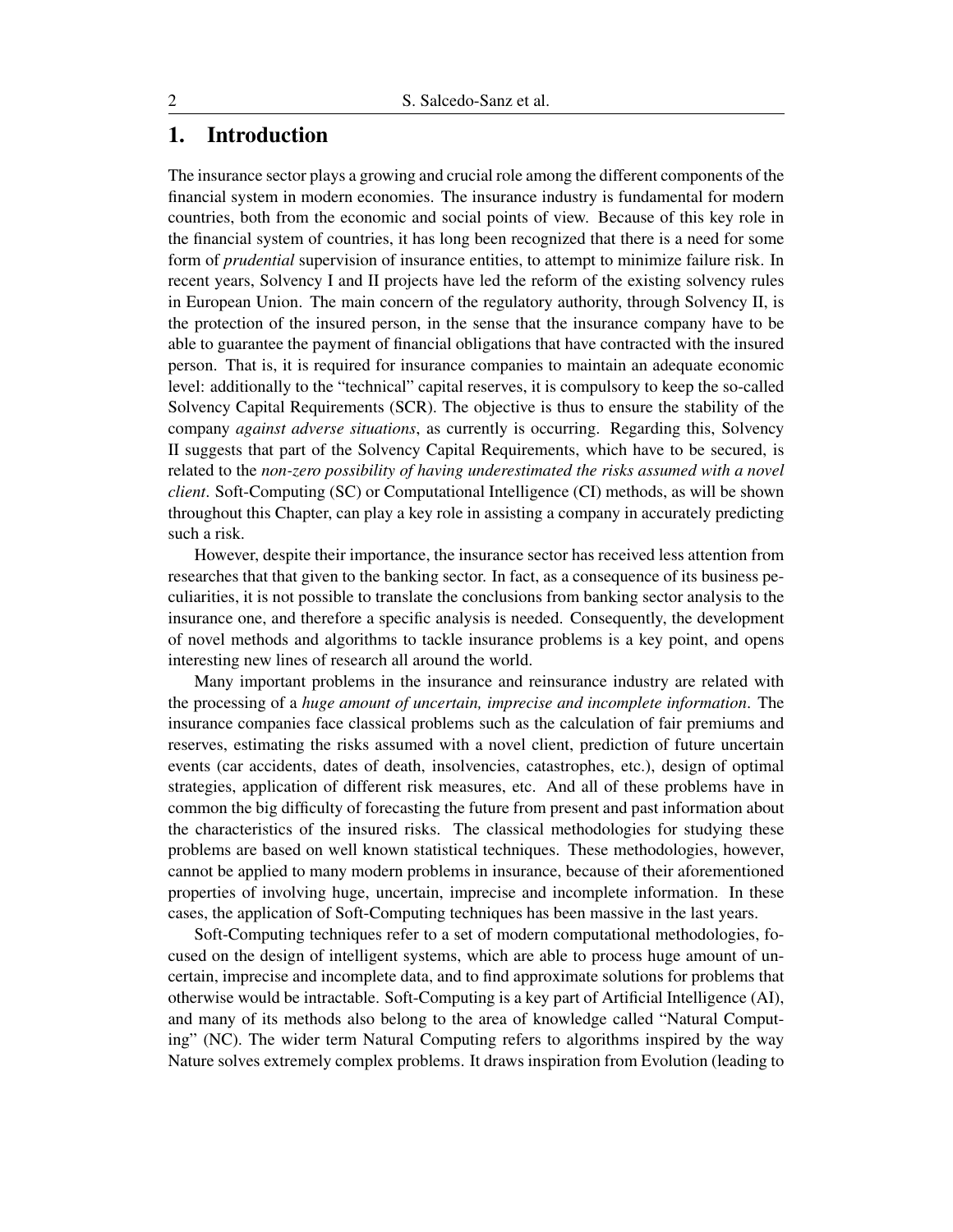Evolutionary Computation), Physics (Simulated Annealing), social living being networks (social insects, what leads to Ant Colony Optimization (ACO) Algorithm, and Swarm Intelligence), Neural Networks (human brain metaphor inspires Artificial Neural Networks), Immune Systems (leading to Imnunocomputing), and so on. This classification is flexible in the sense that some algorithms can belong simultaneously to different groups: for instance a Genetic Algorithm (GA) is a population-based metaheuristic (like Ant Colony Optimization), and is also an evolutionary algorithm. Another example: A fuzzy neural network or neuro-fuzzy system is a learning machine that finds the parameters of a fuzzy system (i.e., fuzzy sets, fuzzy rules) by exploiting approximation techniques from neural networks. It thus belongs to the intersection between Neural Computation and Computation based on Fuzzy concepts.

With this in mind, Figure 1 will assist us in showing the different fields of SC, and in motivating the structure of this Chapter. The meaning of the acronyms in Figure 1 have been listed in Table 1 for the sake of clarity, since they will be used throughout this Chapter. As motivated before, we have represented basically five sets of Soft-Computing techniques, some of them exhibiting non-null intersection. These sets are: Evolutionary Computation, Neural Computation, Computation based on Fuzzy concepts, Physics-Inspired Computation, and Computation inspired by Social living-being with collective behavior. We have adopted this classification for convenience and for illustrative purposes, although other authors could carried out others since, as mentioned, some algorithms may belong to different soft-computing approaches.

Although not represented in Figure 1 for clarity, SC include hundred of algorithms and numerical methods which together form the wide family of soft-computing approaches. SC techniques have been successfully applied to a wide variety of problems in Science and Engineering, including general finance applications [32] and problems in the insurance sector [78]. The applications of Soft-Computing techniques *−*see [4, 50, 87] for a general overview*−* are huge, and cover a variety of different fields in Science and Technology, such as Electrical Engineering [14], Biometrics [62], Green and Renewable Energy Systems [34], Ecology [49], Biology [3], Bio-medical applications [28], Humanities and Social Sciences [77], and, of course, Economy and Finance [8, 24, 32, 78]. In the last few years, as will be shown in Section 7. in a more detailed way, the applications of Soft-Computing in problems related to Insurance have been important, and currently, the majority of economical institutions, from private banks and insurance companies to government-depending analysis services, count with artificial intelligence departments that make use of Soft-Computing techniques, as a base for the their predictions and analysis. This is because Soft-Computing exhibits the capacity to tackle problems that, otherwise, would be intractable. Currently, the guiding principle of SC is that, in general, better results can be achieved through the use of methodologies of SC in combination, rather than in a standalone mode. That is, many complex problems are successfully tackled by hybridizing several SC strategies.

With all the aforementioned ideas in mind, and making use of Figure 1 as a guide, the structure of the rest of the Chapter is as follows:

• Section 2. focuses on basic concept of FL computation that could be useful for insurance-related problems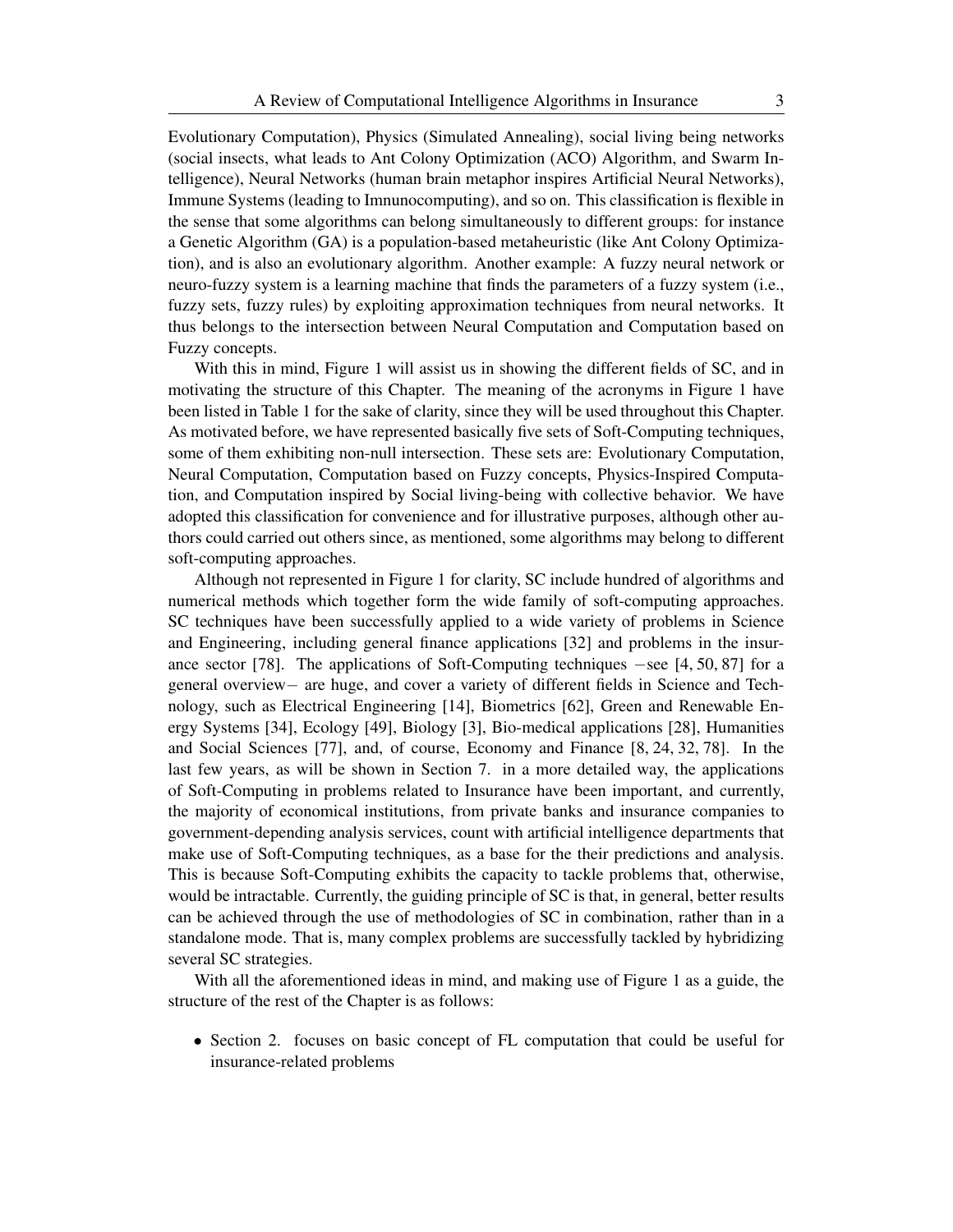

Figure 1. Outline of the structure of Soft-Computing methods. We have represented basically five sets of Soft-Computing techniques (some of them exhibiting non-null intersection): Evolutionary Computation, Neural Computation, Computation based on Fuzzy concepts, Physics-Inspired Computation, and Computation inspired by Social living-being networks. The meaning of the acronyms have been listed in Table 1 for the sake of clarity. See the main text for further details.

- Section 3. describes the main Neural Nomputation-based approaches
- *•* Section 4. centers on the most common Evolutionary-based algorithms
- *•* Section 5. focuses on the SA method, an instance of Physics-inspired algorithm that has been used in insurance-related problems
- Section 6. describes some algorithms inspired by the collective behavior of social insects and birds
- Section 7. reviews the most important applications of these techniques to insurance problems, published during the last years in important international journals
- Section 8. centers on the application of some of the revised techniques to a real problem in automobile insurance: the prediction of vehicles accidents on the basis of drivers and cars' data
- Finally, Section 9. completes this Chapter by giving some final concluding remarks.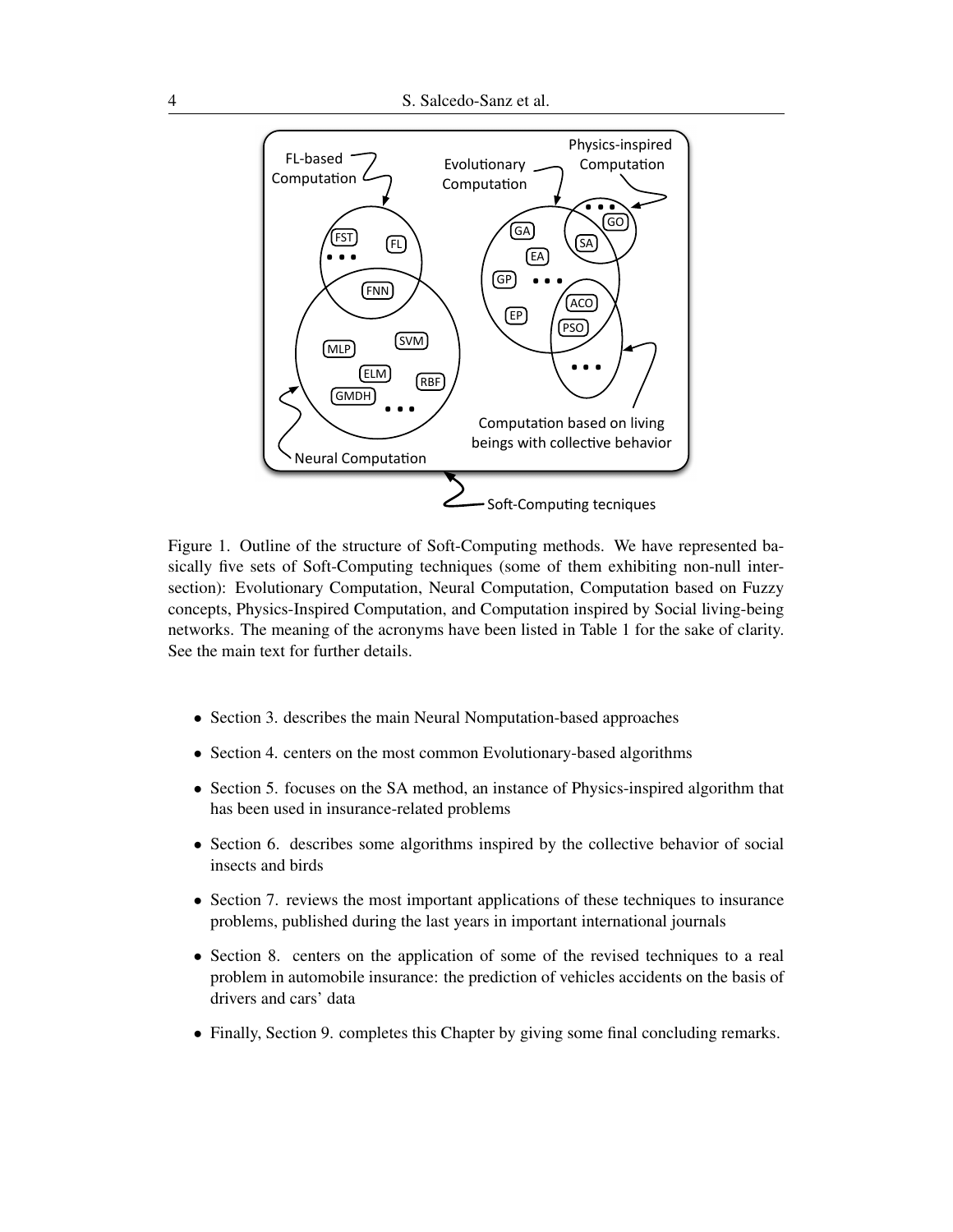| Acronyms       | Meaning                                       |
|----------------|-----------------------------------------------|
| <b>ASR</b>     | <b>Average Squared Residual</b>               |
| <b>ACO</b>     | Ant Colony Optimization                       |
| AI             | Artificial Intelligence                       |
| <b>CEP</b>     | Classical Evolutionary Programming algorithm  |
| CI             | Computational Intelligence                    |
| DA             | <b>Differential Evolution</b>                 |
| <b>DEA</b>     | Data Envelopment Analysis                     |
| EC             | <b>Evolutionary Computation</b>               |
| <b>ELM</b>     | <b>Extreme Learning Machine</b>               |
| <b>FEP</b>     | <b>Fast Evolutionary Programming</b>          |
| <b>FNN</b>     | <b>Fuzzy Neural Network</b>                   |
| <b>FSP</b>     | <b>Feature Selection Problem</b>              |
| <b>GA</b>      | Genetic Algorithm                             |
| <b>GMDH</b>    | Group Method of Data Handling algorithm       |
| GO             | <b>Gravity Optimization</b>                   |
| <b>GP</b>      | Genetic Programming                           |
| <b>IFEP</b>    | <b>Improved Fast Evolutionary Programming</b> |
| <b>KS</b>      | Kolmogorov-Smirnov                            |
| <b>MLP</b>     | Multi-Layer Perceptron                        |
| N <sub>C</sub> | <b>Natural Computing</b>                      |
| <b>NN</b>      | <b>Neural Network</b>                         |
| <b>PSO</b>     | Particle Swarm Optimization                   |
| RS             | Rough Set                                     |
| <b>SA</b>      | <b>Simulated Annealing</b>                    |
| <b>SC</b>      | Soft-Computing                                |
| <b>SCR</b>     | <b>Solvency Capital Requirements</b>          |
| <b>SLFN</b>    | Single-hidden layer feed-forward network      |
| <b>SVM</b>     | <b>Support Vector Machine</b>                 |
| <b>SVMC</b>    | Support Vector Machine for classification     |
| <b>SVMr</b>    | Support Vector Machine for regression         |

Table 1. List of acronyms used throughout this Chapter.

# 2. Fuzzy logic-based computation

 $\overline{a}$ 

Fuzzy logic-based computation, the first subset of Soft-Computing methods illustrated in Figure 1, are inspired by the fact that humans exhibit the extraordinary capability to reason and make decisions in an environment of uncertainty, incomplete information, and partiality of class membership. The main goal of Fuzzy Logic (FL) is the formalization/mechanization of this capability [115], as briefly shown in the next subsection.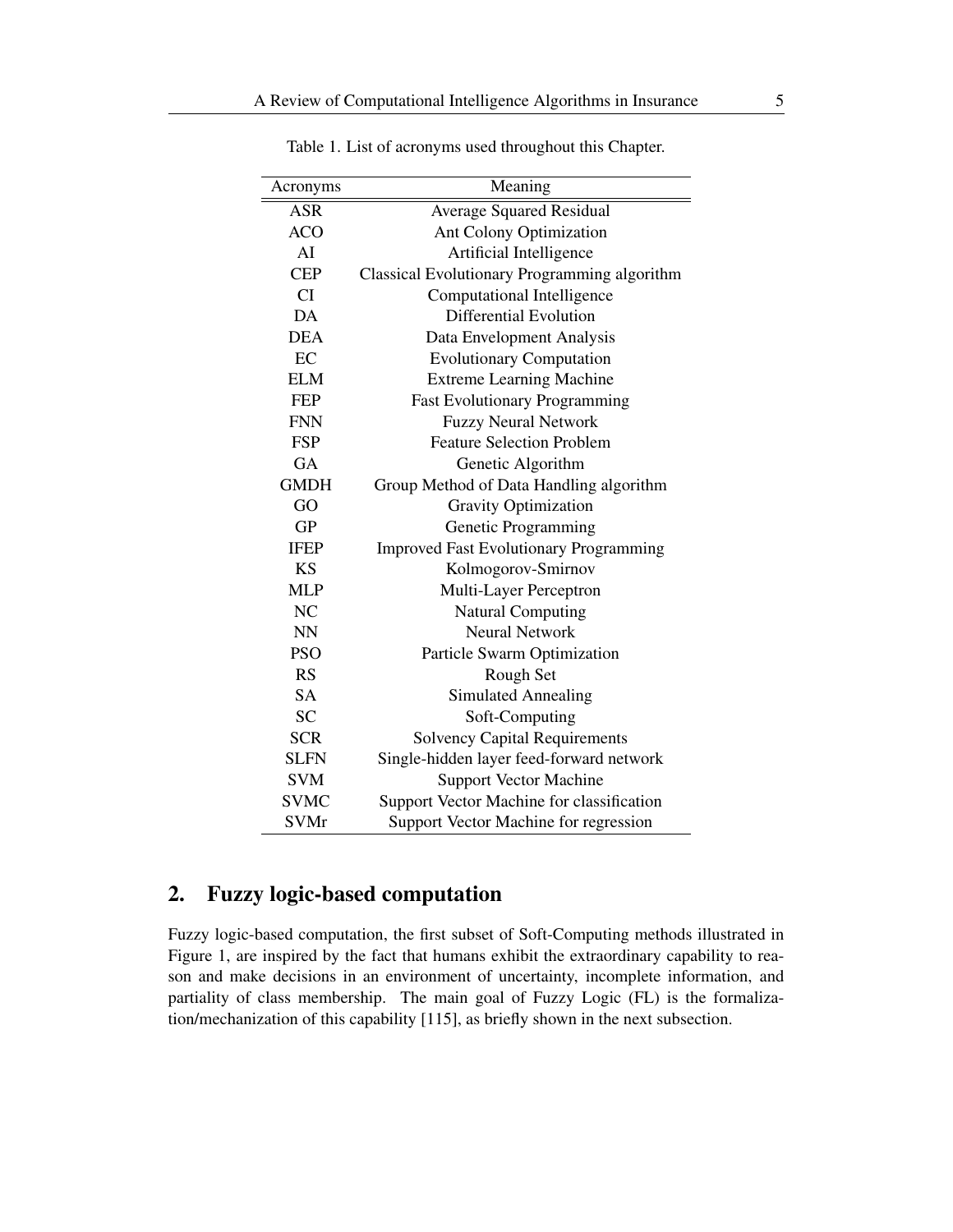# 2.1. Fuzzy logic

The original concept of FL was first proposed by Zadeh [103], and is based on the concept of "fuzzy set", which plays a central role in fuzzy logic. Classical set theory has a crisp concept of membership: an element either belongs to a set *or* it does not. However, fuzzy set (FS) theory differs from the traditional one in the fact that *partial membership* is allowed (that is, an element can belong to a set with a certain degree). This *degree of membership* is commonly referred to as the *membership value* and is usually represented by using a real value in [0,1], where 0 and 1 correspond to *full non-membership* and *membership*, respectively. Usually, triangular or trapezoidal functions are used as *membership functions* because of their simplicity, although, however, more smooth or complex shapes can be used if necessary [115]. Based on these ideas, predicates in fuzzy logic can have *partial degrees of truth*, in the same way as elements can have partial membership in fuzzy set theory. The grade of truth of a predicate is represented using a real number in [0,1]. These ideas will assist us in introducing two basic concepts in FL. These are the concepts of "graduation" and "granulation" [111], which form the very core of FL, and are the mayor distinguishing properties of fuzzy logic [115] when comparing to the classical one. In FL everything is or is allowed to be graduated, that is, be a matter of degree or, equivalently, fuzzy. Furthermore, in FL everything is or is allowed to be granulated: for example, the concept "size" is granulated when its values are described as "small", "medium" and "big". Thus, the principal contributions of fuzzy logic consist of the concept of a *linguistic variable* (idea of using words instead of numbers) [104–106, 115], the machinery of fuzzy "if-then" rules, and the capability to compute with information described in natural language. See the illustrative review [115] for further details.

Fuzzy logic makes it possible to construct better models of reality [110–113, 115] in human-centric science such as economics, medicine, psychology and linguistics [107–109]. In particular, FL-based computation plays a relevant role in insurance-related problems. We will review this topic in detail in Section 7..

Another theory that also makes use of the fact that some objects described by the same data or knowledge can be classified into different classes is the Rough Set (RS) theory.

#### 2.2. Rough set

Rough Set theory is an Artificial Intelligence (AI) tool which is considered as a highperformance classifier method. Unlike other AI methods, one of RS characteristics is its explicative character, i.e. the obtained model is easily understandable and explained the knowledge hidden in the dataset. Briefly, RS theory was firstly developed by Pawlak [68] as a mathematical method to deal with the uncertainty or vagueness inherent in a decision making process. But, unlike other methods that deal with uncertainty (such as statistical probability or fuzzy set theory), RS theory deals with the uncertainty produced when some objects described by the same data or knowledge (so, they are indiscernible) can be classified into different classes. This fact prevents their precise assignment to a set. Therefore, the classes in which the objects are to be classified are imprecise, but they can be approximated with precise sets [61, 64].

RS approach works by discovering dependencies between attributes in an information table, and reducing the set of attributes by removing those that are not essential to charac-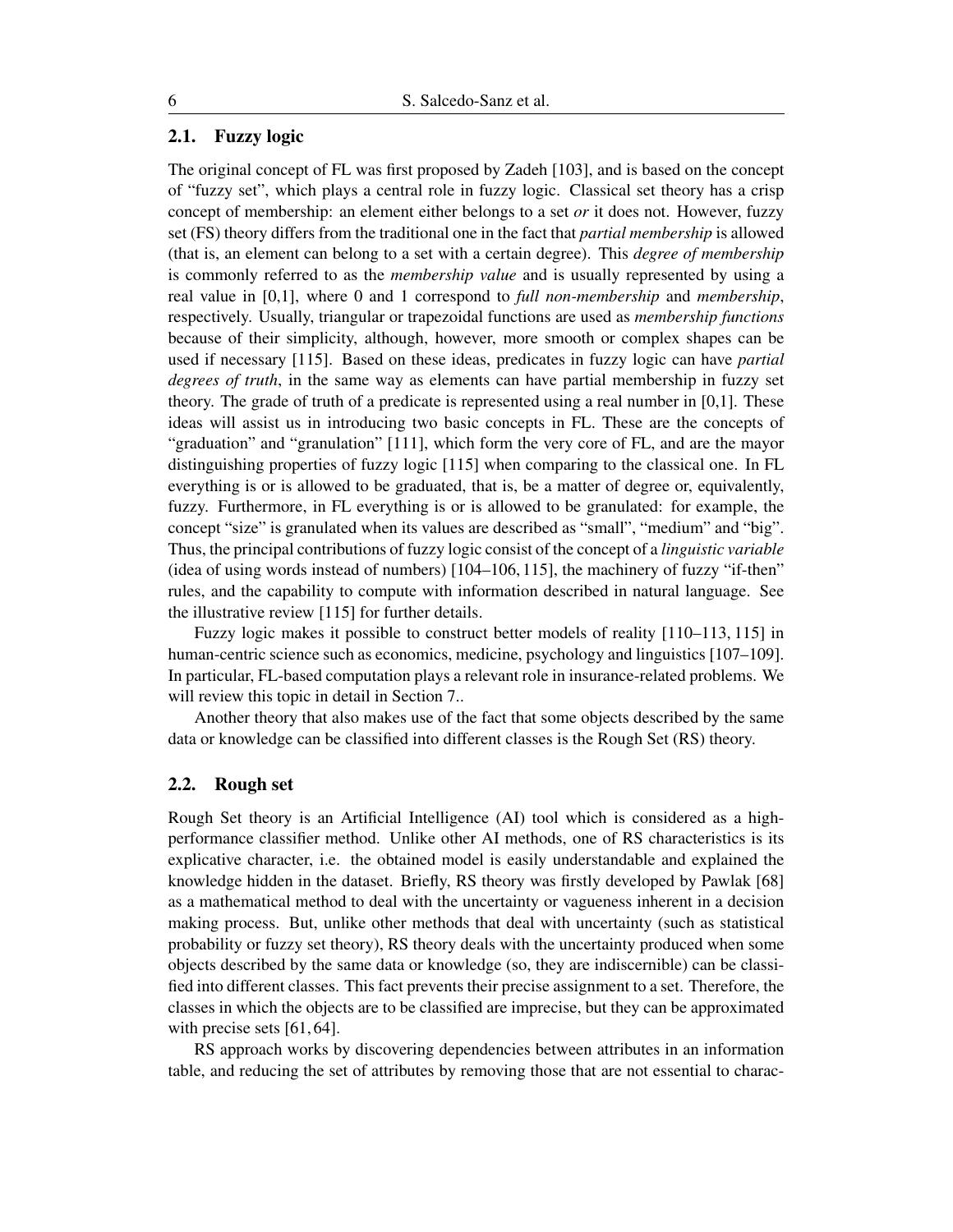terize knowledge. A *reduct* is defined as the minimal subset of attributes which provides the same quality of classification as the set of all attributes. A reduced information table may provide decision rules of the form "if conditions then decisions". These rules specify what decisions (actions) should be undertaken when some conditions are satisfied, and can be used to assign new objects to a decision class by matching the condition part of one of the decision rule to the description of the object. RS is one of the most used approach in classification problems arising in insurance applications. We will review this topic in detail in Section 7..

# 3. Neural computation-based and related algorithms

Neural computation, the second subset illustrated in Figure 1, is inspired by the way human brain works. In this respect, an Artificial Neural Network (ANN) mimics human brain in the sense that an ANN is a massively parallel and distributed information processing system. As will be shown in detail in this Section 3., examples of neural computation approaches are the Multi-Layer Perceptron (MLP), Support Vector Machine (SVM), Extreme Learning Machine (ELM), and Group Method of Data Handling algorithm (GMDH). These neuro-computing approaches have successfully been applied in modeling a large variety of nonlinear problems.

### 3.1. Multilayer perceptrons

A MLP is a massively parallel and distributed information processing system, successfully applied in modeling a large amount of nonlinear problems [36], [6]. The MLP learns from given sample examples, by constructing an input-output mapping to perform predictions of future samples. MLPs are known to be universal approximators of a large class of functions, with a high degree of accuracy. Single hidden layer perceptrons are the most widely used model in forecasting problems [36], and its more common structure is given in Figure 2.

It consists of an input layer, a hidden layer and an output layer. The number of neurons in the hidden layer is a parameter to optimize when using this type of neural networks. The relationship between the output and the input signals of a given neuron is the following:

$$
y = \varphi \left( \sum_{j=1}^{n} w_i x_j - \theta \right), \tag{1}
$$

where *y* is the output signal,  $x_j$ , for  $j = 1, 2, \ldots, n$  are the input signals,  $w_j$  is the weight associated with the *j*-th input and  $\theta$  is a threshold. The transfer function  $\varphi$  is usually considered as the logistic function:

$$
\varphi(x) = \frac{1}{1 + e^{-x}}.\tag{2}
$$

Usually, the well-known Levenberg-Marquardt algorithm is used to train the MLP [35]. The Levenberg-Marquardt algorithm was designed to approach second-order training speed, without having to compute the Hessian matrix. This matrix is estimated using the Jacobian matrix instead, which can be computed through a standard back-propagation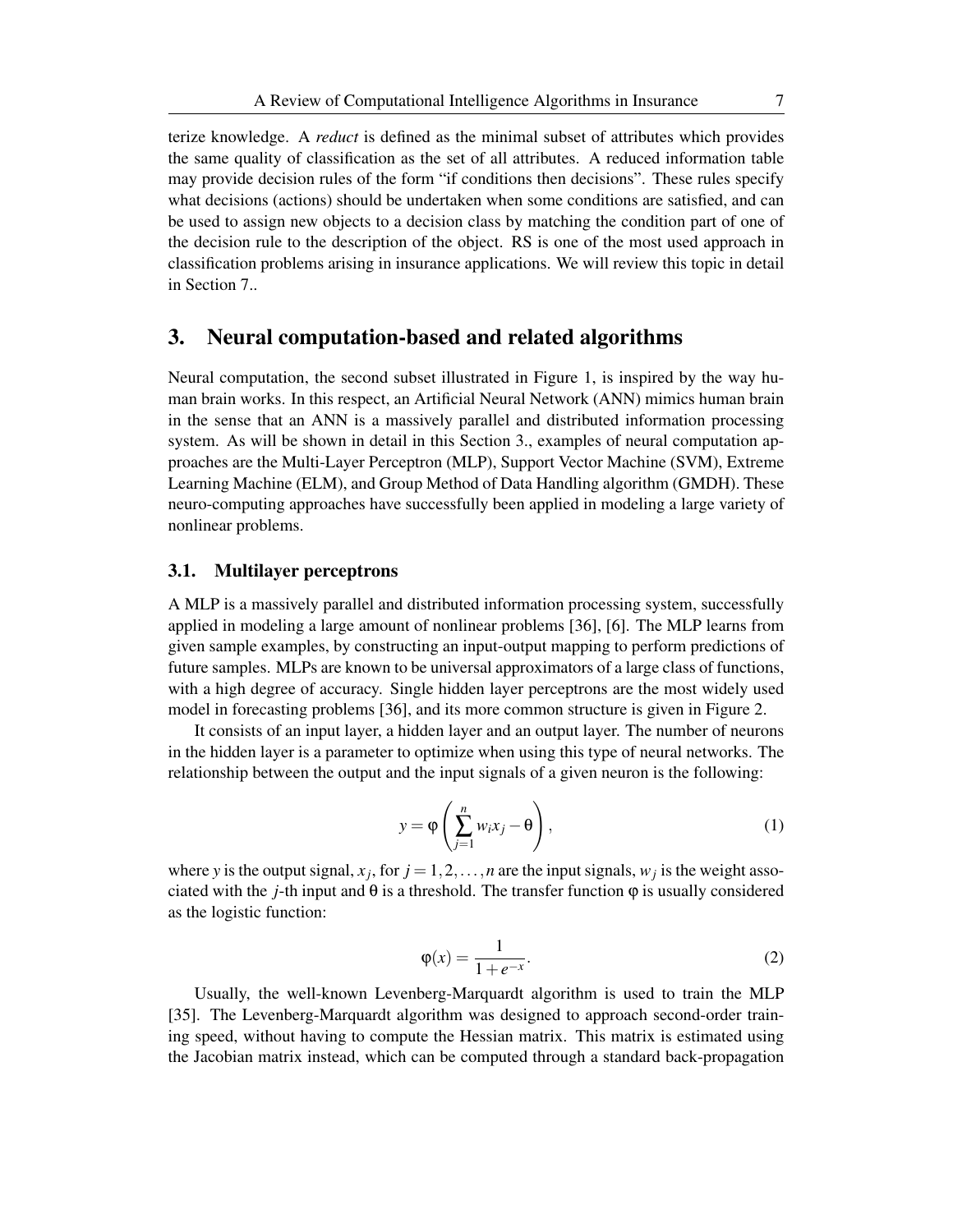

Figure 2. Simplified structure of a single hidden layer perceptron.

technique, much less complex than computing the Hessian matrix [35]. The Levenberg-Marquardt algorithm works by using the following Newton-like update:

$$
\mathbf{x}_{k+1} = \mathbf{x}_{k} - \left(\mathbf{J}^{T}\mathbf{J} + \mu\mathbf{I}\right)^{-1}\mathbf{J}^{T}\mathbf{e}
$$
 (3)

where **J** is the Jacobian matrix, **e** is a vector of network errors and  $\mu$  is a parameter which controls the process: when  $\mu = 0$  we have the Newton's method, when  $\mu$  is large, it becomes a gradient descent method with small step size.

### 3.2. Extreme learning machines

The Extreme Learning Machine (ELM) is a novel and fast learning method recently proposed in [40]. Put it simple, an ELM is a generalized single-hidden layer feedforward network (SLFN), its essence being that the hidden layer of the SLFN does *not* need to be tuned. Compared to other traditional neurocomputing-based approaches such as neural networks and support vector machines, ELM can provide better generalization performance *at a much faster learning speed* [40–44] . This is the reason why it has been applied to a large number of classification and regression problems. Its beauty is its simplicity along with its surprising results, comparable or even superior to that of other classification and regression techniques such as multi-layer perceptrons or support vector machines, but with the added bonus of learning at much faster speed.

The ELM algorithm can be described as follows: given a training set  $\mathbf{x} = \{(\mathbf{x}_i, \mathbf{t}_i | \mathbf{x}_i \in \mathbb{R}^d\})$  $\mathbb{R}^n$ ,  $\mathbf{t}_i \in \mathbb{R}^m$ ,  $i = 1, \dots, N$ , an activation function  $g(x)$  and and number of hidden nodes  $(\tilde{N})$ ,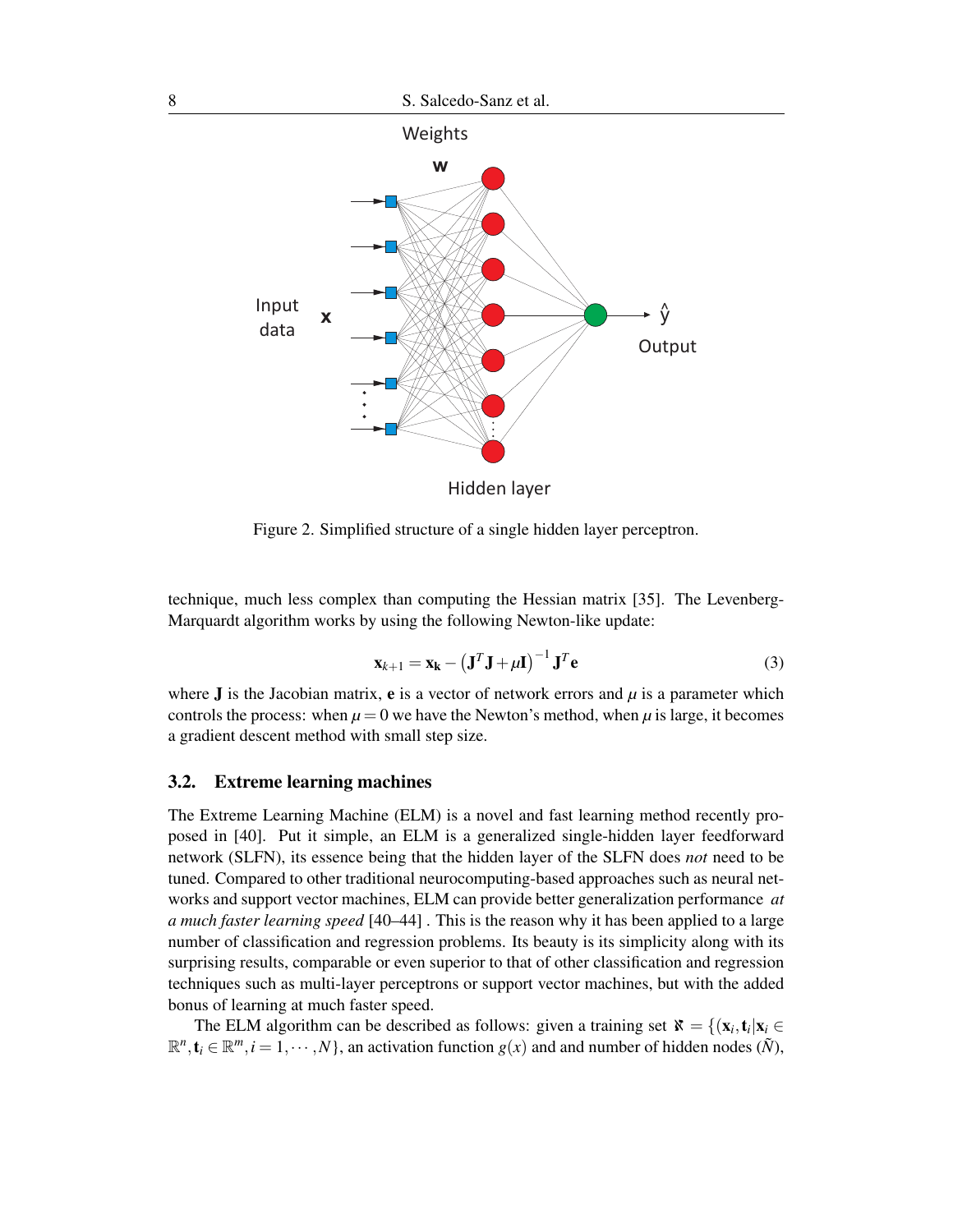- 1. Randomly assign input weights  $w_i$  and biases  $b_i$ ,  $i = 1, \dots, \tilde{N}$ .
- 2. Calculate the hidden layer output matrix H, defined as

$$
\mathbf{H} = \begin{bmatrix} g(\mathbf{w}_1 \cdot \mathbf{x}_1 + b_1) & \cdots & g(\mathbf{w}_{\tilde{N}} \cdot \mathbf{x}_1 + b_{\tilde{N}}) \\ \vdots & \cdots & \vdots \\ g(\mathbf{w}_1 \cdot \mathbf{x}_N + b_1) & \cdots & g(\mathbf{w}_{\tilde{N}} \cdot \mathbf{x}_N + b_{\tilde{N}}) \end{bmatrix}_{N \times \tilde{N}}
$$
(4)

3. Calculate the output weight vector β as

$$
\beta = \mathbf{H}^{\dagger} \mathbf{T},\tag{5}
$$

where  $\mathbf{H}^{\dagger}$  stands for the Moore-Penrose inverse of matrix **H** [40], and **T** is the training output vector,  $\mathbf{T} = [\mathbf{t}_1, \dots, \mathbf{t}_N]^T$ .

Note that the number of hidden nodes  $(N)$  is a free parameter of the ELM training, and must be estimated for obtaining good results. The solution to this problem is usually to evaluate a different number of values for  $\tilde{N}$ .

## 3.3. Support Vector Machines for regression problems

One of the most important statistical models for prediction are the Support Vector Regression algorithms (SVMr) [83]. The SVMrs are appealing algorithms for a large variety of regression problems, since they do not only take into account the error approximation to the data, but also the generalization of the model, i.e., their capability to improve the prediction of the model when a new dataset is evaluated by it. Although there are several versions of SVMr, in this case we are going to describe the classic model presented in [83].

The  $\varepsilon$ -SVMr method for regression consists of training a model of the form  $y(x)$  =  $f(\mathbf{x}) + b = \mathbf{w}^T \phi(\mathbf{x}) + b$ , given a set of training vectors  $C = \{(\mathbf{x_i}, y_i), i = 1, ..., l\}$ , to minimize a general risk function of the form

$$
R[f] = \frac{1}{2} ||\mathbf{w}||^2 + C \sum_{i=1}^{l} L(y_i, f(\mathbf{x}))
$$
\n(6)

where w controls the smoothness of the model,  $\phi(x)$  is a function of projection of the input space to the feature space,  $b$  is a parameter of bias,  $\mathbf{x}_i$  is a feature vector of the input space with dimension *N*,  $y_i$  is the output value to be estimated and  $L(y_i, f(\mathbf{x}))$  is the loss function selected. In this paper, we use the L1-SVMr (L1 support vector regression), characterized by an ε-insensitive loss function [84]

$$
L(y_i, f(\mathbf{x})) = |y_i - f(\mathbf{x_i})|_{\varepsilon}
$$
\n(7)

In order to train this model, it is necessary to solve the following optimization problem [84]: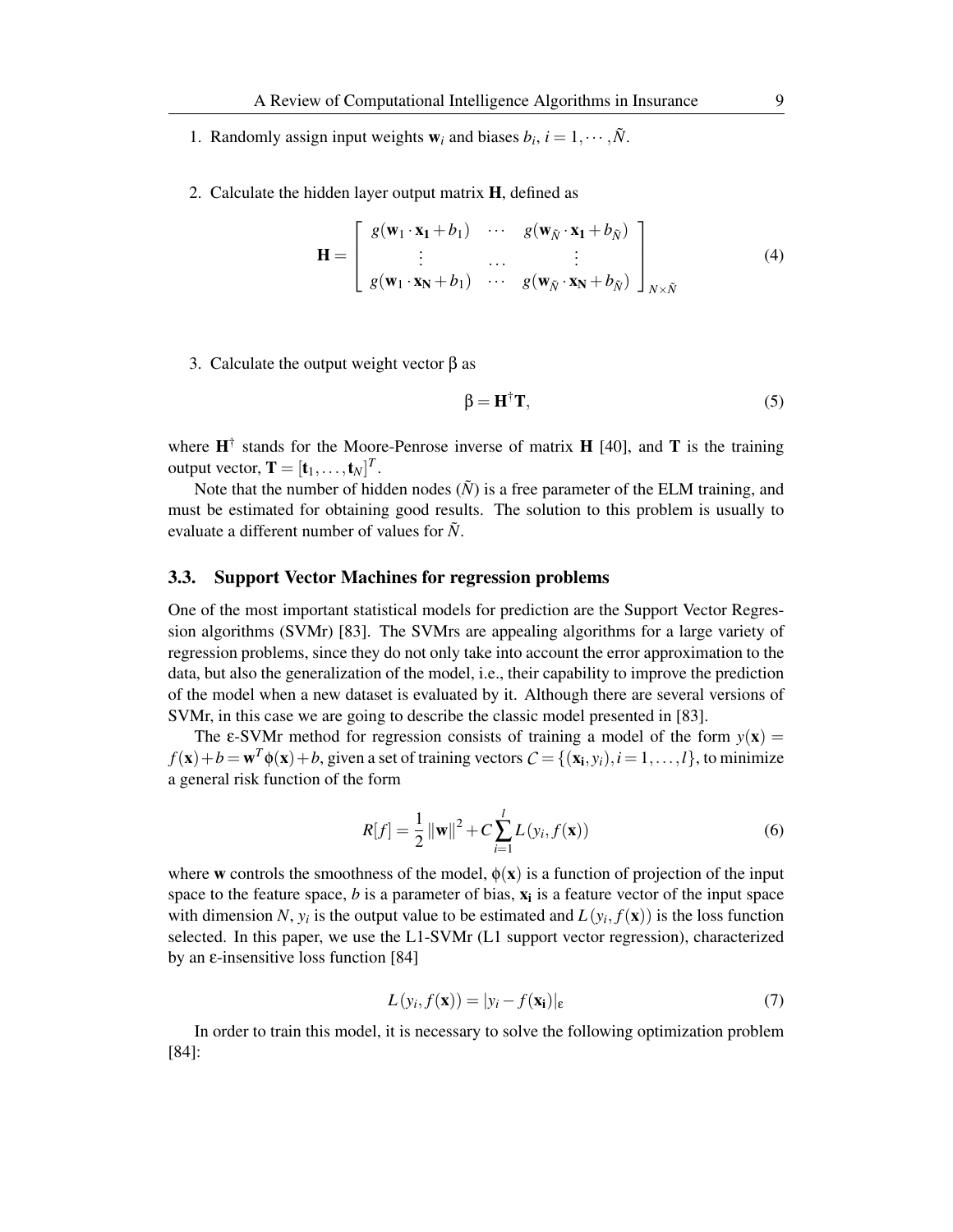$$
\min\left(\frac{1}{2}||\mathbf{w}||^2 + C\sum_{i=1}^{l}(\xi_i + \xi_i^*)\right)
$$
(8)

subject to the restrictions:

$$
y_i - \mathbf{w}^T \phi(\mathbf{x_i}) - b \le \varepsilon + \xi_i, \quad i = 1, ..., l
$$
 (9)

$$
-y_i + \mathbf{w}^T \phi(\mathbf{x_i}) + b \le \varepsilon + \xi_i^*, \quad i = 1, \dots, l
$$
 (10)

$$
\xi_i, \xi_i^* \geq 0, \quad i = 1, ..., l
$$
\n(11)

The dual form of this optimization problem is usually obtained through the minimization of the Lagterm function, constructed from the objective function and the problem constraints. In this case, the dual form of the optimization problem is the following:

$$
\max\left(-\frac{1}{2}\sum_{i,j=1}^{l}(\alpha_i-\alpha_i^*)(\alpha_j-\alpha_j^*)K(\mathbf{x_i},\mathbf{x_j})-\right.\left.-\epsilon\sum_{i=1}^{l}(\alpha_i+\alpha_i^*)+\sum_{i=1}^{l}y_i(\alpha_i-\alpha_i^*)\right)
$$
\n(12)

subject to

$$
\sum_{i=1}^{l} (\alpha_i - \alpha_i^*) = 0
$$
\n(13)

$$
\alpha_i, \alpha_i^* \in [0, C] \tag{14}
$$

In addition to these constraints, the Karush-Kuhn-Tucker conditions must be fulfilled, and also the bias variable, *b*, have to be obtained. We do not detail this process for simplicity, the interested reader can consult [84] for reference. In the dual formulation of the problem the function  $K(\mathbf{x_i}, \mathbf{x_j})$  is the kernel matrix, which is formed by the evaluation of a kernel function, equivalent to the dot product  $\langle \phi(x_i), \phi(x_i) \rangle$ . An usual selection for this kernel function is a Gaussian function, as follows:

$$
K(\mathbf{x_i}, \mathbf{x_j}) = exp(-\gamma \cdot ||\mathbf{x_i} - \mathbf{x_j}||^2). \tag{15}
$$

The final form of the function  $f(\mathbf{x})$  depends on the Lagterm multipliers  $\alpha_i, \alpha_i^*$ , as follows:

$$
f(\mathbf{x}) = \sum_{i=1}^{l} (\alpha_i - \alpha_i^*) K(\mathbf{x_i}, \mathbf{x})
$$
 (16)

In this way it is possible to obtain a SVMr model by means of the training of a quadratic problem for given hyper-parameters *C*, ε and γ. However, obtaining these parameters is not a simple procedure, being necessary to implement search algorithms to obtain the optimal ones or the estimation of them [65].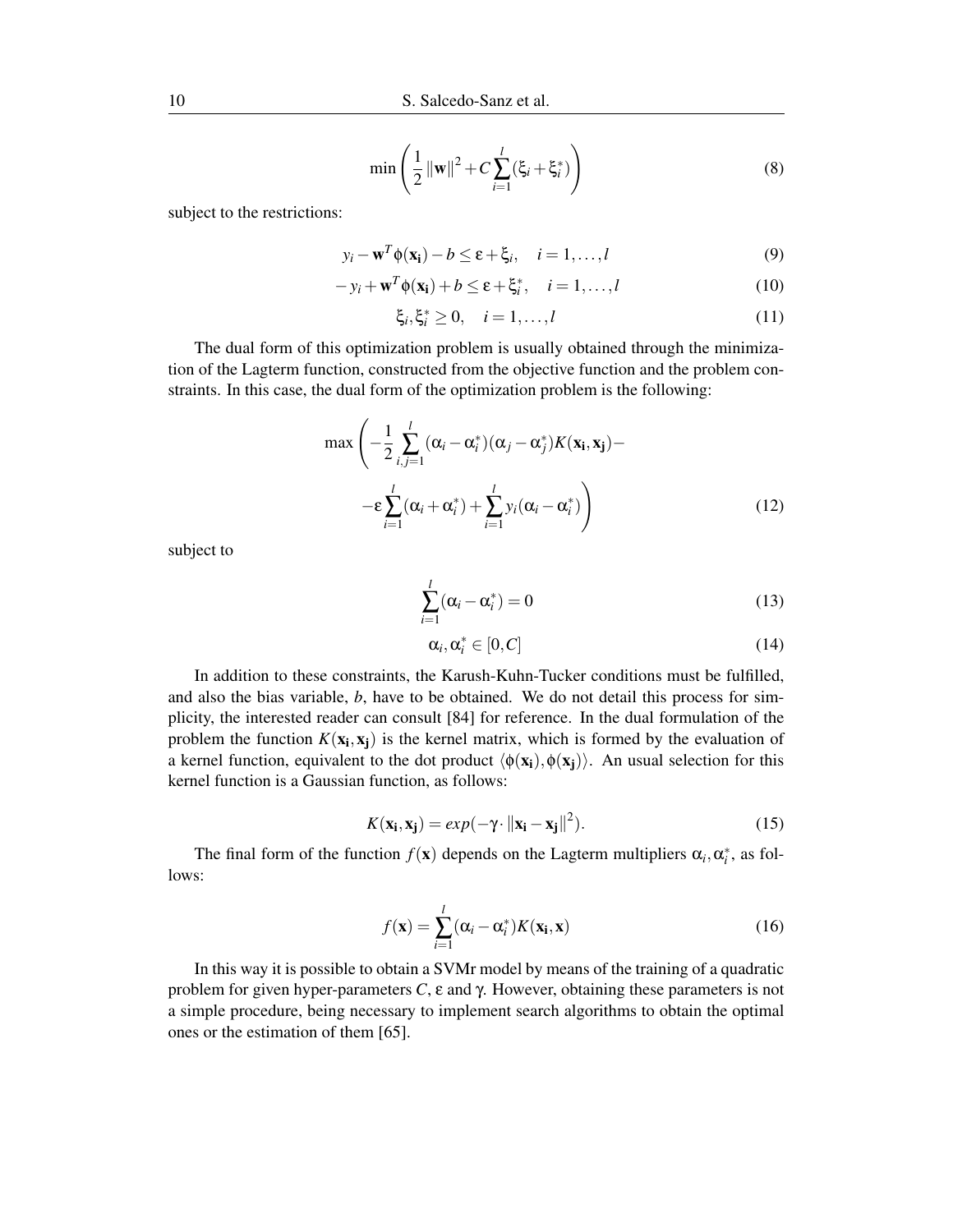### 3.4. Support Vector Machines for classification problems

The support vector machines for classification (SVMC) consists of, given a training set  $C = (\mathbf{x_i}, y_i, i = 1, \ldots, l)$ , where  $\mathbf{x_i} \in R^n$  are the input vectors and  $y_i \in \{-1, 1\}$  is the label associated to each input vector, obtaining a classification model by solving the following optimization problem:

$$
\min_{\mathbf{w}, \xi_i} \left( \frac{1}{2} \left\| \mathbf{w} \right\|^2 + C \sum_{i=1}^l \xi_i \right) \tag{17}
$$

constrained to

$$
y_i(\mathbf{w}^{\mathrm{T}} \phi(\mathbf{x}_i) + b) \ge 1 - \xi_i \quad i = 1...l
$$
 (18)

where **w** is the generalization term which is inversely related to the margin of the model,  $\xi_i$  is the slack variable for each input vector  $x_i$  and *C* is a parameter which controls the trade-off between an approximation to misclassification errors, given by the variables ξ*<sup>i</sup>* and the ability of generalization of the model when future input vectors are introduced to the model. Note that the slack variables  $\xi$ <sub>*i*</sub> are included in the model because we consider non-separable classification problems.

In order to solve this optimization problem, the Wolfe-dual formulation is usually used, obtaining a new representation which does not depend directly on the mapping function  $\phi(\mathbf{x_i})$ , but on the dot product in a mapped space  $k(\mathbf{x_i}, \mathbf{x_j}) = \phi(\mathbf{x_i})^T \phi(\mathbf{x_j})$ , i.e., the kernel function.

$$
\min_{\alpha_i} \left( \frac{1}{2} \sum_{i=1}^l \sum_{j=1}^l \alpha_i \alpha_j y_i y_j k(\mathbf{x_i}, \mathbf{x_j}) - \sum_{i=1}^l \alpha_i \right) \tag{19}
$$

subject to

$$
\sum_{j=1}^{l} \alpha_j y_j = 0 \tag{20}
$$

$$
0 \le \alpha_i \le C \quad i = 1 \dots l \tag{21}
$$

In this optimization problem the solution is given by the Lagrange multipliers  $\alpha_i$ , and must fulfil the necessary and sufficient Karush-Kuhn-Tucker conditions to be optimal. In this case we only show the most important KKT conditions for our study:

$$
\xi_i(C-\alpha_i)=0 \quad i=1,\ldots,l,\tag{22}
$$

$$
\alpha_i(y_i(\mathbf{w}^T\phi(\mathbf{x_i})+b)-1+\xi_i)=0 \quad i=1,\ldots,l. \tag{23}
$$

 $\overline{2}$ 

Regarding to the kernel function, we focus our study on the most classical function used in the literature [75], the Gaussian kernel function. We only consider the case in which one parameter (γ) controls the width of the gaussian function in any direction.

$$
k(\mathbf{x_i}, \mathbf{x_j}) = e^{-\gamma \cdot ||\mathbf{x_i} - \mathbf{x_j}||^2}
$$
 (24)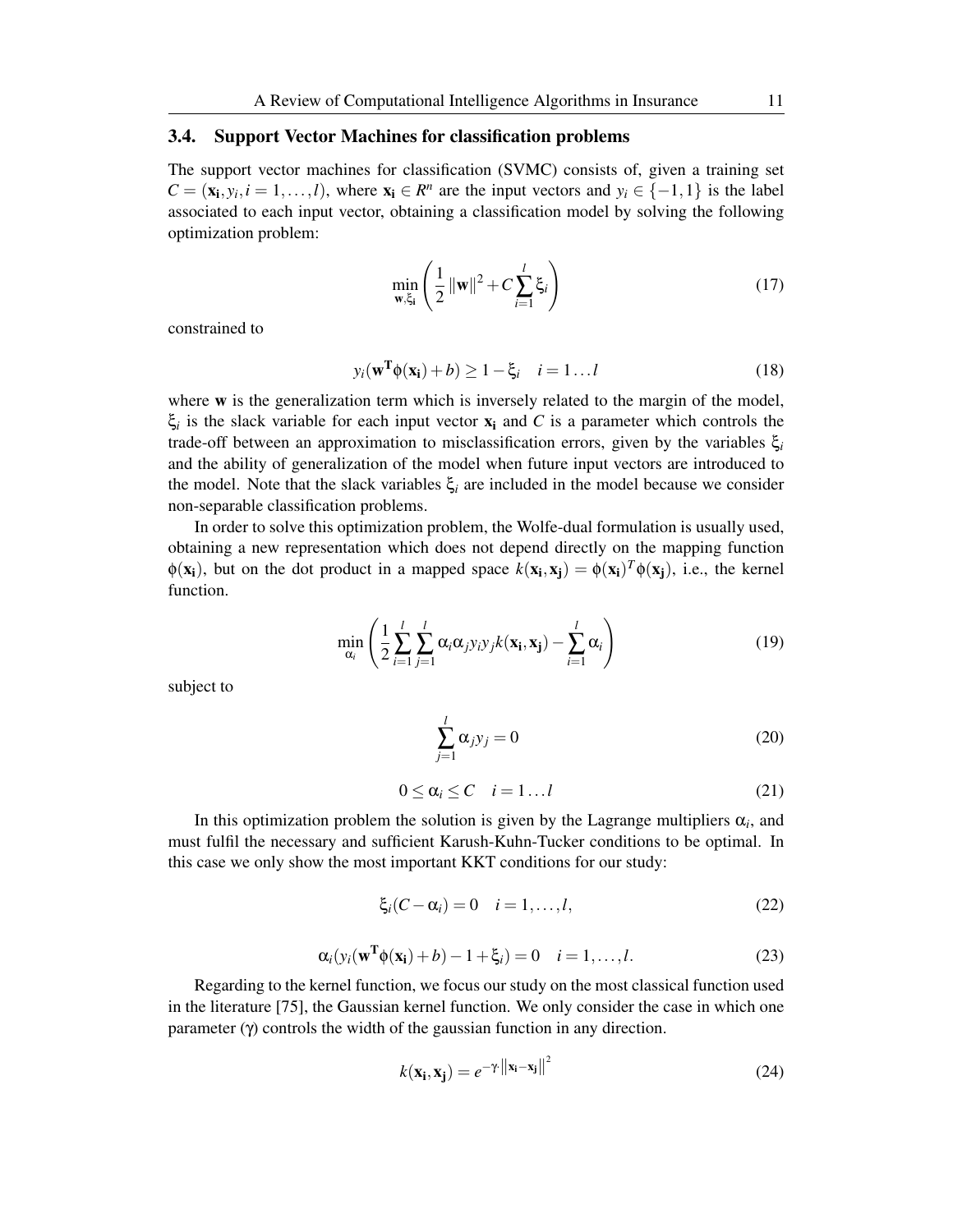Taking into account the optimal solution of the dual optimization problem and the kernel function selected, the final classification model is given by the following expression:

$$
f(\mathbf{x}) = \mathbf{w}^{\mathrm{T}} \phi(\mathbf{x}_i) + b = \sum_{i=1}^{L} \alpha_{i} y_i k(\mathbf{x}_i, \mathbf{x}) + b.
$$
 (25)

### 3.5. The Group Method of Data Handling algorithm

It is well known that the relationship between any sets of input-output variables can be approximated by Volterra functional series, the discrete analogue of which is the Kolmogorov-Gabor polynomial [1]:

$$
p = a_0 + \sum_{i=1}^{m} a_i x_j + \sum_{i=1}^{m} \sum_{j=1}^{m} a_{ij} x_i x_j + \sum_{i=1}^{m} \sum_{j=1}^{m} \sum_{k=1}^{m} a_{ijk} x_i x_j x_k + \dots
$$
 (26)

where,  $x = (x_1, x_2, \ldots, x_m)$  are the inputs and  $A = (a_0, a_1, a_2, \ldots, a_m)$  are the coefficients (weights). The Kolmogorov-Gabor polynomial is a universal format for non-linear function modeling as they can approximate any continuous function on a compact data set to an arbitrary precision, in an Average Squared Residual sense (ASR), if there are enough terms [30].

$$
ASR = \frac{1}{N} \sum_{i=1}^{N} (y_i - p(x_i))^2
$$
 (27)

where  $y_i$  is the output of and  $p(x)$  is the Kolmogorov-Gabor polynomial.

The Kolmogorov-Gabor polynomial has an important drawback, because it is necessary to have a large numbers of samples in order to calculate all the coefficients *a<sup>i</sup>* [47]. In order to overcome this drawback, Ivakhnenko proposed a new algorithm which approximates the Kolmogorov-Gabor polynomial by using low order polynomials in an iterative method very similar to the multi-layer perceptron neural network. This method does not need so many samples and the time consuming is much lower. In fact, Ivakhnenko proved that using second order polynomials, the complete Kolmogorov-Gabor Polynomial can be reconstructed [47]. This is the key idea behind the GMDH neural network.

There are several GMDH types [1], in this article we work with the Multi-layer GMDH algorithm [47]. This algorithm constructs hierarchical cascade of bivariate second order polynomials in the nodes and variables in the leaves. The next steps explain how the multilayer GMDH algorithm works:

- 1. Obtain the data set of the problem  $D = (x_i, y_i)_{i=1}^N$  $\sum_{i=1}^{N}$ ,  $x_i = (x_{i1}, x_{i2}, \dots, x_{iK})$ , where *N* is the number of samples and *K* the input dimension.
- 2. Split the data set in two subsets, one is used to calculate the polynomial coefficients of the nodes. The second subset checks the goodness of every polynomial created before.
- 3. Make all combination of variables in pairs  $(x_i, x_j)$  in order to generate all the possible bivariate polynomials  $L = \frac{K(K-1)}{2}$  $\frac{x-1)}{2}$ .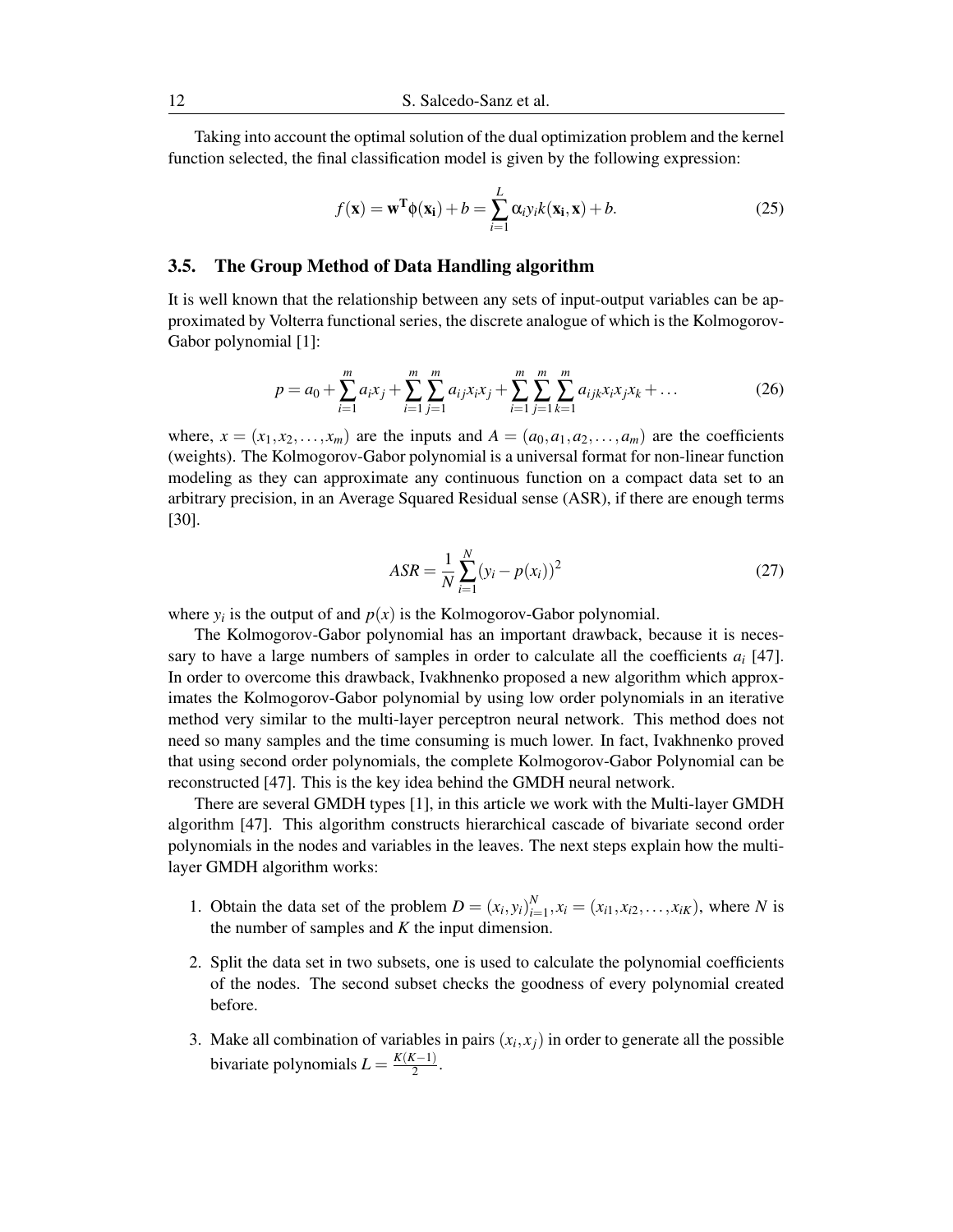- 4. Calculate the coefficients of every polynomial with an ordinary Least Square method.
- 5. Apply an external criteria to choose the best nodes of the current layer. This election is based on new information (samples are not involved in the process of calculation of coefficients) in order to avoid over fitting. There are several criteria, the most popular in GMDH is called regularity criterion which consists of splitting the training set in two subsets A and B, one is used to calculate the coefficients and the other to apply the ASR by using the second order polynomial (27).
- 6. The outputs of the selected nodes are the inputs for the new layer.

This process is repeated until a stop criteria is achieved. The stop criteria is usually based on the ASR: when the ASR does not decrease from one layer to the next the algorithm is halted, because it means that the generated structure is complex enough to make good estimations.

### 3.5.1. The least squares approach to obtain the polynomial coefficients in GMDH

In order to calculate the polynomial coefficients in the GMDH, we have *N* different equations

$$
A\beta = Y \tag{28}
$$

where  $\beta$  is the vector of unknown coefficients of the polynomial given by

$$
\beta = [\beta_0, \beta_1, \beta_2, \beta_3, \beta_4, \beta_5]
$$
\n(29)

where *A* is the polynomial matrix given by

$$
A = \begin{bmatrix} 1 & x_{11} & x_{21} & x_{11}^2 & x_{21}^2 & x_{11}x_{21} \\ \vdots & \vdots & \vdots & \vdots & \vdots & \vdots \\ 1 & x_{1N} & x_{2N} & x_{1N}^2 & x_{2N}^2 & x_{1N}x_{2N} \end{bmatrix}
$$
(30)

and *Y* is the vector of the output values given by

$$
Y = \begin{bmatrix} y_1 \\ y_2 \\ \vdots \\ y_N \end{bmatrix}
$$
 (31)

In order to solve this system of equations usually least squares technique is applied which has the following expression:

$$
\beta = (A^T A)^{-1} A^T Y \tag{32}
$$

This equation determines the vector of coefficients which minimizes the mean square error.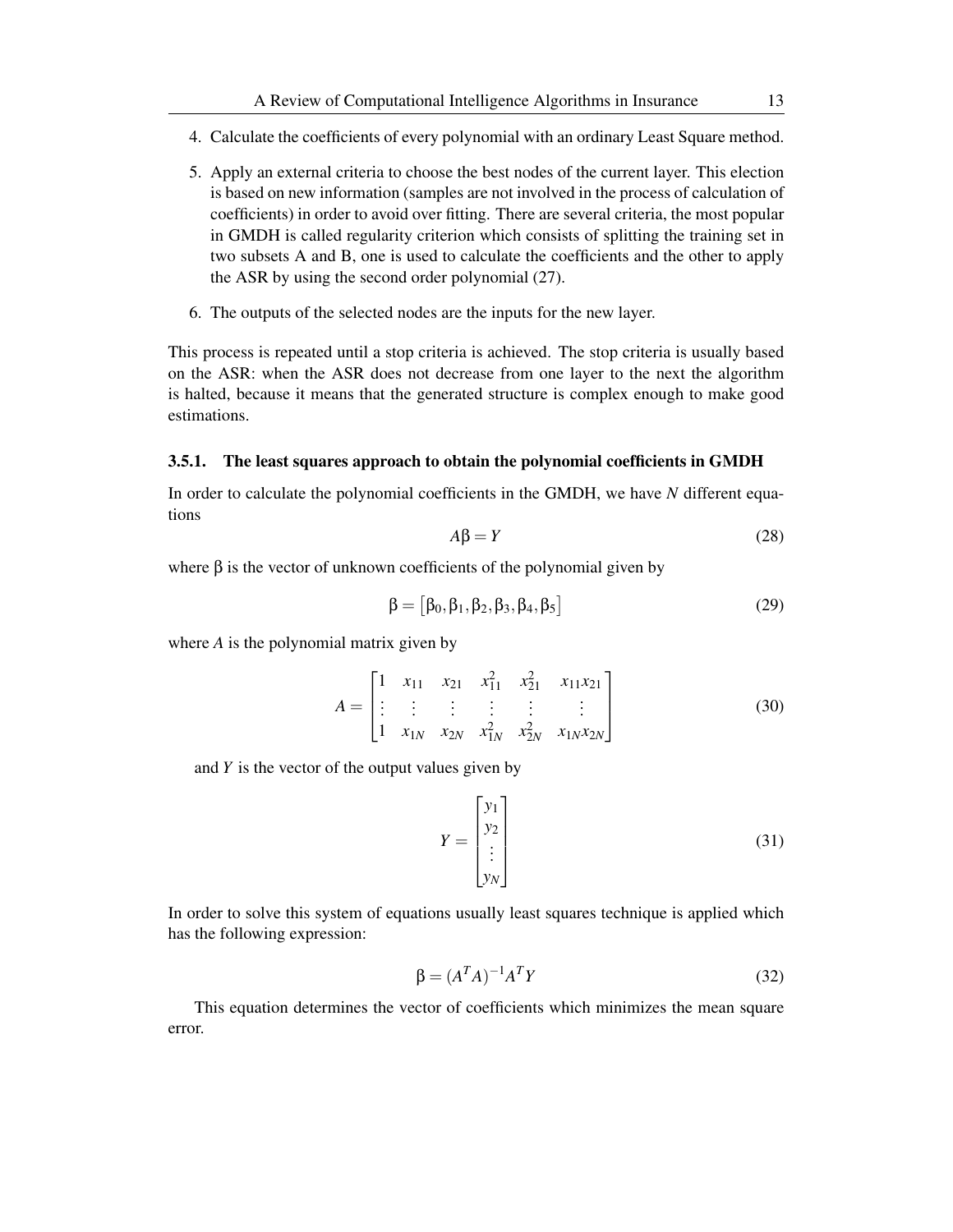# 4. Evolutionary computation-based algorithms

While Neural Computation is inspired by the human brain metaphor, the third subset of Soft-Computing techniques illustrated in Figure 1, Evolutionary Computation is inspired by the principles of Genetics and Natural Selection. The most representative strategy in this subset is the concept of Genetic Algorithm (GA). It is an optimization and search technique which exhibits useful properties for solving problems that, otherwise, would be intractable. Among these advantages, it is worth mentioning that GAs deal with a large number of variables, provide a global solution for multi-local extrema problems, optimize functions with continuous or discrete variables, optimize variables with extremely complex cost surfaces, and do not require derivative information.

Although still not clear at this point, these benefits are due to the fact that GAs are inspired by the way nature finds solutions to extremely complex problems such as the survival-of-the-fittest individual in a changing ecosystem. Put it simple, a GA is based on three key facts: a) Encoding the candidate solution; b) Generate an initial population of candidate solutions, and c) Applying genetic mechanisms. In nature, the random creation of novel genetic information may lead to the ability to survive. The better an individual is suited to an environment, the higher its probability of survival. This is the so-called "survival of the fittest" and the longer the individual's life is, the higher its chances of having descendants. In this procreation process, the parent chromosomes are combined ("recombination") to provide a novel chromosome. Sporadically, and because of unavoidable errors in copying genetic information or external factors (for instance, radiation), mutations (random variations) occur. The consequence is the creation of a generation of living beings with some novel characteristic which is slightly different from those of their progenitors. If the new attribute makes the offspring better suited to the varying environment, the probabilities of survival and of having descendants also increase. Part of the offspring could inherit the modified genes and the corresponding external characteristic. In this way, the population of individuals evolves and for a number of generations the described process results in the creation of individuals better adapted to the environment and in the extinction of those worst suited.

Evolutionary algorithms (EAs) [27, 29, 33], are robust problem's solving techniques based on natural evolution processes. They are population-based techniques which codify a set of possible solutions to the problem, and evolve it through the application of the so called *evolutionary operators* [27, 33]. There are different types of EAs, depending on the type of encoding (binary, integer, real, etc.), evolution mechanism (genetic algorithms, differential evolution, evolutionary programming), or paradigm simulated in the algorithm (particle swarm). Note that, with this approach, particle swarm optimization (PSO), belongs to the intersection between Evolutionary- and Social Network-based methods.

# 4.1. Genetic and evolutionary algorithms

Genetic algorithms (GAs) [27,33] are a class of robust problem-solving techniques, usually applied to discrete optimization problems, based on a population of solutions (individuals), where each individual represents a specific solution to a the problem. Starting from a random generated population, the population of individuals evolves through successive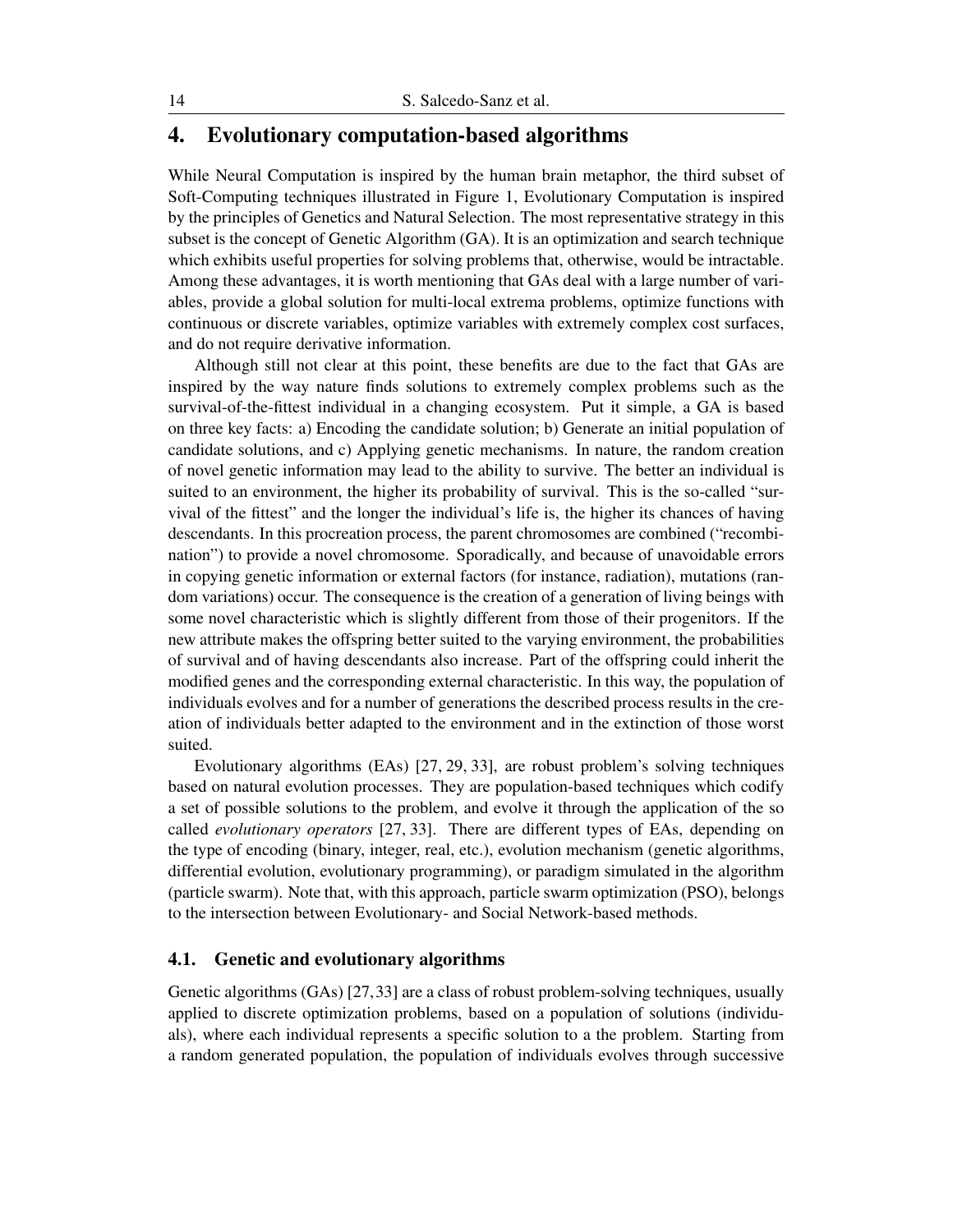generations by means of the application of three genetic operators: selection, crossover and mutation [27], which emulate the random changes occurring in nature. After a number of generations, highly fit individuals will emerge corresponding to good solutions to the given optimization problem. GAs are useful to perform search in huge search spaces, where other methods (local or gradient searches, etc) do not provide good results. The pseudo-code of a standard GA is the following:

| <b>Genetic Algorithm</b>                         |  |  |
|--------------------------------------------------|--|--|
| Initialize GA population at random               |  |  |
| while(max. number of generations not reached) do |  |  |
| evaluate $(f(\mathbf{x}))$ ;                     |  |  |
| selection                                        |  |  |
| crossover                                        |  |  |
| mutation                                         |  |  |
| end while                                        |  |  |

### 4.1.1. Selection operator

The Selection operator is responsible for choosing which individuals will survive for the next generation of the EA. Among the different types of selection procedures existing [27], the *roulette wheel* is one of the most used. In roulette will selection the probability of an individual to be selected for the next generation  $(P(i))$  depends on its current fitness value:

$$
P(i) = \frac{f_i}{f_T} \tag{33}
$$

where  $f_i$  is the fitness value associated to individual *i* and  $f<sub>T</sub>$  is the total fitness of the population, which is defined as  $f_T = \sum_{i=1}^{\xi}$  $\sum_{i=1}^{5} f_i$ . Thus, it is probable that the fittest individuals receive a larger number of samples in the next generation than individuals with less associated fitness values.

Alternative selection mechanisms are Tournament selection, considered nowadays as the most effective crossover procedure. It consists of making direct comparisons (tournaments) between pairs of individuals, ranking them afterwards depending on the number of winning tournaments. In this selection mechanism the survival probability depends on the final position obtained in this ranking of the stronger (most winning) individuals. A specific implementation of the Tournament selection is outlined later in this Chapter, in the description of the Evolutionary Programming algorithm.

#### 4.1.2. Crossover operator

The crossover operator has been described as the key to the EA's power [27], as it promotes structured yet randomized information exchange between individuals. However, if the crossover operator is applied to every individual in the population, there will be a discontinuity from the previous to the present populations, as none of the individuals of the population from the previous generation will be retained in the new one. In order to avoid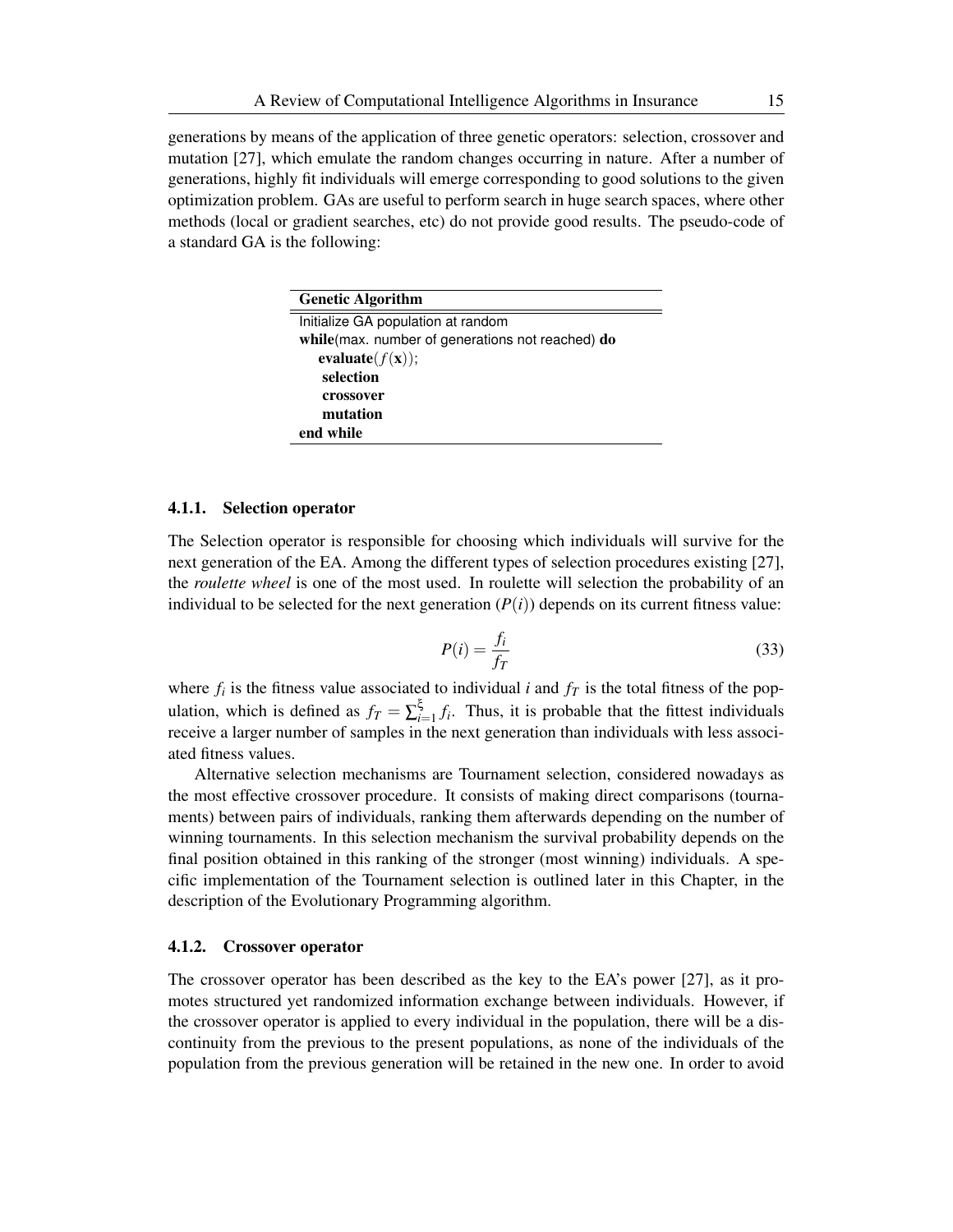this, a *crossover probability*  $P_c$  is defined. It has been suggested therefore that  $\alpha_x < 1$ , and the range of values usually considered lies between  $P_c = 0.5 - 0.6$  [33]. The pseudo-code of the general Crossover operator in a genetic algorithm is as follows:

| Pseudo-code of Crossover Operator.   |  |  |
|--------------------------------------|--|--|
| Couple all individuals, at random.   |  |  |
| for(each couple)                     |  |  |
| if(random_variable(0,1) $\leq P_c$ ) |  |  |
| Perform_Crossover $(x_i, x_i)$ ;     |  |  |
| end(if)                              |  |  |
| end(for)                             |  |  |

#### 4.1.3. Mutation operator

After the crossover operation described above, every single individual in the population may undergo a further random change with a very small probability  $P_m$ . This change may consists of choosing two points in the string of numbers representing an individual and swapping the values in them, or in changing several points in the individual, replacing the current value by a different one.

# 4.2. Differential evolution

The Differential Evolution algorithm [70, 86] is quite similar to a genetic algorithm [33], whose main process has mutation, crossover and selection. The main difference between differential evolution and a genetic algorithm is the mutation operator. In a genetic algorithm, mutation consists of small changes in genes of each individual, whereas in a differential evolution algorithm, mutation is carried out by the arithmetical combinations of selected individuals. A differential evolution algorithm maintains a population of *N* possible solutions to the problem,  $\mathbf{x}_i, i \in \{1, \cdots, N\}$ . The algorithm works as follows:

First, the population is initialized, generating a population of *N* random vectors x*<sup>i</sup>* . Each individual x*<sup>i</sup>* produces a mutant individual:

$$
\mathbf{x}_i^m = \mathbf{x}_p + F(\mathbf{x}_q - \mathbf{x}_r) \tag{34}
$$

where  $p$ ,  $q$  and  $r$  are randomly chosen integers, mutually different, and also different from index  $i$ . Parameter  $F$  is a real factor kept constant during the entire optimization process, usually taken from the interval (0*,*2].

The mutated vector  $\mathbf{x}_i^m$  crosses with  $\mathbf{x}_i$ , generating an offspring individual  $\mathbf{u}_i$ . If this individual is better than  $x_i$ ,  $u_i$  substitutes it in the population, and it is discarded in other case. Note that with this implementation of the differential evolution, all the individuals in the next generation are as good or better than their counterparts in the current generation. The algorithm is usually stopped when a maximum of generations is reached.

#### 4.3. Evolutionary programming algorithm

The Classical Evolutionary Programming algorithm (CEP) was first described in the work by Bäck and Schwefel in [2], and analyzed later by Yao et al. in [94] and [92]. It is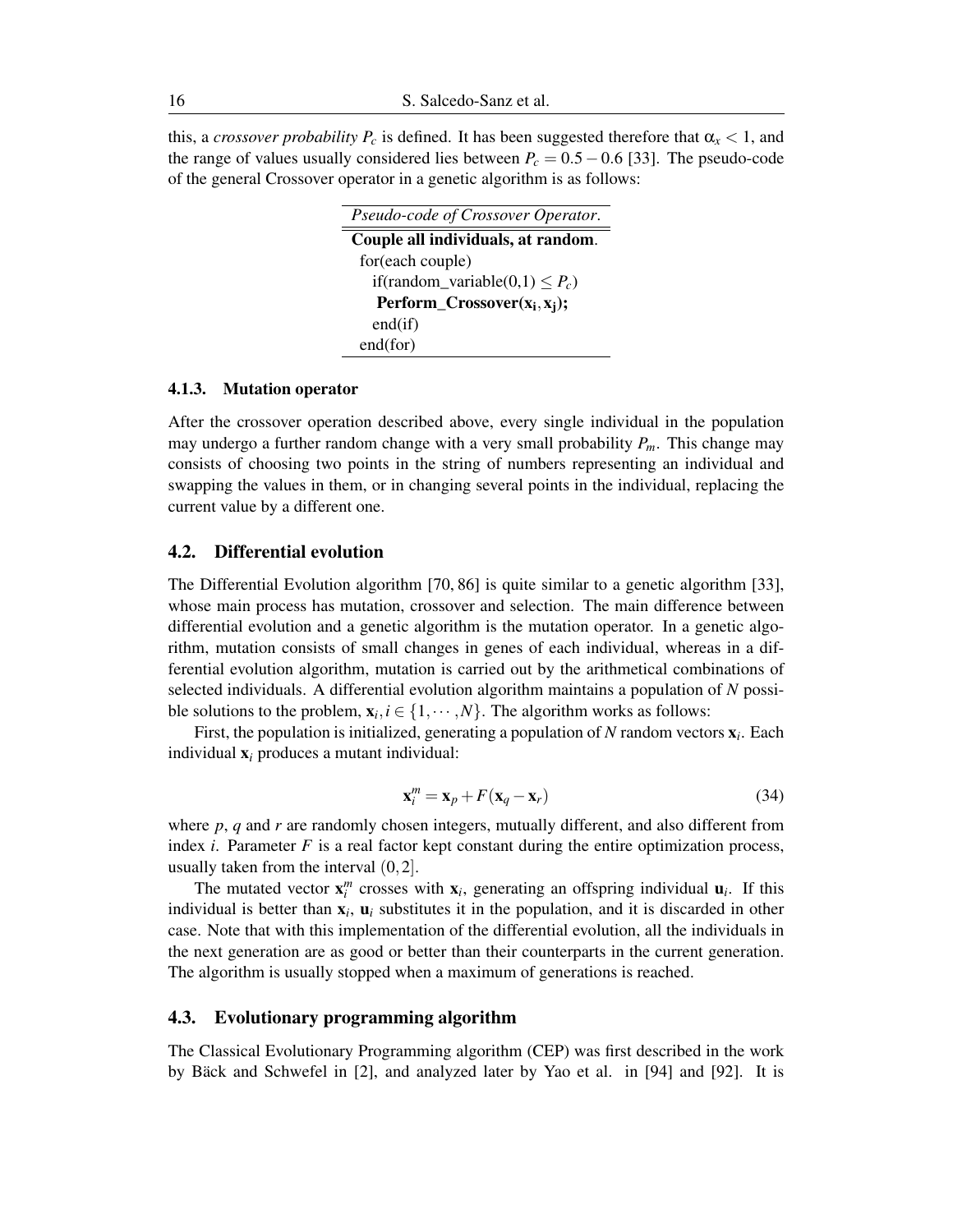used to optimize a given function  $f(\mathbf{x})$  (the validation error in our case), i.e. obtaining  $\mathbf{x}_o$ such that  $f(\mathbf{x}_o) < f(\mathbf{x})$ , with  $\mathbf{x} \in [lim\_inf, lim\_sup]$  (note that in this case, the values of [*lim*\_*in f,lim*\_*sup*] are set by the initial coarse grain). Then, the CEP algorithm performs as follows:

- 1. Generate an initial population of  $\mu$  individuals (solutions). Let  $t$  be a counter for the number of generations, set it to  $t = 1$ . Each individual is taken as a pair of real-valued vectors  $(\mathbf{x}_i, \sigma_i)$ ,  $\forall i \in \{1, \cdots, \mu\}$ , where  $\mathbf{x}_i$ 's are objective variables  $(C, \varepsilon \text{ and } \gamma)$ , and *σi*'s are standard deviations for Gaussian mutations.
- 2. Evaluate the fitness value for each individual  $(x_i, \sigma_i)$  (using the problem's objective function, the error obtained with the SVM using the parameters  $\mathbf{x}_i$ , in a validation set).
- 3. Each parent  $(\mathbf{x}_i, \sigma_i)$ ,  $\{i = 1, \dots, \mu\}$  then creates a single offspring  $(\mathbf{x}'_i, \sigma'_i)$  as follows:

$$
\mathbf{x}'_i = \mathbf{x}_i + \boldsymbol{\sigma}_i \cdot \mathbf{N}_1(\mathbf{0}, \mathbf{1}) \tag{35}
$$

$$
\sigma_i' = \sigma_i \cdot \exp(\tau' \cdot N(0, 1) + \tau \cdot N(0, 1))
$$
\n(36)

where  $N(0,1)$  denotes a normally distributed one-dimensional random number with mean zero and standard deviation one, and  $N(0,1)$  and  $N_1(0,1)$  are vectors containing random numbers of mean zero and standard deviation one, generated anew for each *√* value of *i*. The parameters  $\tau$  and  $\tau'$  are commonly set to  $(\sqrt{2\sqrt{n}})^{-1}$  and  $(\sqrt{2n})^{-1}$ , respectively [94], where *n* is the length of the individuals.

- 4. If  $x_i(j) > \lim_{i \to \infty} \sup$  then  $x_i(j) = \lim_{i \to \infty} \sup$  and if  $x_i(j) < \lim_{i \to \infty} \inf$  then  $x_i(j) = \lim_{i \to \infty} \inf$ .
- 5. Calculate the fitness values associated with each offspring  $(\mathbf{x}'_i, \sigma'_i)$ ,  $\forall i \in \{1, \cdots, \mu\}$ .
- 6. Conduct pairwise comparison over the union of parents and offspring: for each individual, *p* opponents are chosen uniformly at random from all the parents and offspring. For each comparison, if the individual's fitness is better than the opponent's, it receives a "win".
- 7. Select the  $\mu$  individuals out of the union of parents and offspring that have the most "wins" to be parents of the next generation.
- 8. Stop if the halting criterion is satisfied, and if not, set  $t = t + 1$  and go to Step 3.

A second version of the algorithm is the so called Fast Evolutionary Programming (FEP). The FEP was described and compared with the CEP in [94]. The FEP is similar to the CEP algorithm, but it performs a mutation following a Cauchy probability density function, instead of a Gaussian based mutation. The one-dimensional Cauchy density function centered at the origin is defined by

$$
f_t(x) = \frac{1}{\pi} \frac{t}{t^2 + x^2}
$$
 (37)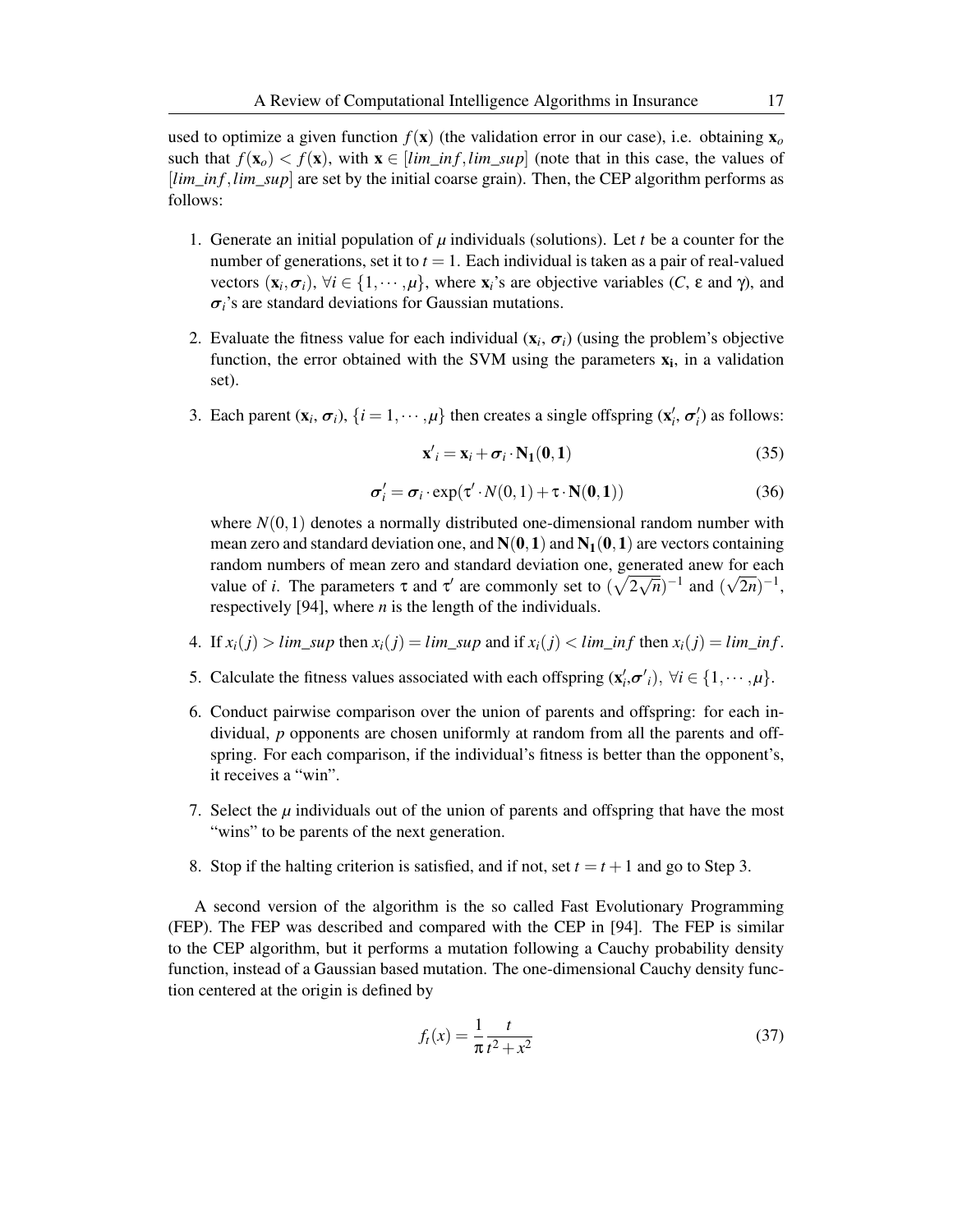where  $t > 0$  is a scale parameter. See [94] for further information about this topic. Using this probability density function, we obtain the FEP algorithm by substituting step 3 of the CEP, by the following equation:

$$
\mathbf{x}'_i = \mathbf{x}_i + \boldsymbol{\sigma}_i \cdot \boldsymbol{\delta} \tag{38}
$$

where  $\delta$  is a Cauchy random variable vector with the scale parameter set to  $t = 1$ .

Finally, in [94] the *improved FEP* (IFEP) is also proposed, where the best result obtained between the Gaussian mutation and the Cauchy mutation is selected to complete the process.

# 5. Physics-inspired methods

Within the framework of complex problems in insurance companies, the Physics-inspired algorithm more commonly use, hybridized with other SC ones, is the Simulated Annealing (SA) algorithm.

### 5.1. Simulated Annealing

Simulated Annealing is an optimization procedure that has been widely applied to solve combinatorial optimization problems [51, 52, 93]. It is inspired by the physical process of heating a substance and then cooling it slowly, until a strong crystalline structure is obtained. This process is simulated by lowering an initial temperature by slow stages until the system reaches to an equilibrium point, and no more changes occur. Each stage of the process consists of changing the configuration several times, until a thermal equilibrium is reached, and then a new stage starts, with a lower temperature. In this process, each configuration of the system stands for a given solution to the optimization problem. Thus, the final solution of the problem is the configuration obtained in the last stage. In the standard SA, the changes in the configuration are performed in the following way: A new configuration is built by a random displacement of the current one. If the new configuration is better, then it replaces the current one, and if not, it may replace the current one probabilistically. This probability of replacement is high in the first stages of the algorithm, and decreases in every stage. Just like in evolutionary-based algorithms, the solution found by SA can be considered a "good enough" solution, but it is not guaranteed to be the best.

Also similarly to evolutionary algorithms, the most important parts in a SA algorithm are: the objective function to be minimized during the process, the chosen representation for solutions and the mutation or configuration change operator.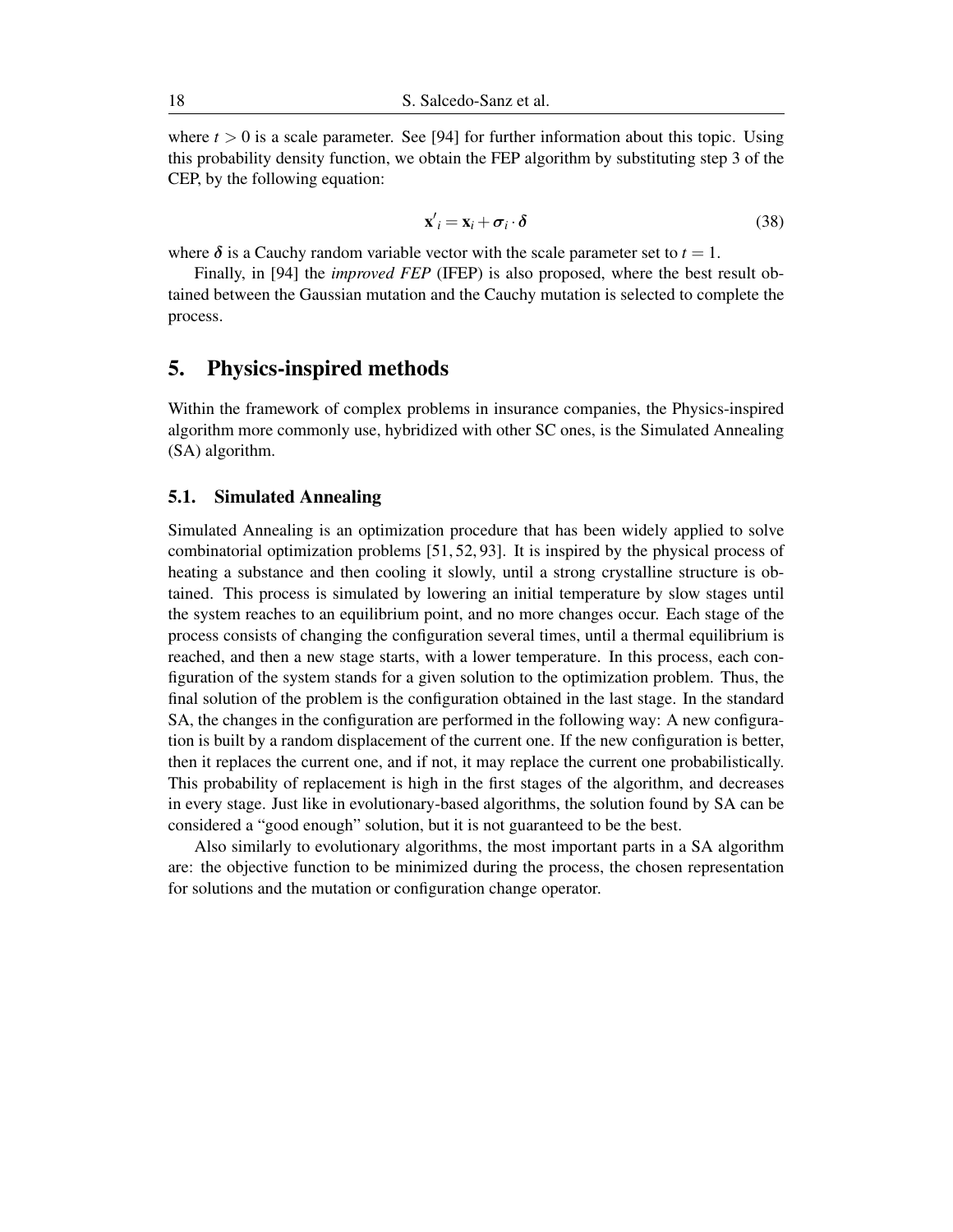SA *algorithm:*  $k = 0$ :  $T = T_0$ ; Obtain an initial solution at random, X;  $evaluate(X, f(X));$ repeat for  $j = 0$  to  $\xi$  $X_{mut} = mutate(X);$  $evaluate(X_{mut}, f(X_{mut}))$ ; **if**(( $f(\mathbf{X}_{\text{mut}}) < f(\mathbf{X})$ ) OR (*random*(0,1)  $< e^{(\frac{-\alpha}{T})}$ )) then  $X = X_{mut};$ endif endfor  $T = f_T(T_0, k);$  $k = k + 1$ ; until( $T < T_{min}$ );

In this SA pseudo-code *k* counts the number of iterations performed; *T* keeps the current temperature;  $T_0$  is the initial temperature;  $T_{min}$  is the minimum temperature to be reached; X stands for the current configuration and X*mut* for the new configuration after the mutation operator is applied; *f* represents the cost function considered;  $ξ$  is the number of changes performed for a given temperature *T*;  $f_T$  is the freezer function; and α is a constant. Parameter  $\alpha$  and the initial temperature  $T_0$  are chosen to have an initial acceptance probability about 0*.*8, a value usually used. The freezer function is defined as

$$
f_T = \frac{T_0}{1+k}.\tag{39}
$$

The minimum temperature *Tmin* is calculated on the basis of the desired number of iterations (*numIt*) as:

$$
T_{min} = f_T(T_0, numIt). \tag{40}
$$

# 6. Computation inspired by the collective behavior of social living beings

Ant colony optimization (ACO) and Particle swarm optimization (PSO) are two of the most important SC algoritms more commonly used in insurance. Both are population-based metaheuristics that can be used to find approximate solutions to complex optimization problems in many other fields. In ACO [25], a set of software agents called *artificial ants* search for good solutions to a given optimization problem. To apply ACO, the optimization problem is transformed into the problem of finding the best path on a *weighted graph*. The artificial ants (or simply, ants) incrementally build solutions by moving on the graph. The process of solution construction is stochastic, and is biased by a *pheromone model*, that is, a set of parameters associated with graph components (either nodes or edges) whose values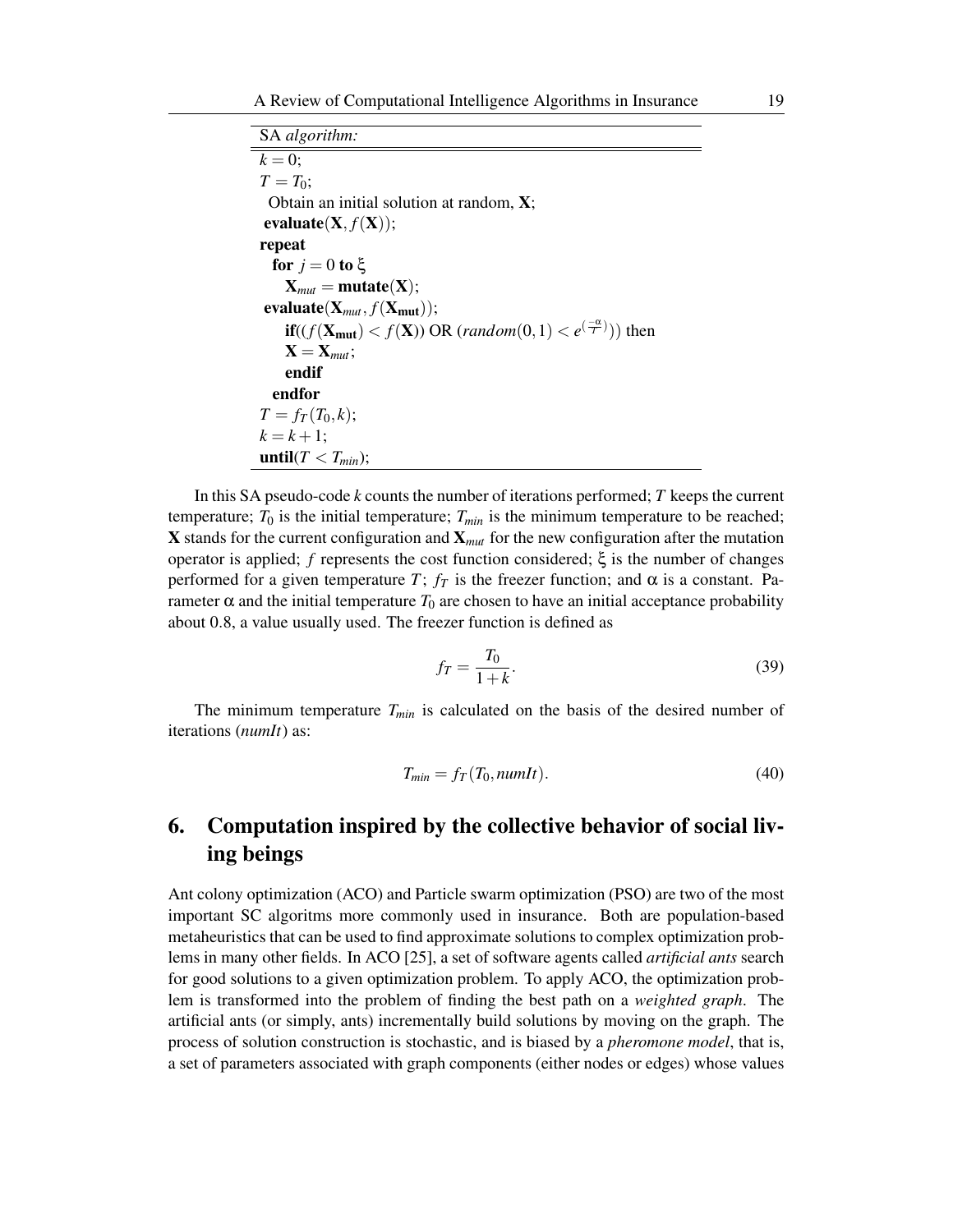are modified at runtime by the ants. Since Particle swarm optimization (PSO) has been used in some insurance problems, we summarize it in the following sub-section.

#### 6.1. Particle swarm optimization algorithm

Particle swarm optimization (PSO) is a population-based stochastic optimization technique developed by Eberhart and Kennedy [26], inspired by social behavior of bird flocking and fish schooling. A PSO system is initialized with a population of random solutions, and searches for the optimal one by updating the population over several generations. PSO has no evolution operators, such as crossover and mutation as genetic algorithms do, but potential solutions instead, called *particles*, which fly through the problem search space to look for promising regions according to its own experiences and experiences of the whole group. Thus, social information is shared, and also individuals profit from the discoveries and previous experiences of other particles in the search. The PSO is considered a global search algorithm.

Mathematically, given a swarm of *N* particles, each particle  $i \in \{1, 2, \dots, N\}$  is associated with a position vector  $\mathbf{x}_i = (x_1^i, x_2^i, \dots, x_K^i)$ , with *K* the number of parameters to be optimized in the problem (note that in this case  $K = 3$ , and  $x_1^i = C_i$  –parameter *C* of the *i*-th particle–,  $x_2^i = \varepsilon_i$  –parameter  $\varepsilon$  of the *i*-th particle– and finally  $x_3^i = \gamma_i$  –parameter  $\gamma$  of the *i*-th particle–). Let  $p_i$  be the best previous position that particle *i* has ever found, i.e.  $\mathbf{p}_i = (p_1^i, p_2^i, \dots, p_K^i)$ , and **g** be the group's best position ever found by the algorithm, i.e  $g = (g_1, g_2, \dots, g_K)$ . At each iteration step  $k + 1$ , the position vector of the *i*th particle is updated by adding an increment vector  $\Delta x_i(k+1)$ , called velocity  $v_i(k+1)$ , as follows:

$$
v_d^i(k+1) = v_d^i(k) + c_1 r_1(p_d^i - x_d^i(k)) + c_2 r_2(g_d - x_d^i(k)),
$$
\n(41)

$$
v_d^i(k+1) = \frac{v_d^i(k+1) \cdot V_d^{max}}{|v_d^i(k+1)|}, if |v_d^i(k+1)| > v_d^{max},
$$
\n(42)

$$
x_d^i(k+1) = x_d^i(k) + v_d^i(k+1),
$$
\n(43)

where  $c_1$  and  $c_2$  are two positive constants,  $r_1$  and  $r_2$  are two random parameters which are found uniformly within the interval  $[0, 1]$ , and  $v_d^{max}$  is a parameter that limits the velocity of the particle in the *d*th coordinate direction. This iterative process will continue until a stop criterion is satisfied, and this forms the basic iterative process of a standard PSO algorithm [26].

Once we have in mind the essential aspects of the main algorithms, we can now focus on their potential applications in the field of insurance. This is just the goal of Section 7..

# 7. Review: Computational intelligence algorithms in insurance problems

The use of Soft-Computing techniques has been a trending topic in insurance applications since the last decade of the last century. Many different techniques have been applied to a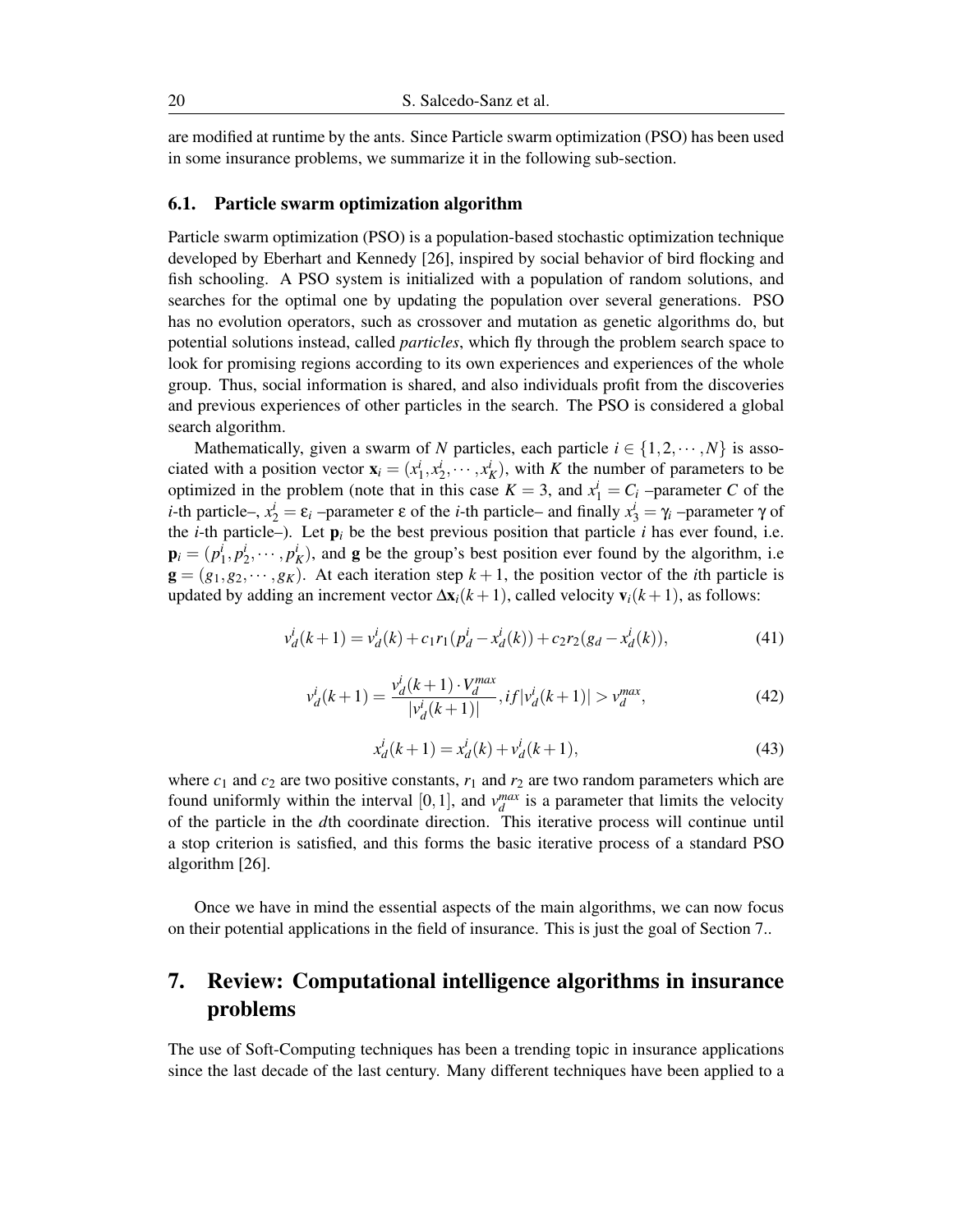huge number of specific problems, and the interest in these approaches has been growing with time, being today the most important family of algorithms in solving insurance-related problems. A first review of computational intelligence techniques in insurance-related problems was carried out in [78], where the different evaluated techniques were structured by their possible application in several major problems arising in the insurance sector. That paper covers quite well the techniques and problems until year 2001. However, since then, there is not a review of the main and novel problems and algorithms developed in this field. There is however a good review of neural networks, genetic algorithms and fuzzy logic techniques in [79]. This section aims to carry out a comprehensive review of techniques and their application to insurance problems, following the same structure that was proposed in [78], i.e., structured on the basis of the different problems arising in the insurance sector.

### 7.1. Claim fraud detection

Claim fraud detection is an important research area in which Soft-Computing techniques have been successfully applied.

In [19] it was reported on a SC-based fraud detection system for managed healthcare. The essence of the system was that it detected "anomalous" behavior by comparing an individual medical provider to a peer group. The method involved three steps: identify the proper peer population, identify behavior patterns, and analyze behavior pattern properties. The peer population was assumed to be as a three-dimensional space: organization type, geographic region, and organization size. The behavior patterns were developed using the experience of a fraud-detection department, an unsupervised NN that learnt the relationships inherent in the claim data, and a supervised approach that produce a fuzzy model from a knowledge of the decision variables. The behavior pattern properties were analyzed using the statistical measures mean, variance, standard deviation, mean absolute deviation, Kolmogorov-Smirnov (KS) test, skewness, and kurtosis [80].

Other approaches, such as, [85] and [67], have also used fuzzy concepts more recently. In [85], a fuzzy expert system is proposed to evaluate potential fraud cases in insurances. A fuzzy logic expert algorithm is used in [67] to identify claims that carry an element of fraud from amongst all settled claims. Already in 2012, [81] focuses on a scoring model to detect abuse billings patterns in health insurance claims is presented. The scoring is including in a decision tree in order to obtain the corresponding final decision. This scoring improves the performance of decision trees in detecting anomalous billing patterns in health insurance claims.

In [5], the author used an evolutionary-fuzzy approach to investigate suspicious home insurance claims. To that end, genetic programming was employed to evolve FL rules that classified claims into "suspicious" and "non- suspicious" classes. It used clustering to develop membership functions and committee decisions to identify the best-evolved rules. Regarding the former, the features of the claims were clustered into low, medium, and high groups, and the minimum and maximum value in each cluster was used to define the domains of the membership functions. The committee decisions were based on different versions of the system that were run in parallel on the same data set and weighted for intelligibility, which was defined as inversely proportional to the number of rules, and accuracy. It was reported that the results of his model when applied to actual data agreed with the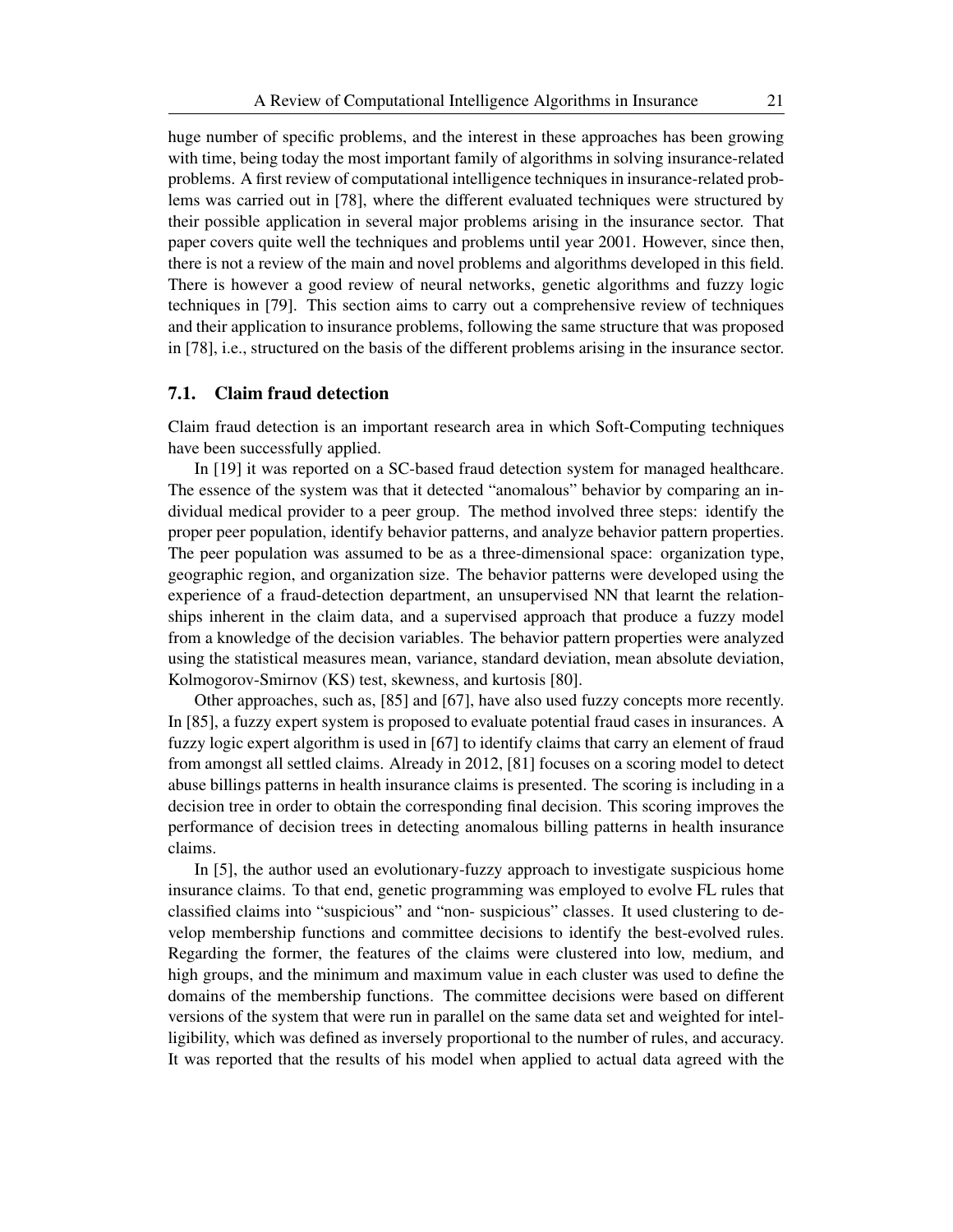results of previous analysis [80] .

Within the research brach of *neuro-computing techniques*, in [37], a multilayer perceptron was used to classify the practice profiles of a sample of medical general practitioners into four different classes, ranging from having "normal" to having "abnormal" profiles. Then, a Kohonen's self organizing map was utilized to analyze the classification, and it was found that it was more appropriate to use only two classes instead of four. In [12], a Kohonen self-organizing feature map (a kind of auto-organizing neural network) was applied to uncover automobile bodily injury claims fraud in the insurance industry, including also a neural network with back-propagation to validate the feature map approach. Bayesian learning neural networks have been recently applied to the discovering of personal injury protection (PIP) automobile insurance claim fraud [90]. The paper presents the neural network method and applies it to real data PIP claims from accidents that occurred in Massachusetts, USA, during 1993, and that were previously investigated for suspicion of fraud by domain experts.

Most recently, *evolutionary algorithms* have been used aiming at predicting insurance fraud. In [59], two different evolutionary techniques are applied to predict insurance fraud: a genetic algorithm, and a particle swarm optimization algorithm. It has been found that genetic algorithms and a particle swarm optimization algorithms reach better results than those achieved by using a k-means algorithm.

### 7.2. Bankruptcy and insolvency prediction

Another important area of research that is gaining popularity in the last few years (and especially during the current crisis) is the *bankruptcy and insolvency predicition* (and related problems) in insurance companies, in which work has been massive. Most of them have been use of combinations of neural-based and evolutionary-based computation methods.

First articles focused on the application of Soft-Computing techniques applied to predict bankruptcy within the insurance sector include, for instance, [66], [10], [46], [11], [55] and [53]. In [66], a multi-layer perceptron designed by means of a GA was used to predict bankruptcy of insurance companies. Soon later, in [10], a three-layer perceptron with a back-propagation algorithm was used to develop an early warning system (2 years prior to insolvency) for US property-liability insurers. In [46], a neural network and a GA were applied aiming at forecasting financial distress in life insurers. In [11] a multi-layer perceptron was applied to predict insurer propensity into insolvency. The proposed neural model was applied to the prediction of insolvency in Texas (USA) companies, with available data between 1987 and 1990. In [55] a model for the evaluation of non-life insurance companies was proposed. The model includes expert systems and neural computation in order to perform an evaluation of the state of companies in such a way that the system output gives the priority (low, medium or high) of the examination of the company state for a human expert. The work presents different results on Dutch non-life insurance companies in 1992 and 1993. In [53] neural networks are proposed to predict automobile insurance losses. The results obtained allow to make the accept/reject decision but not to perform the premium setting function.

More recently, in [73] a Genetic Programming algorithm has been used to predict the insolvency of non-life insurance companies. Different test in Spanish non-life insurance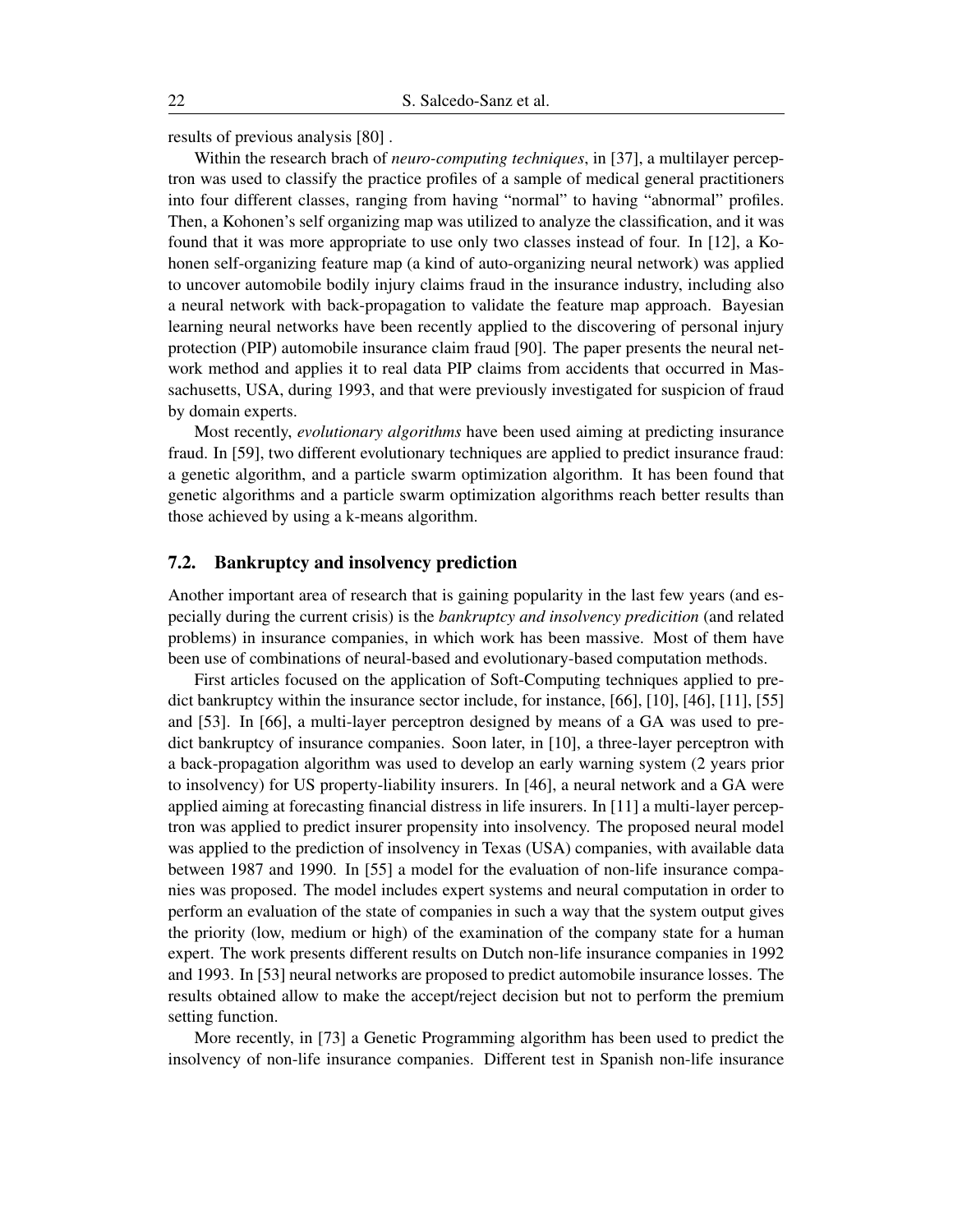companies with data ranging from 1983 to 1994 have elucidated the good performance of this approach, better than those achieved by other algorithms such as SVMs or rough set. In [31] an interesting model for analyzing and predicting insurance companies rating has been presented. The model is based on a combination of logistic regression and Support Vector Machines to model linear and non-linear relations. A variety of different experiments, with several types of insurance companies, have been carried out to check the validity of the proposal. In [9] a Data Envelopment Analysis approach is used to evaluate the effect of solvency in the efficiency of insurance companies (claims paying ability of the company). In [72], Support Vector Machines for classification with feature selection processes have been applied to the prediction of insolvency in non-life insurance companies in Spain. This model has been extended in [76] to include genetic algorithms and simulated annealing in similar data, also in Spanish insurance companies. In [74], a Rough Set approach has been used in a similar problem of insurance companies insolvency. In [91] a support vector machine has been put into practice to predict bankruptcy, a GA being used estimate the optimal parameters of the SVM.

# 7.3. Underwriting and establishment of premiums/compensation rates

An important class of problems in insurance is related to underwriting and the adequate establishment of premiums/compensation rates.

In this regard, the early work [18] focused on applying neural networks to replicate the decisions made by mortgage insurance-underwriters, leading to the conclusion that when the results of the neural network differ from the underwriter's, the system's classifications are more consistent with the guidelines than the underwriter's judgement. A different approach was adopted in [56], which describes the computation of fuzzy premiums for an endowment policy. In this paper the underwriting focus was on the definition of a preferred policyholder in life insurance. In [100] fuzzy sets were used to model the selection process in group health insurance.

However, in [63], genetic algorithms and classification trees have been employed to build a knowledge base of rules for being used by an expert system aiming at determining when an insurance policy should be terminated.

In [38], fuzzy logic has been used to study medical underwriting of life insurance. In [101], a fuzzy logic system was used to make pricing decisions in group health insurance and in [102] a fuzzy logic system was applied to adjust workers compensation insurance rates.

Using again the neural network approach, in [89] a multilayer perceptron has been applied to classify life insurance applicants standard and high-risk patterns. In [96] neural networks are used to model the effects of premium changes on motor insurance customer retention rates. In [7] a fuzzy decision system optimized by means of a evolutionary algorithm is used to decide the risk categories of insurance applications. In [97] a model of the premium price sensitivity of automobile insurance customers is developed using a neural network. More recently, in [58] a multi-layer perceptron with back-propagation training is used to improve fire-insurance premiums rates, depending on the corresponding risk level of each policyholder. This method is shown to improve the results obtained with a classical linear interpolation method in a real application in Taiwan. In [54] analyzes the impact of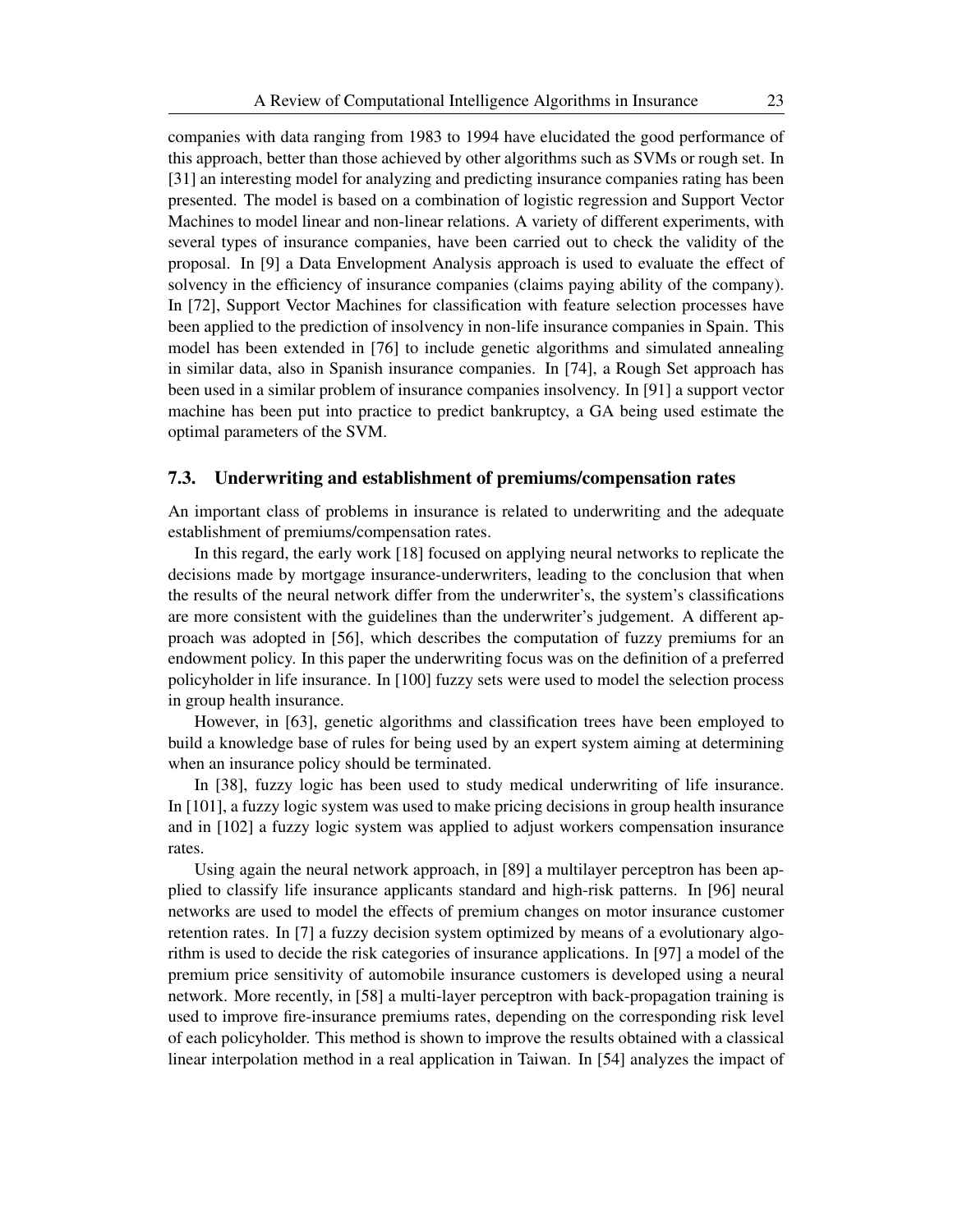neural networks models as tools in underwriting of private passenger automobile insurance policies. In [22] some computational methods based on statistical mechanic are applied to pricing insurance premiums. In [95] a neural network is used for the problem of automated insurance underwriting. In [39], a neural network with back propagation training is applied to the problem of selecting the best investment-linked insurance, a life insurance type that combines investment and protection, in such a way that premiums provide not only a life insurance cover, but also part of the premiums are invested in specific investment funds to generate benefits. In this paper the neural network is applied to predict the policyholder purchase decision depending on the different characteristics of products. The results of the neural network is compared to that of a logistic regression, obtaining good results. A related problem is the Dynamic Proportion Portfolio insurance problem, solved by using genetic programming in [15].

### 7.4. Prediction of payments problems

Other interesting applications are related to payments prediction and related problems in insurance companies. For example, in [60] the problem of forecasting when checks issued to retirees and beneficiaries will be presented for payment, in order to forecast daily cash flow requirements was investigated. In [98] a comparison between soft computing methods and traditional approaches for the claim cost prediction in the automobile insurance industry is presented. In [17] a hybrid approach based on a combination of kernel logistic regression and a support vector regression algorithm is applied to obtain tariffs in motor vehicle insurance companies. In [71], a study is made regarding the use of support vector machines to estimate the expected claim rates in the context of catastrophes in China. In [20] fuzzy systems and neural networks are used to estimate total claim amount payments of an insurance company. In fact, in that paper, the neural network is used to estimate the parameters of a fuzzy inference system. The proposed approach is validated in a real problem of total claim amount payments prediction in an insurance company in Turkey, where the proposed hybrid neural system improves the results provided by a multiple linear regression system. A problem of loss risk reduction model suitable for application in construction projects of many different risk profiles is described in [16]. An evolutionary Support Vector Machine is applied in this case to solve the problem.

# 8. Some experiments and results: prediction of vehicles accidents from drivers and cars' data using Soft-Computing techniques

In the effort of illustrating the suitability of these methods, we give in this section an example of the application of different Soft-Computing approaches to a prediction problem in the insurance field. Specifically, the problem consists in the prediction of having a car accident from a given set of drivers and car's data. As will be shown in detail later on, the database has been provided by a Spanish car insurance company. There are some key aspects that have motivated this application: 1) In Spain, the insurance companies and pension plans management companies control approximately one quarter of a billion euros. 2)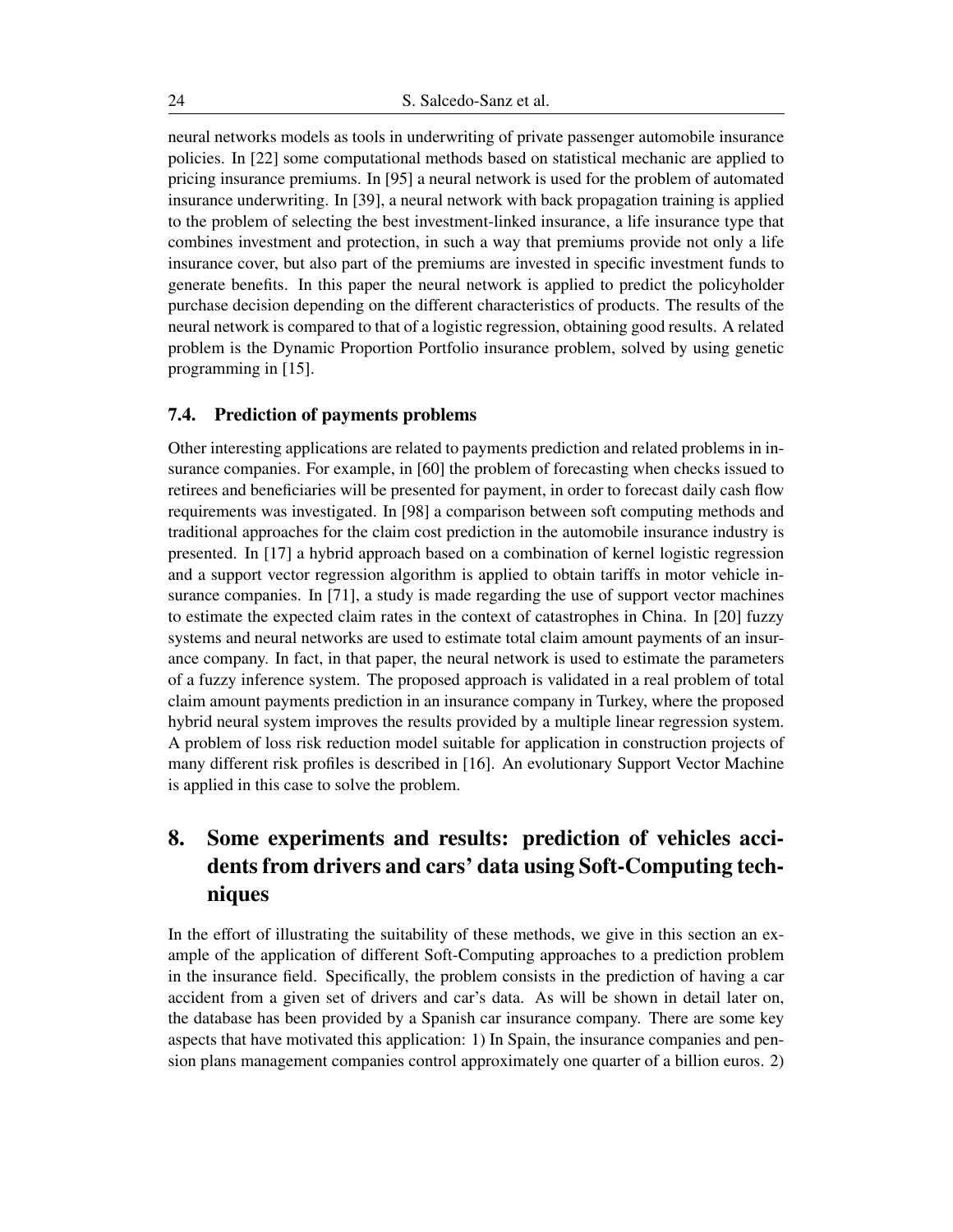The insurance industry is a strategic sector for our economy from the standpoint of net job creation. In 2009, about 135000 people were working in this sector, 49.25% of them being women. 3) In the Spanish insurance sector, the *non-life* industry is higher than that of life insurance sector. 4) Furthermore, within the non-life industry, the auto insurance industry is the non-life sector that exhibits *the largest premium volume*, representing 36% of the total.

As mentioned in the Introduction, Solvency II compels insurance companies to keep the so-called Solvency Capital Requirements (SCR), aiming to ensure the stability of the company against adverse situations. In order to estimate SCR, four generic types of risk have been defined: market risk (related to financial assets, both fixed income and equity), credit risk (losses due to defaults by debtors of the company), operational risk (because of human and/or technical failures, both internal and external to the insurance company), and subscription risk. Regarding this, Solvency II suggests that part of the Solvency Capital Requirements, which have to be secured, is related to the non-zero possibility of having underestimated the risks assumed with a novel client. This is one of the reasons why we propose a Soft-Computing method *−*based on data related to different types of clients and cars*−* to predict the probability for a given client to have an accident. This is of the key importance for the insurance car company in order to estimate how much money would be necessary to guarantee the payment of financial obligations that have contracted with such insured person: medical expenses, liability, fire, support costs, legal costs, repair costs, and so on.

As a consequence, the problem is of importance, of course, for the majority of insurance companies covering vehicles liabilities. Moreover, insurance companies aim to classify the insured policies into homogeneous tariff classes, assigning the same premium to all the policies belonging to the same class. The classification of the policies into the classes is based on the selection of the so-called risk factors, which are characteristics or features of the policies that help the companies to predict their claim amounts in a given period of time (usually one year). As mentioned before, in automobile insurance, these are observable variables concerning the driver, vehicle and traffic, like age, driving license date, kind of vehicle, circulation zone, etc., that are correlated with the claim rates, and therefore can be useful in order to predict the future claims.

Using a modern modeling, the prediction of having a traffic accident can be stated as a *binary classification problem*, in the sense that if an insured person has an accident, he/she will belong to the first class ("accident-prone class"), while otherwise, it will belong to the second class (that grouping "non accident-prone" ones). The problem will thus consist in designing a soft-computing-based intelligent machine, ξ, capable of predicting whether or not a candidate client will be prone to car accident.

In the effort of an accurate design, it is necessary for the intelligent machine ξ to be designed ("learning process") by using a sufficiently long number of data (belonging to a "design set") different from those used to test ("test set") to what extent the machine is able to properly predict whether or not *other* person (not belonging to the training set) will have an accident. The set formed by the union of both training and test sets is usually called "database". Or in other words, the database is divided into a training set and a test set. Sometimes, when designing classifiers such as MLPs, the design set is in turn divided into a training set and a validation set.

In a more detailed way, the structure of the design set *Sdesign* plays a key role. It con-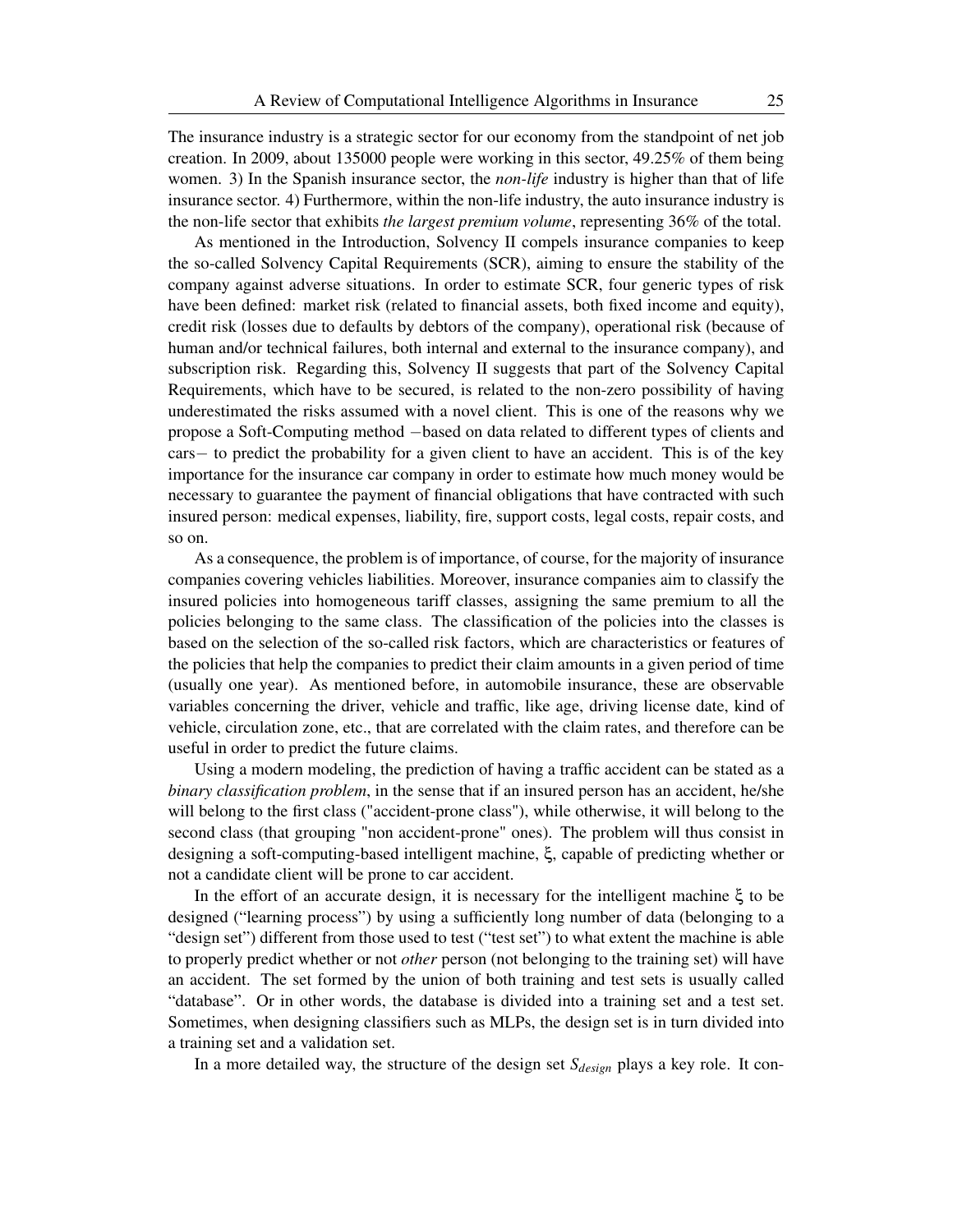tains *L* samples that represent *M* clients, each sample being formed by *N* "features" (or variables presumably involved in the success), and a "label"  $(y = 1$  means accident-prone, while *y* = *−*1 represents non accident-prone) associated to each client. The test set *Stest* exhibits the same structure than *Sdesign* but with data corresponding to persons different from those belonging to the training set. Usually, the number of samples in *Sdesign* is longer than that in *Stest*. Once the database has been properly designed, the problem consists now in training a classification machine ξ with the data of *Sdesign* in such a way that it provides the minimum possible classification error when comparing the result achieved by the classifier (under design using data belonging to *Sdesign*) to the corresponding label. The classification machine ξ will be thus the one that minimizes the error *over the test set Stest* (that is, using data of clients different from those used in the training process). This will ensure the generalization of the results given by the classification machine ξ, i.e., given a new candidate client represented by sample *s*, the probability of misclassify him/her in terms of his/her prone to accident is as minimum as possible.

The number of features in this prediction problem is reduced, since they described data from drivers and cars (limited values of variables). Thus, it is not necessary a feature selection systems. This means that the different algorithms described in Section 3. may be directly applied to the problem. Note that for insurance companies it is very important to select an adequate set of risk factors in order to predict the future claim rates correctly and to charge fair premiums to the drivers. There are several works dealing with the subject of the risk classification of policyholders [21, 23, 57], though not many of them apply Soft-Computing techniques.

Specifically, in our problem of car accident prediction from drivers and cars' data, we have made use of 13 prediction variables. These variables can be considered as risk factors. They are qualitative and quantitative variables. Table 2 shows the considered variables, including a brief description of each one.

Regarding to the database used in the experimental work, we have considerer a total of 5500 Spanish automobile and drivers' data, all belong to year 2005. The 13 prediction variables listed in Table 2 have been completed with the corresponding labels ( $y = 1$ , for accident or  $y = -1$ , for not accident). As mentioned before, the database have been divided into a design set (80%) and a test set (20%).

We have explored the use of a number of classifiers, such as the well known K-Nearest Neighbors (KNN) approach, the Extreme Learning Machine (ELM), a Multi-Layer Perceptron trained with the Levenberg-Marquardt algorithm [35], the two decision trees algorithms (the PART and the C4.5) and the Support Vector Machine for classification (SVMC). Table 3 list the main parameters we have considered in the experimental work we have carried out in this particular problem.

Fig. 3 will assist us in clearly illustrating the results achieved by any of the explored classifiers. It represents the accuracy classification, ACC  $(\%)$ , as a function of the method used for the prediction of accidents from driver and cars' data. All the results have been computed *over the test set*. Note that the best approach is the Support Vector Machine for classification (ACC=84.63%), which outperforms those reached by other techniques: KNN (ACC=78.72%), ELM (ACC=79.32%), MLP (ACC=80.03%), PART (ACC=80.15%) AND C4.5 (ACC=78.17%). In this case, all the algorithms considered are about 80% of accuracy in the problem (test set), which is a pretty good result. The SVMC, however, is closed to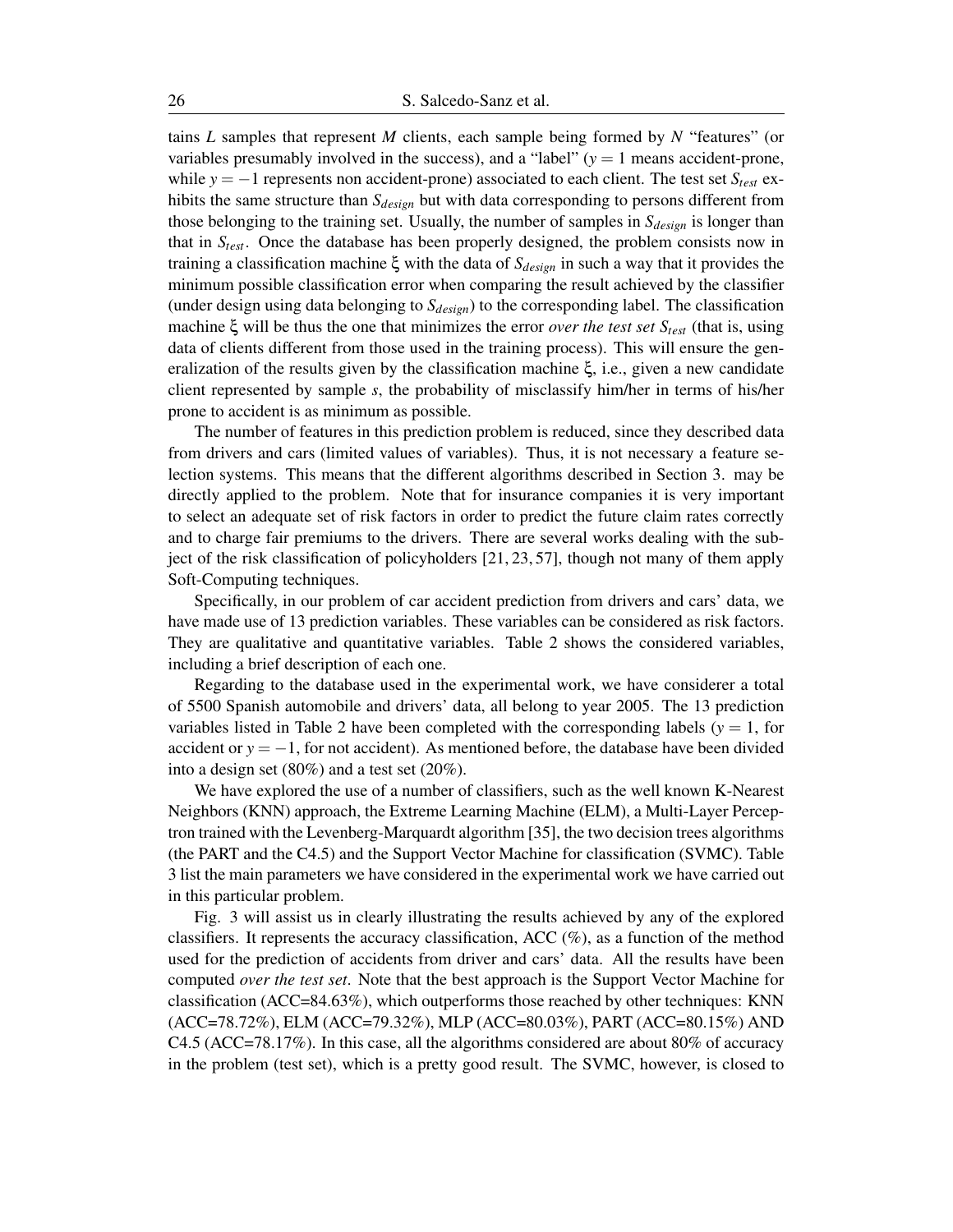| Table 2. Prediction variables (and their definition) involved in the problem of prediction of |  |
|-----------------------------------------------------------------------------------------------|--|
| vehicles accidents from drivers and cars' data. These variables can be considered as risk     |  |
| factors, and may be qualitative and quantitative features.                                    |  |

| Variable             | Definition                                               |
|----------------------|----------------------------------------------------------|
| Kind of vehicle      | Six types of vehicles are considered.                    |
| <b>Use</b>           | Use to which the vehicle is devoted. It takes 10 values. |
| CV <sub></sub>       | Vehicle power.                                           |
| Private              | Private or public vehicle.                               |
| Tare                 | Tare (weight).                                           |
| <b>Plazas</b>        | Number of seats of the vehicle.                          |
| Ambit                | Circulation area of the vehicle.                         |
| Years of the vehicle | The age of the vehicle.                                  |
| Policyholder age     | The age of the policyholder.                             |
| Driving license      | Years of validity of the driving license.                |
| Gender               | Male or female.                                          |
| Region               | Autonomous region.                                       |
| <b>Diesel</b>        | Diesel or gasoline.                                      |

Table 3. Summary of the different classifying methods used for comparative purposes and the main parameters utilized in the experiments we have carried out.

| Method      | Values for the main parameters                         |
|-------------|--------------------------------------------------------|
| EL M        | from 5 to 40 neurons, in steps of 5                    |
| <b>KNN</b>  | from 1 to 10 neighbors, in steps of 1                  |
| MLP         | from 7 to 20 neurons, in steps of 1                    |
| <b>SVMC</b> | $\gamma$ : from 2 <sup>15</sup> to 2 <sup>3</sup>      |
|             | C from $2^5$ to $2^{15}$ , using a logarithmic scale   |
| <b>PART</b> | Standard values of classical decision tree algorithms  |
| $C4$ 5      | Standard values of classical decision tree algorithms. |

the 85% of accuracy computed over the test set.

# 9. Conclusions

In this Chapter we have carried out a review of several Computational Intelligence algorithms centered on applications in insurance problems. The insurance sector plays currently a growing and crucial role among the different components of the financial system. And just because of this importance, it is long recognized that there is a need for some form of *prudential* supervision of insurance entities aiming to minimize failure risk. The main concern of the regulatory authority, through Solvency II, is the protection of the insured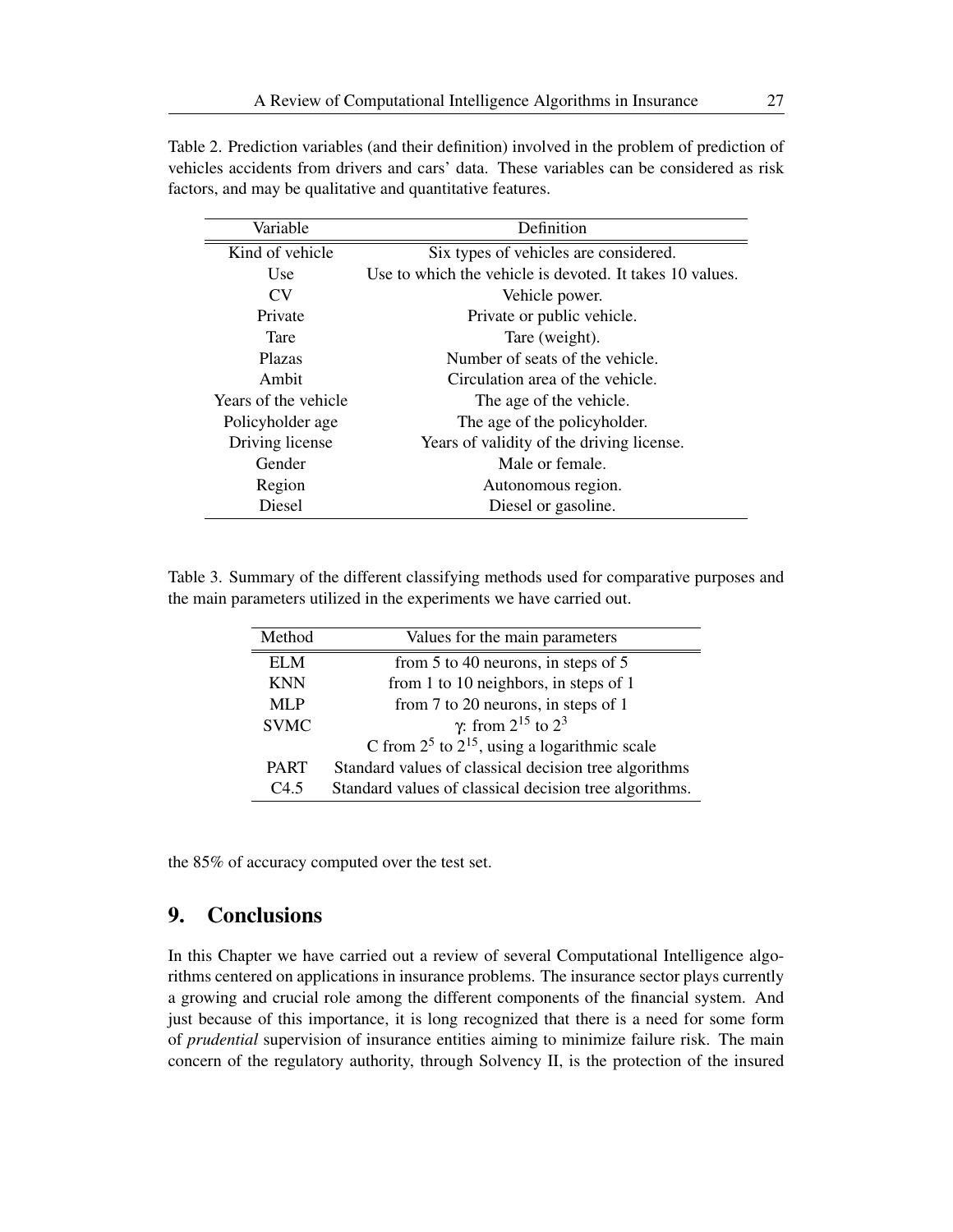

Figure 3. Representation of the accuracy classification ACC (%) as a function of the method used for the prediction of accidents from driver and car data.

person, in the sense that the insurance company have to be able to guarantee the payment of financial obligations that have contracted with the insured person. Thus, it is compulsory to keep the Solvency Capital Requirements, whose objective is to ensure the stability of the company *against adverse situations*, as currently is occurring. Regarding this, Solvency II suggests that part of the Solvency Capital Requirements is related to the *non-zero possibility of having underestimated the risks assumed with a novel client*. Soft-Computing or Computational Intelligence methods play a key role in assisting a company in accurately predicting such a risk, and in facing many other important problems related with the processing of a *huge amount of uncertain, imprecise and incomplete information*. In these cases, the application of Soft-Computing techniques has been massive in the last years.

He have shown how Soft-Computing techniques refer to a set of modern computational methodologies, focused on the design of intelligent systems, which are able to process huge amount of uncertain, imprecise and incomplete data, and to find approximate solutions for problems that otherwise would be intractable. As motivated, we have classified the hugh amount of algorithms basically into five sets of Soft-Computing techniques (some of them exhibiting non-null intersection): Evolutionary Computation, Neural Computation, Computation based on Fuzzy concepts, Physics-Inspired Computation, and Computation inspired by Social living-being networks. We have adopted this classification for convenience and illustrative purposes, although other authors could carried out others since, as mentioned, some algorithms may belong to different soft-computing approaches.

Because of their importance, we have specifically reviewed the most important that have been applied in the insurance sector: Rough Sets, Multi-layer Perceptrons, Extreme Learning Machines, Support Vector Machines (classification and regression), Group Method of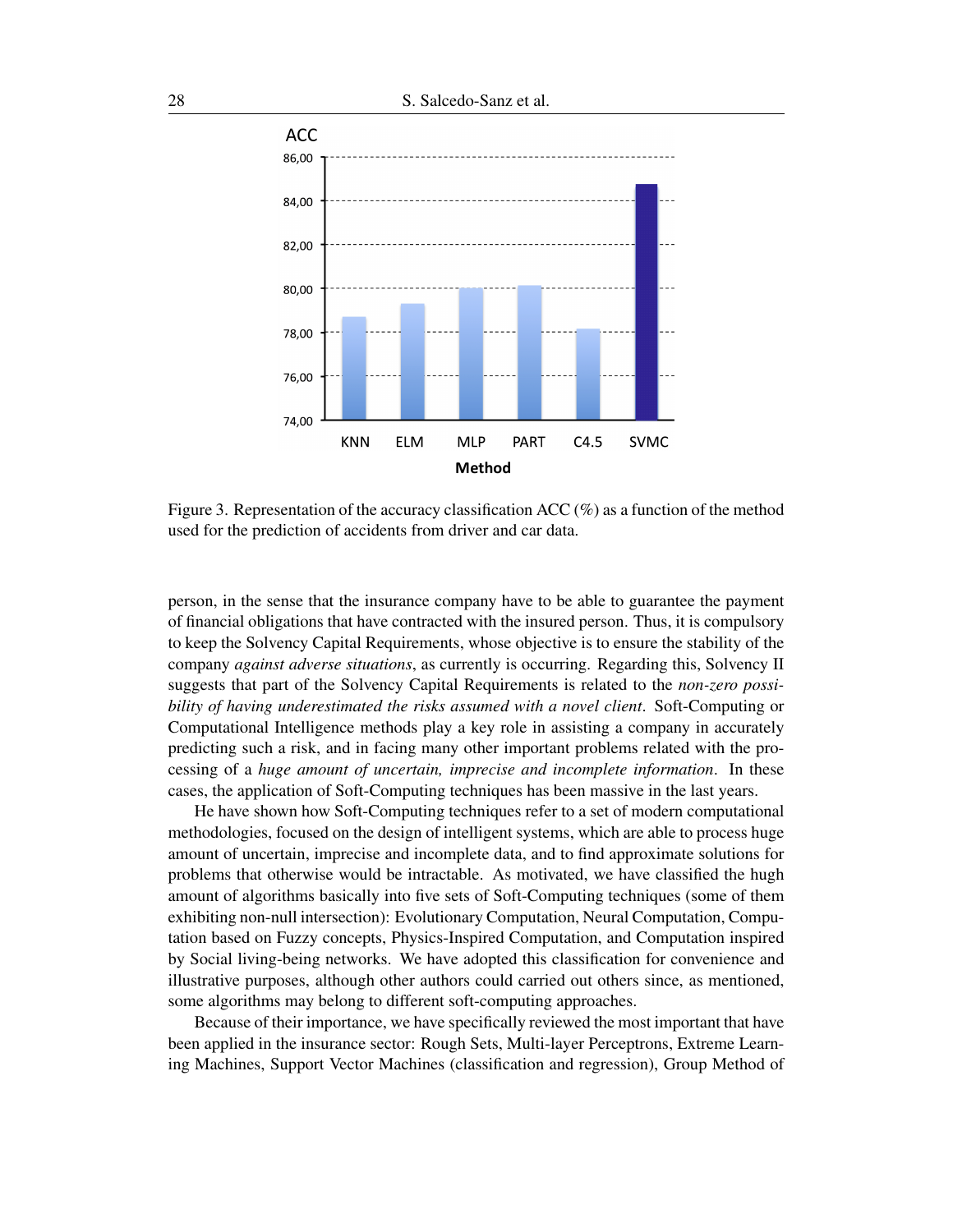Data Handling, Genetic Algorithms, Differential Evolution, Evolutionary Programming, Simulated Annealing, and Particle Swarm Optimization. We have also discussed some of their most important applications in insurance problems, which have been published in top international journals. Finally, in the effort of illustrating the suitability of these methods, we have focused on the real problem of predicting vehicle accidents on the basis of drivers and vehicles data, reaching very good results.

We hope this review chapter can be used as introductory material for those researchers interested in tackle different insurance problems with modern computation techniques.

# Acknowledgement

This work has been partially supported by Spanish Ministry of Science and Innovation under project number ECO2010-22065-C03-02, and by the Universidad de Alcalá, under project number UAH2011/EXP-026.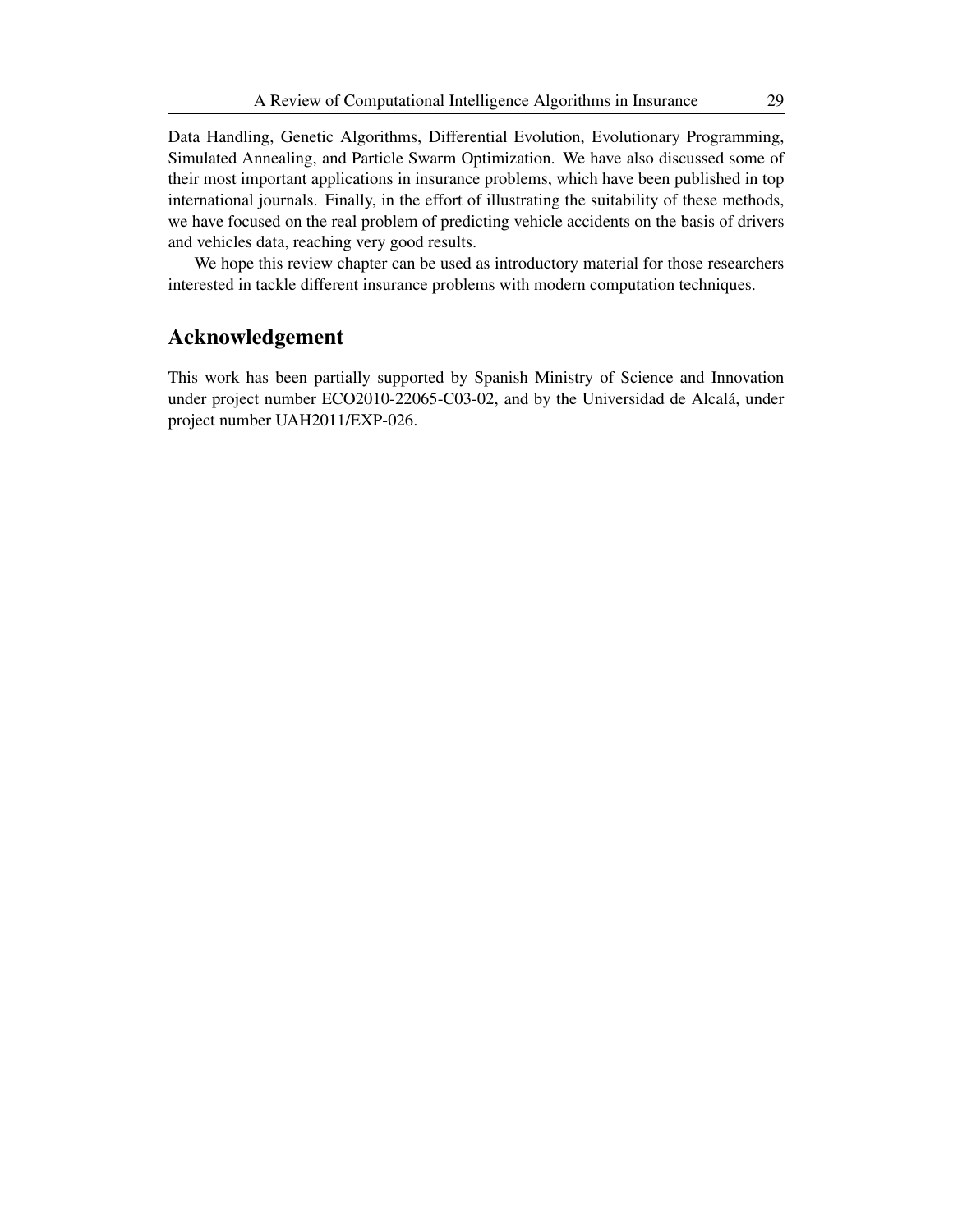# **References**

- [1] L. Anastasakis and N. Mort, "The development of self-organization techniques in modelling: A review of the group method of data handling (GMDH)," *Research Report*, Department of Automatic Control and Systems Engineering, The University of Sheffield, (813), 2001.
- [2] T. Bäck, G. Rudolph and H. P. Schwefel, "Evolutionary programming and evolution strategies: similarities and differences," In *Proc. of the Second Annual Conference on Evolutionary Programming*, pp. 11-22, 1993.
- [3] S. Bandyopadhyay, "Analysis of Biological Data: A Soft Computing Approach, " In *Science, Engineering, and Biology Informatics*, vol. 3, World Scientific, 2007.
- [4] V. E. Balas, J. Fodor and A. Varkonyi-Koczy, "New Concepts and Applications in Soft Computing, " In *Studies in Computational Intelligence*, vol. 417, Springer, 2012.
- [5] P. J. Bentley, "Evolutionary, my dear Watson, investigating committee-based evolution of fuzzy rules for the detection of suspicious insurance claims, " In *Proceedings of the Second Genetic and Evolutionary Computation Conference (GECCO)*, vol. 1, pp. 8-10.
- [6] C. M. Bishop, *Neural networks for pattern recognition*, Oxford University Press, 1995.
- [7] P. P. Bonisone, R. Subbu and K.S. Aggour, "Evolutionary optimization of fuzzy decision systems for automated insurance underwriting", In *Proceedings of the 2002 IEEE International Conference on Fuzzy Systems*, vol. 2, pp. 1003-1008, 2002.
- [8] A. Brabazon, M. O'Neill and D. Maringer, "Natural Computing in Computational Finance", In *Studies in Computational Intelligence*, vol. 4, Springer, 2011.
- [9] P. L. Brockett, W. W. Cooper, L. L. Golden, J. J. Rousseau and Y. Wang, "Evaluating solvency versus efficiency performance and different forms of organization and marketing in US property–liability insurance companies," *European Journal of Operational Research*, vol. 154, pp. 492-514, 2004.
- [10] P. L. Brockett, W. W. Cooper, L. L. Golden and U. Pitaktong, "A neural network method for obtaining an early warning of insurer insolvency," *Journal of Risk and Insurance*, vol. 61, no. 3, pp. 402-424, 1994.
- [11] P. L. Brockett, W. W. Cooper, L. L. Golden and X. Xia, "A case study in applying neural networks to predicting insolvency for property and casualty insurers," *Journal of the Operational Research Society*, vol. 48, vol. 12, 1153-1162, 1997.
- [12] P. L. Brockett, X. Xia and R. A. Derrig, R.A., "Using Kohonen's self-organizing feature map to uncover automobile bodily injury claims fraud," *Journal of Risk and Insurance* vol. 65, no. 2, pp. v245-274, 1998.
- [13] C. C. Chang and C. J. Lin, "Libsvm: a library for support vector machines," 2001, available at http://www.csie.ntu.edu.tw/*∼*cjlin/libsvm. pp. 989-993, 1994.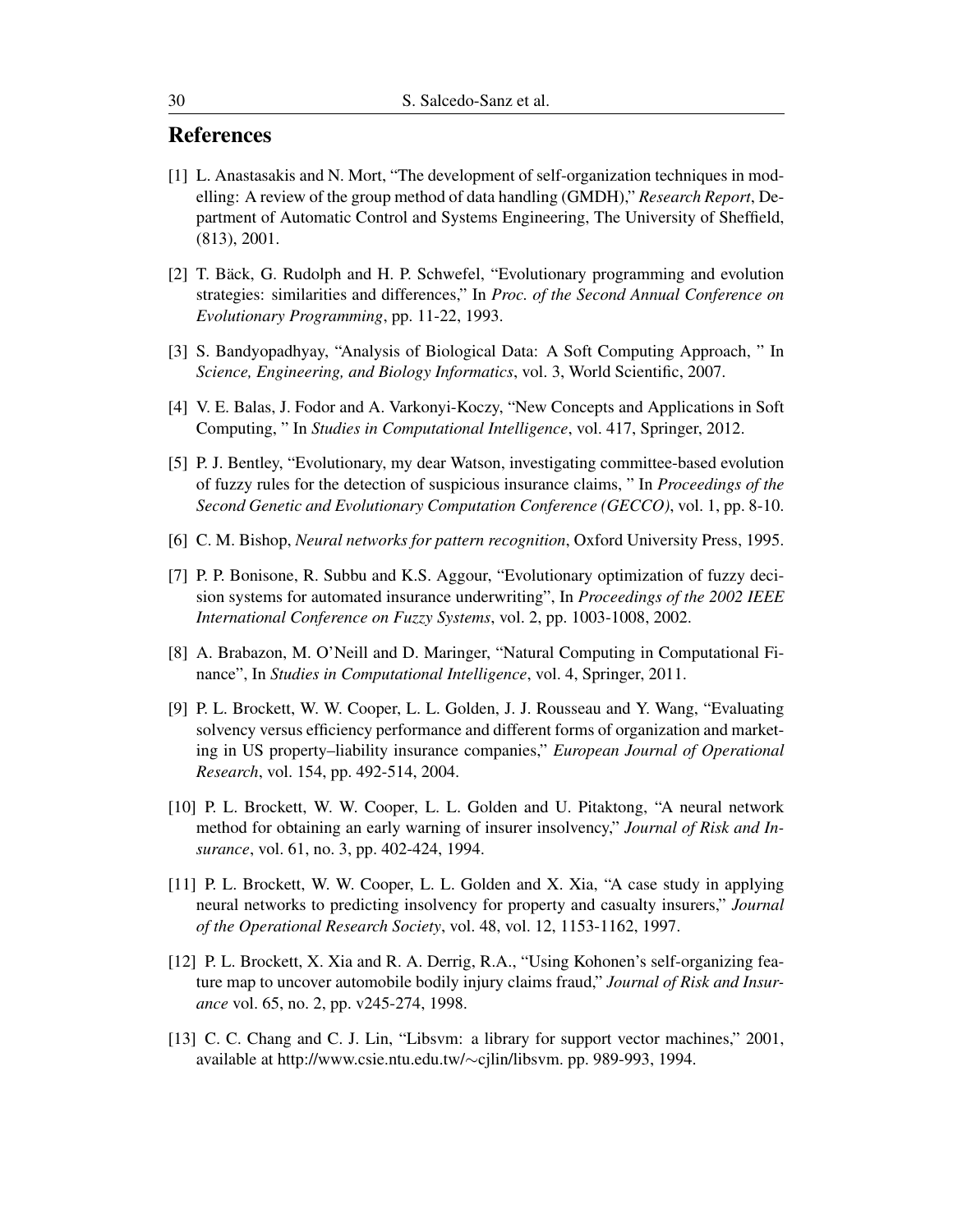- [14] D.K. Chaturvedi, "Soft Computing: Techniques and Its Applications in Electrical Engineering," *Studies in Computational Intelligence*, vol. 103, Springer, 2010.
- [15] J. S Chen, C. L. Chang, J. L. Hou and Y. T. Lin, "Dynamic proportion portfolio insurance using genetic programming with principal component analysis," *Expert Systems with Applications*, vol. 35, pp. 273-278, 2008.
- [16] M. Y. Cheng, H. S. Peng, Y. W. Wua and Y. H. Liao, "Decision making for contractor insurance deductible using the evolutionary support vector machines inference model," *Expert Systems with Applications*, vol. 38, pp. 6547-6555, 2011.
- [17] A. Christmann, "On a strategy to develop robust and simple tariffs from motor vehicle insurance data," *Acta Mathematicae Applicatae Sinica, English Series*, vol. 21, no. 2, pp. 193-208, 2005.
- [18] E. Collins, S. Ghosh and C. Scofield, "An application of a multiple neural network learning system to emulation of mortgage underwriting judgements," In *IEEE International Conference on Neural Networks*, pp. 459-466, 1988.
- [19] E. Cox, "Fuzzy system for detecting anomalous behaviors in healthcare provider claims.," In *Intelligent Systems for Finance and Business*, pp. 111-135, Wiley, 1995.
- [20] T. E. Dalkilic, F. Tank and K. S. Kula, "Neural network approach for determining total claim amounts in insurance," *Insurance: Mathematics and Economics*, vol. 45, pp. 236-241, 2009.
- [21] S. D'Arcy, "Predictive modeling in automobile insurance: a preliminary analysis," In *Proc. of the World Risk and Insurance Economics Congress*, August, Salt Lake City, No. 302, November, 2005.
- [22] A. H. Darooneha "Non-life insurance pricing: multi-agent model," *European Physical Journal B*, vol. 42, pp. 119-122, 2004.
- [23] M. Denuit, X. Maréchal, S. Pitrebois, and J. F. Walhin, "Index in Actuarial Modelling of Claim Counts: Risk Classification," *Credibility and Bonus-Malus Systems*, John Wiley & Sons, Ltd, Chichester, UK, 2007.
- [24] L. Dymowa, "Soft Computing in Economics and Finance," In *Intelligent Systems Reference Library*, vol. 6, Springer, 2011.
- [25] M. Dorigo and C. Blum, "Ant colony optimization theory: A survey," *Theoretical Computer Science*, vol. 344, pp. 243-278, 2005.
- [26] R. Eberhart and Y. Shi, "Particle swarm optimization: developments, applications and resources", In *Proc. IEEE Congress on Evolutionary Computation*, 2001.
- [27] A. E. Eiben and J. E. Smith, "Introduction to evolutionary computing," Springer-Verlag, 2003.
- [28] J. Enderle and J. Bronzino, "Introduction to Biomedical Engineering," In *Academic Press series in biomedical engineering*, Academic Press, 2011.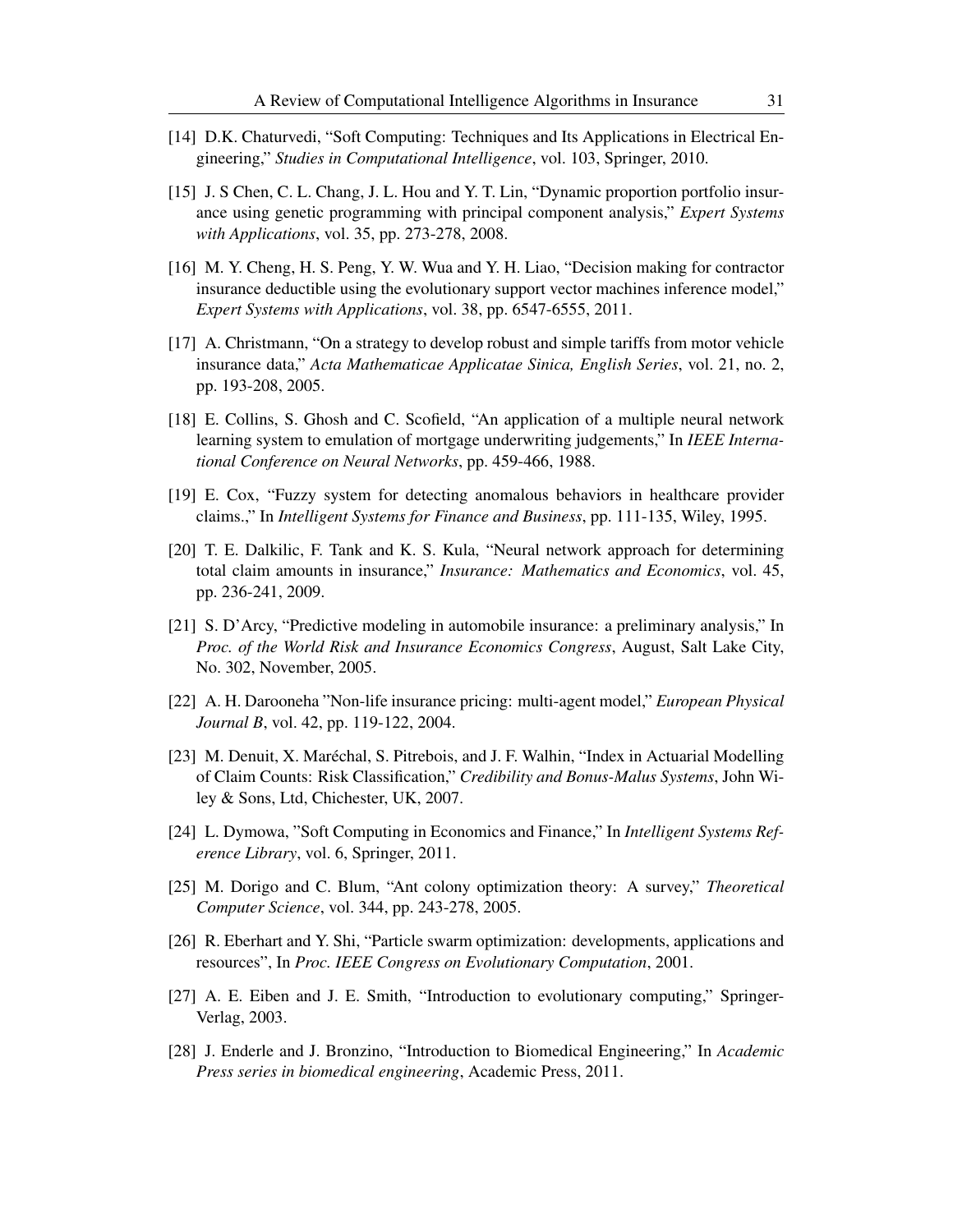- [29] D. B. Fogel, "An introduction to simulated evolutionary optimization," *IEEE Trans. Neural Networks*, vol. 5, no. 1 pp. 3-14, 1994.
- [30] D. Gabor, W. Wildes and R. Woodcock,"A universal non-linear filter predictor and simulator which optimices itself by a learning process," *Proceedings of the IEEE*, vol. 108B, pp. 422-438, 1961.
- [31] T. V. Gestel, D. Marten, B. Baesens and D. Feremans, J. Huysmans and J. Vanthienen, "Forecasting and analyzing insurance companies' ratings," *International Journal of Forecasting*, vol. 23, pp. 513-529, 2007.
- [32] M. Gilli and E. Schumann, "Heuristic optimisation in financial modelling," *Annals of Operation Research*, vol. 193, pp. 129-158, 2012.
- [33] D. E. Goldberg, *Genetic algorithms in search, optimization and machine learning*, Reading, MA: Addison-Wesley, 1989.
- [34] K. Gopalakrishnan, S. K. Khaitan and S. Kalogirou, *Soft Computing in Green and Renewable Energy Systems*, In *Studies in Fuzziness and Soft Computing*, vol. 269, Springer, 2011.
- [35] M. T. Hagan and M. B. Menhaj, "Training feed forward network with the Marquardt algorithm," *IEEE Transactions on Neural Networks*, vol. 5, no. 6, 1994.
- [36] S. Haykin, *Neural networks: a comprenhensive foundation*, Prentice Hall, 1998.
- [37] H. He, J. Wang and W. Graco, "Application of neural networks to detection of medical fraud," *Expert systems with applications*, vol. 13, no. 4, pp. 329-336, 1997.
- [38] P. Horgby, R. Lohse and N. Sittaro, "Fuzzy underwriting: an application of fuzzy logic to medical underwriting," *Journal of Actuarial Practice*, vol. 5, no. 1, pp. 79-104, 1997.
- [39] K. T. Hsu, "Using a back propagation network combined with grey clustering to forecast policyholder decision to purchase investment-inked insurance," *Expert Systems with Applications*, vol. 38, pp. 6736-6747, 2011.
- [40] G. B. Huang, Q. Y. Zhu and C. K. Siew, "Extreme Learning Machine: Theory and Applications," *Neurocomputing*, Vol. 70, N. 1–3, pp. 489–501, 2006.
- [41] G. B. Huang, L. Chen and C. K. Siew, "Universal approximation using incremental constructive feedforward networks with random hidden nodes," *IEEE Transactions on Neural Networks*, vol. 17, no. 4, pp. 879-892, 2006.
- [42] G. B. Huang and L. Chen, "Convex incremental extreme learning machine," *Neurocomputing*, vol. 70, pp. 3056-3062, 2007.
- [43] G. B. Huang and L. Chen, "Enhanced random search based incremental extreme learning machine," *Neurocomputing*, vol. 71, pp. 3460-3468, 2008.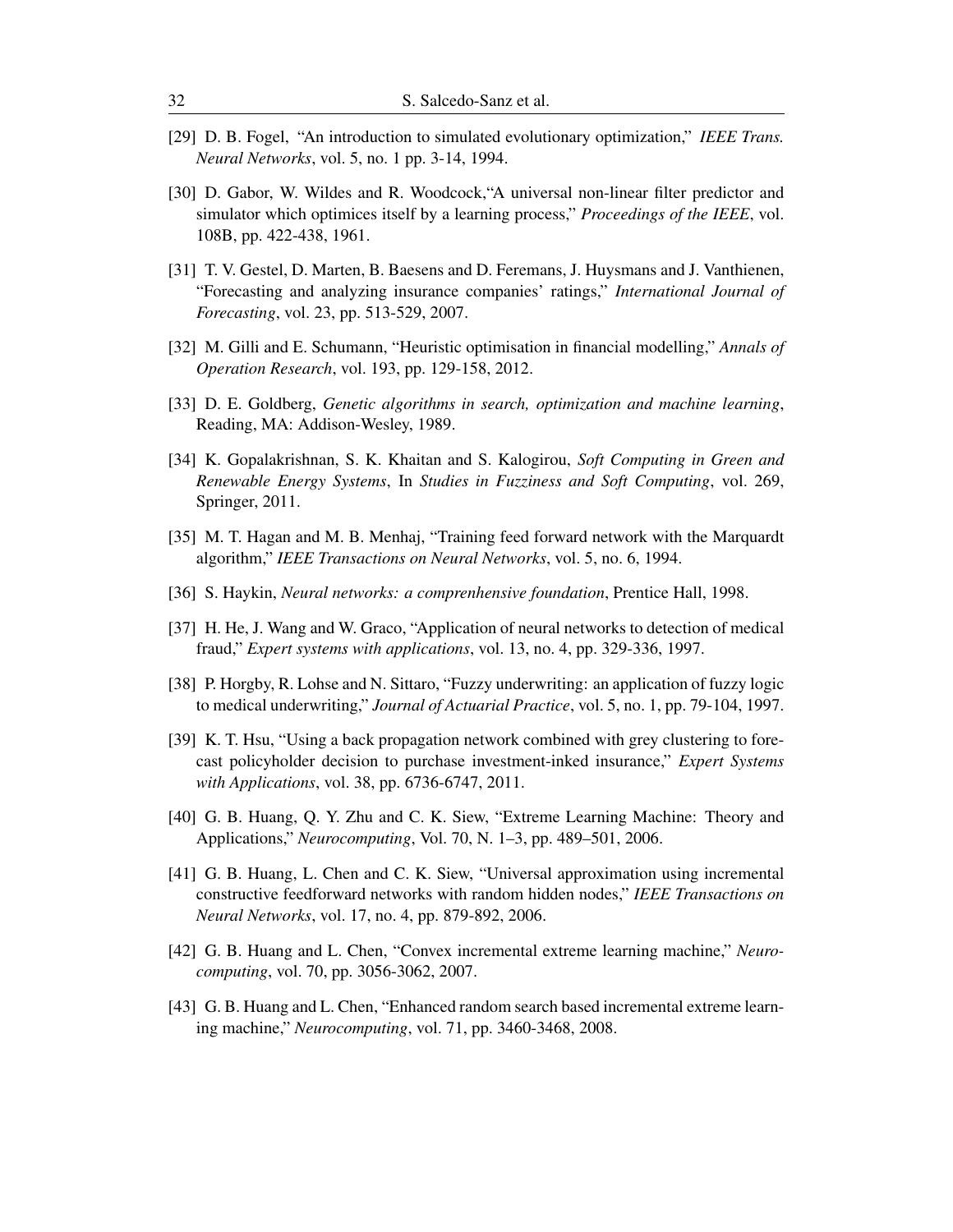- [44] G. B. Huang, D. H. Wang and Y. Lan, "Extreme learning machines: a survey," *International Journal of Machine Learnign and Cybernetics*, vol. 2, no. 2, pp. 107-122, 2011.
- [45] G. B. Huang, H. Zhou, X. Ding and R. Zhang, "Extreme learning machine for regression and multi-class classification," *IEEE Transactions on Systems, Man and Cybernetics, Part B*, in press, 2012.
- [46] C. Huang, R. E. Dorsey and M. A. Boose, "Life insurer financial distress prediction: a neural network model," *Journal of Insurance Regulation*, vol. 13, no. 2, pp. 131-167, 1994.
- [47] A.G. Ivakhnenko. "The group of method of data handling, a rival of the method of stochastic approximation," *Soviet Automatic Control c/c of Automatica*, vol. 1, no. 3, pp. 43-55, 1968.
- [48] A. G. Ivakhenko and G. A. Ivakhenko, "The review of problems solvable by algorithms of the group method of data handling (GMDH)," *Pattern Recognition and Image Analysis*, vol. 4, no. 2, pp. 185-196, 2003.
- [49] F. Jopp, "Modelling Complex Ecological Dynamics: An Introduction Into Ecological Modeling for Students, Teachers and Scientists," Springer, 2011.
- [50] J. Kacprzyk, "New Learning Paradigms in Soft Computing," In *Studies in Fuzziness and Soft Computing*, vol. 84, Physica-Verlag, 2011.
- [51] S. Kirpatrick, C. D. Gerlatt and M. P. Vecchi, "Optimization by simulated annealing," *Science*, vol. 220, pp. 671-680, 1983.
- [52] S. Kirpatrick, "Optimization by simulated annealing–Quantitative studies," *J. Stat. Phys.*, vol. 34, pp. 975-986, 1984.
- [53] F.L. Kitchens, J.D. Johnson and J.N.D. Gupta, "Predicting automobile insurance losses using artificial neural networks," In *Neural networks in business: techniques and applications*, K.A. Smith, J.N.D. Gupta Eds., pp. 167-187, IRM Press, 2002.
- [54] F.L. Kitchens, "Financial implications of artificial Neural Networks in automobile insurance underwriting," International Journal of Electronic Finance, vol. 3, no. 3, 2009.
- [55] B. Kramer, "N.E.W.S.: A model for the evaluation of non-life insurance companies," *European Journal of Operational Research*, vol. 98, pp. 419-430, 1997.
- [56] J. Lemaire, "Fuzzy insurance," *ASTIN Bulletin*, vol. 20, no. 1,pp. 33-55, 1990.
- [57] J. Lemaire, *Bonus-Malus Systems in Automobile Insurance*, Boston Kluwer Academic Publisher, 1995.
- [58] C. Lin, "Using neural networks as a support tool in the decision making for insurance industry," *Expert Systems with Applications*, vol. 36, pp. 6914-6917, 2009.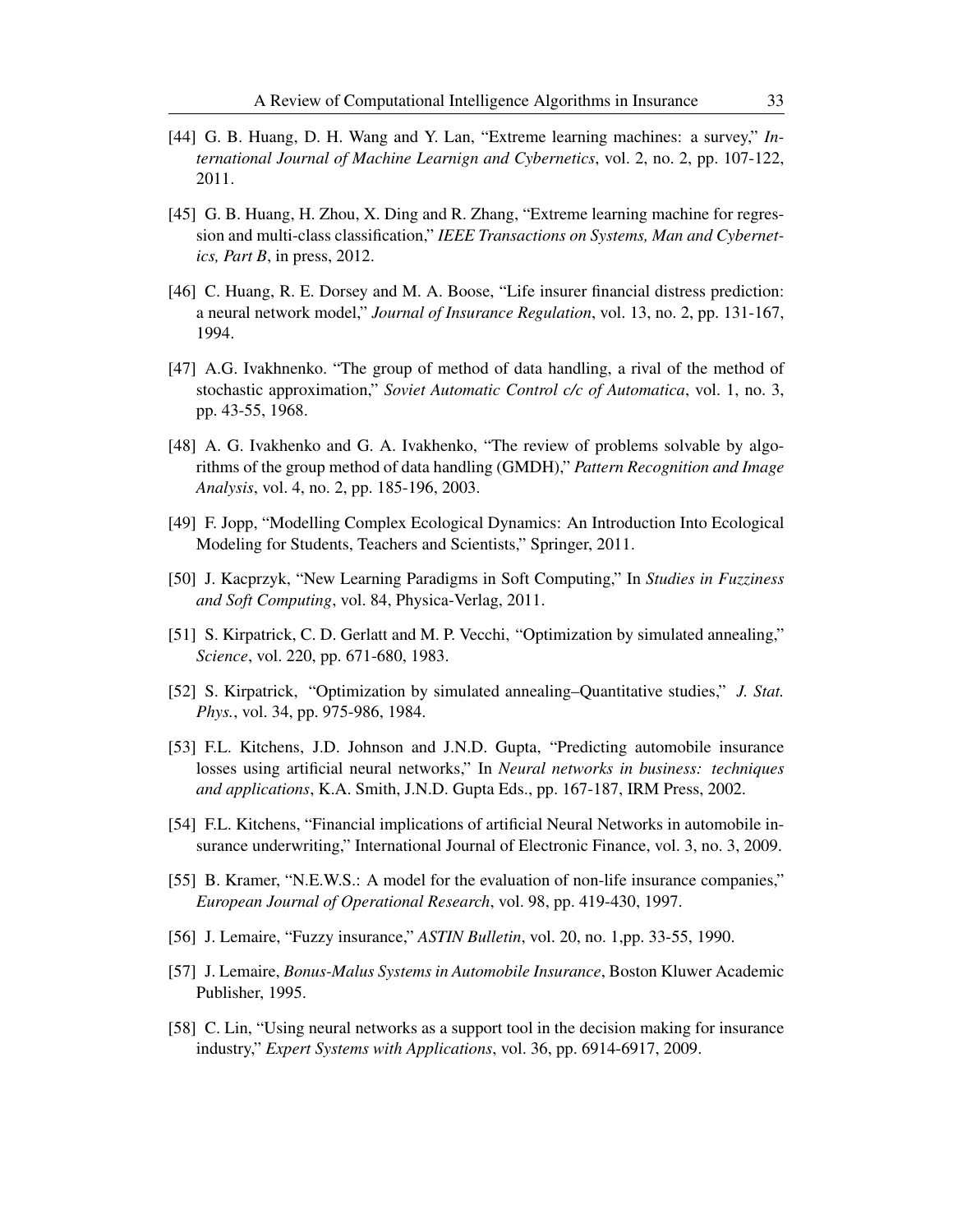- [59] J.L. Liu and C.L. Chen, "Application of evolutionary data mining algorithms to insurance fraud prediction," In *Proc. of the IACSIT Hong Kong conferences*, IPCSIT vol. 25, 2012.
- [60] L. Lokmic and K. A. Smith, "Cash flow forecasting using supervised and unsupervised neural networks," In *Proc. of the of the IEEE-INNS-ENNS International Joint Conference on Neural Networks*, vol. 6, pp. 343-347, 2000.
- [61] T. McKee, "Developing a bankruptcy prediction model via Rough Sets theory," *International Journal of Intelligent Systems in Accounting, Finance and Management*, vol. 9, pp. 159-173, 2000.
- [62] P. Melin, "Soft Computing for Recognition Based on Biometrics," In *Studies in Computational Intelligence*, vol. 312, Springer, 2010.
- [63] C. Nikolopoulos and S. Duvendack, "A hybrid machine learning system and its application to insurance underwriting," In *Proc. of the First IEEE Conference on Evolutionary Computation*, pp. 692-695, 1994.
- [64] H. Nurmi, J. Kacprzyk and M. Fedrizzi, "Probabilistic, fuzzy and rough concepts in social choice," *European Journal of Operational Research*, vol. 95, pp. 264-277, 1996.
- [65] E. Ortiz-García, S. Salcedo-Sanz, A. Pérez-Bellido and J. A. Portilla-Figueras, "Improving the training time of support vector regression algorithms through novel hyperparameters search space reductions," *Neurocomputing*, vol. 72, pp. 3683-3691 , 2009.
- [66] J. Park, *Bankruptcy prediction of banks and insurance companies: an approach using inductive methods*, Ph.D. Dissertation, University of Texas, Austin, 1993.
- [67] J. Pathak, N. Vidyarthi and S.L. Summers, "A fuzzy-based algorithm for auditors to detect elements of fraud in settled insurance claims," *Managerial Auditing Journal*, vol. 20 no. 6, pp. 632 - 644, 2005.
- [68] Z. Pawlak, *Rough sets. Theoretical aspects of reasoning about data*, London: Kluwer Academic Publishers, 1991.
- [69] C.A. Peña-Reyes and M. Sipper, "A fuzzy-genetic approach to breast cancer diagnosis," *Artif. Intell. Med.*, vol. 17, pp. 131 - 155, 1999.
- [70] K. Price, R. Storn and J. A. Lampinen, *Differential Evolution: A Practical Approach to Global Optimization*, Springer Verlag, 2005.
- [71] Z. Ren and M. Chen, "The Study on Measurement of Non-Life Insurance Output and Added Value in the Context of Catastrophes in China", In *Proc. of the second international symposium on intelligent information technology (IITA'08)*, vol. 2, pp. 928-934, 2008
- [72] S. Salcedo-Sanz, M. DePrado-Cumplido, M. J. Segovia-Vargas, F. Pérez-Cruz and C. Bousoño-Calzón, "Feature selection methods involving SVMs for the prediction of insolvency in non-life insurance companies," *Intelligent Systems in Accounting Finance and Management*, vol. 12, pp. 261-281, 2004.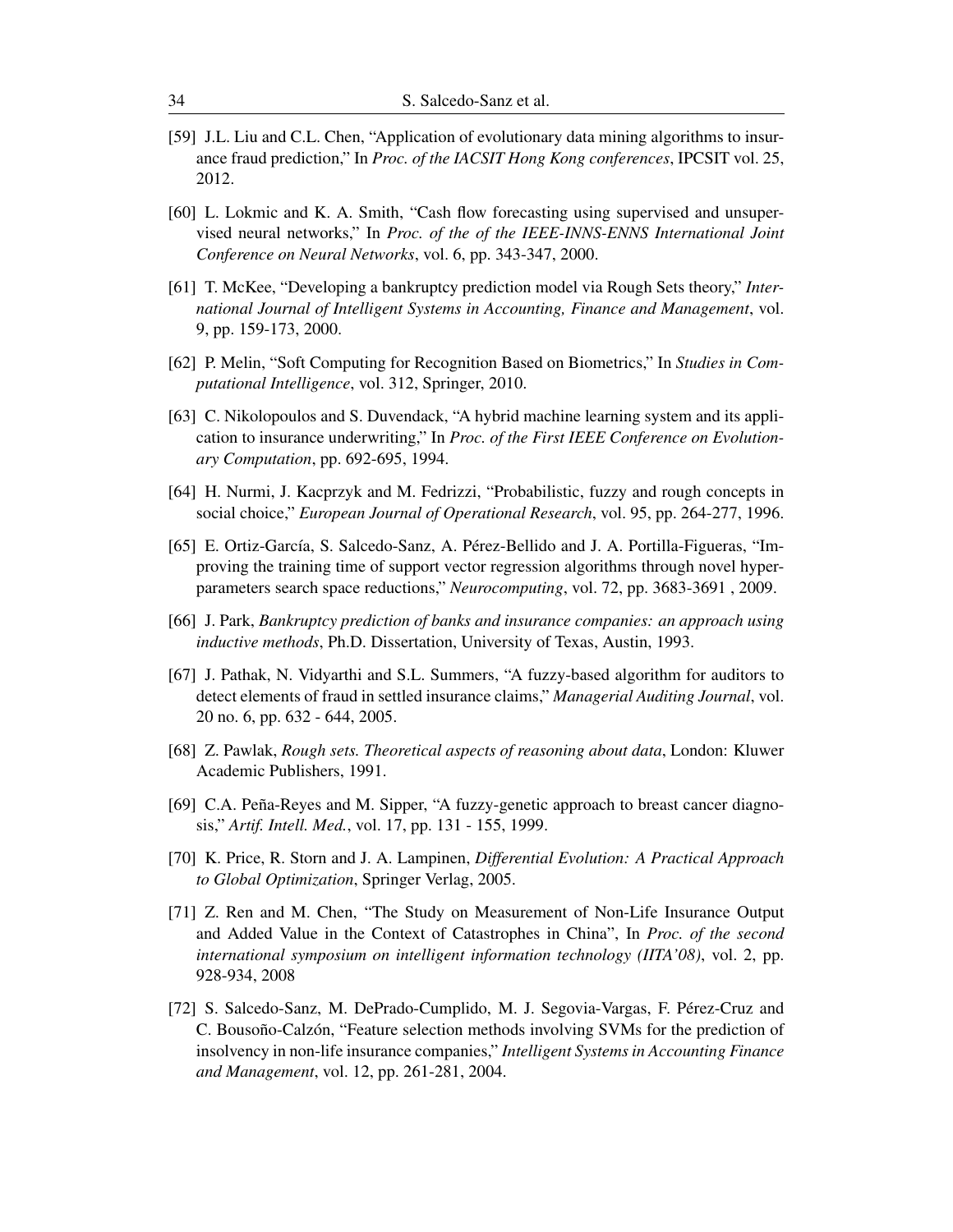- [73] S. Salcedo-Sanz, J. L. Fernández-Villacañas, M. J. Segovia-Vargas and Carlos Bousoño-Calzón, "Genetic programming for the prediction of insolvency in non-life insurance companies," *Computers & Operations Research*, vol. 32, pp. 749-765, 2005.
- [74] A. Sanchis, M. J. Segovia, J. A. Gil, A. Heras, J. L. Vilar, "Rough Sets and the role of the monetary policy in financial stability (macroeconomic problem) and the prediction of insolvency in insurance sector (microeconomic problem)," *European Journal of Operational Research*, vol. 181, no. 3, pp. 1554-1573, 2007.
- [75] M. A. Hearst, S. T. Dumais, E. Osman, J. Platt and B. Scholkopf, "Support vector machines," *IEEE Intelligent Systems and their Applications*, vol. 13, no. 4, pp. 18-28, 2008.
- [76] M. J. Segovia-Vargas, S. Salcedo-Sanz and C. Bousoño-Calzón, "Prediction of insolvency in non-life insurance companies using support vector machines, genetic algorithms and simulated annealing," *Fuzzy Economic Review*, vol. 9, pp. 79-97, 2004.
- [77] R. Seising and V. Sanz, "Soft Computing in Humanities and Social Sciences," In *Studies in Fuzziness and Soft Computing*, vol. 273, Springer, 2011.
- [78] A. Shapiro, "Soft-Computing applications in actuarial science," *ARCH*, pp. 1-14, 2001.
- [79] A. Shapiro, "The merging of neural networks, fuzzy logic, and genetic algorithms," *Insurance: Mathematics and Economics*, vol. 31, pp. 115-131, 2002.
- [80] A. F. Shapiro, "Fuzzy logic in insurance," *Insurance: Mathematics and Economics*, vol. 35, pp. 399-424, 2004.
- [81] H. Shin, H. Park, J. Lee and W. C. Jhee, "A scoring model to detect abusive billing patterns in health insurance claims," *Expert Systems with Applications*, vol. 39, pp. 7441-7450, 2012.
- [82] J. Y. Shyng, F. K. Wang, G. H. Tzeng and K. S. Wu, "Rough Set Theory in analyzing the attributes of combination values for the insurance market," *Expert Systems with Applications*, vol. 32, pp. 56-64, 2007.
- [83] A. J. Smola, N. Murata, B. Scholkopf and K. Muller, "Asymptotically optimal choice of ε-loss for support vector machines," In *Proc. of the 8th International Conference on Artificial Neural Networks, Perspectives in Neural Computing*, 1998.
- [84] A. J. Smola and B. Schölkopf, "A tutorial on support vector regression", *Statistics and Computing*, vol. 14, pp. 199-222, 2004.
- [85] B. Stefano and F. Gisella, "Insurance fraud evaluation: a fuzzy expert system," In *Proc. of the 10th IEEE International Conference on Fuzzy systems*, vol. 3, pp. 1491- 1494, 2001.
- [86] R. Storn and K. Price, "Differential evolution a simple and efficient heuristic for global optimization over continuous spaces," *Journal of Global Optimization*, vol. 11, pp. 341-359, 1997.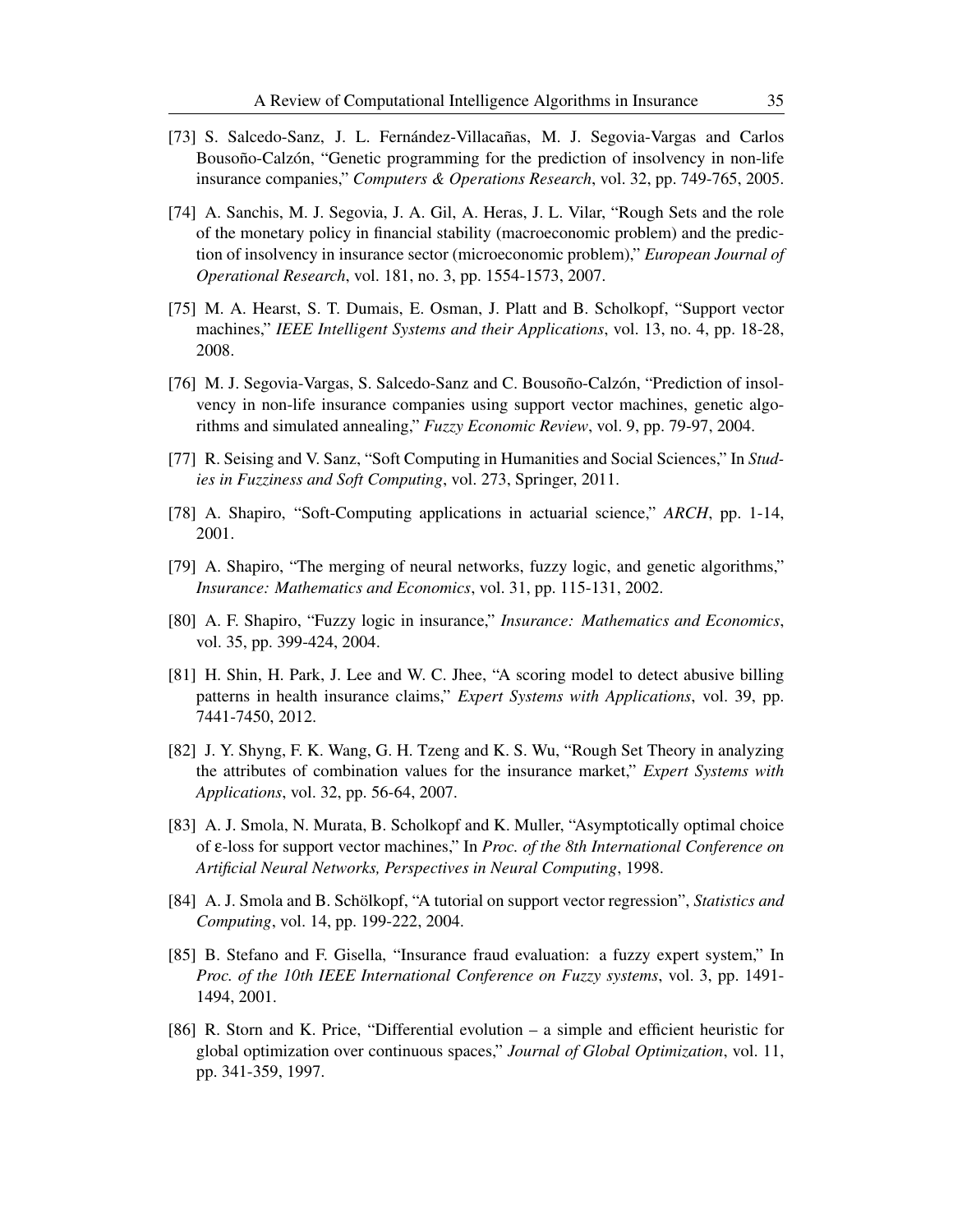- [87] A. Tettamanzi, M. Tomassini and J. Janβen, "Soft Computing: Integrating Evolutionary, Neural, and Fuzzy Systems", Springer, 2010.
- [88] V. N. Vapnik, "Statistical Learning Theory", In Adaptive and Learning Systems for Signal Processing, Communications and Control, S.Haykin, Ed. John Wiley and Sons, 1998.
- [89] M. L. Vaughn, E. Ong and S. J. Cavill, "Interpretation and knowledge discovery from a multilayer perceptron network that performs whole life assurance risk assessment," *Neural Computing and Applications*, vol. 6, pp. 201-213, 1997.
- [90] S. Viaenea, G. Dedeneb and R. A. Derrig, "Auto claim fraud detection using Bayesian learning neural networks," *Expert Systems with Applications*, vol. 29, pp. 653-666, 2005.
- [91] C.H. Wu, G.H. Tzeng, Y.J. Goo and W.C. Fang, "A real-valued genetic algorithm to optimize the parameters of support vector machine for predicting bankruptcy," *Expert systems with applications*, vol. 32, no. 2, pp. 397-408, 2007.
- [92] C. Y. Lee and X. Yao, "Evolutionary programming using mutations based on the Levy Probability distribution," *IEEE Transactions on Evolutionary Computation*, vol. 8, no. 1, pp. 1-13, 2004.
- [93] X. Yao, "A new simulated annealing algorithm," *International Journal of Computer Mathematics*, vol. 56, pp. 161-168, 1995.
- [94] X. Yao, Y. Liu and G. Lin, "Evolutionary programming made faster," *IEEE Transactions on Evolutionary Computation*, vol. 3, no. 2, pp. 82-102, 1999.
- [95] W. Yan and P.P. Bonissone, "Designing a Neural Network Decision System for Automated Insurance Underwriting," In *International joint conference on neural networks*, pp. 2106-2113, 2006.
- [96] A. Yeo, K. Smith, R. Willis and M. Brooks, "Modeling the Effect of Premium Changes on Motor Insurance Customer Retention Rates Using Neural Networks, " In Lecture notes in computer science, vol. 2074, pp. 390-399, Springer Berlin / Heidelberg, 2001.
- [97] A.C. Yeo, K.A. Smith, R.J. Willis and M. Brooks, "Using neural networks to model premium price sensitivity of automobile insurance customers," In *Neural networks in business: techniques and applications*, K.A. Smith, J.N.D. Gupta Eds., pp. 41-54, IRM Press, 2002.
- [98] A.C. Yeo, K.A. Smith, R.J. Willis and M. Brooks, "A comparison of soft computing and traditional approaches for risk classification and claim cost prediction in the automobile insurance industry," In *Soft computing in measurement and information acquisition*, L. Reznik and V. Kreinovich Eds., Springer-Verlag, 2003.
- [99] J. H. Yoo, B. H. Kang and J.U. Choi, , "A hybrid approach to auto-insurance claim processing system," In *IEEE Int. Conf. Syst. Man Cybern.*, vol. 1, pp. 537-542, 1994.